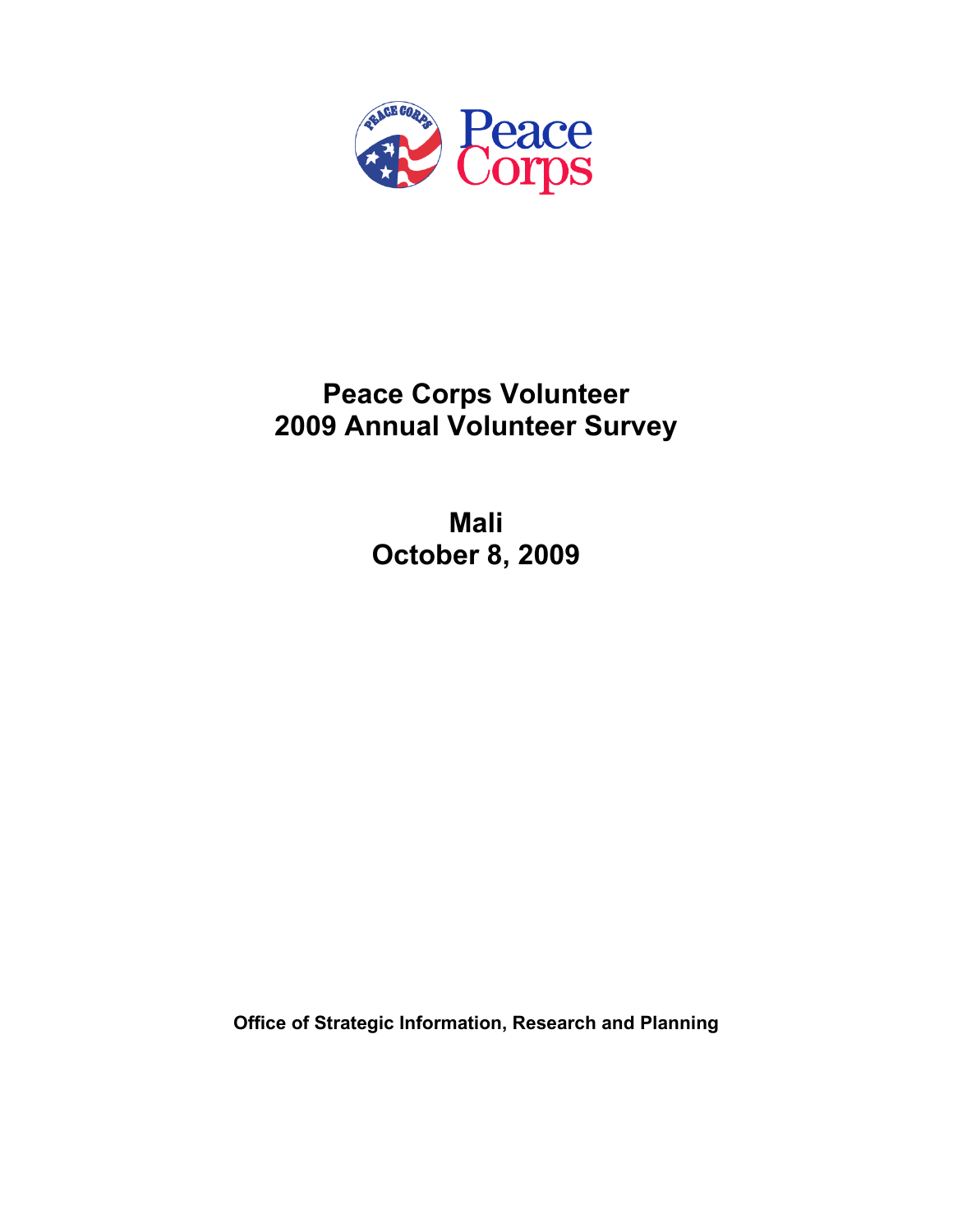# **Table of Contents**

| Introduction to the 2009 Annual Volunteer Survey Report 3 |     |
|-----------------------------------------------------------|-----|
| Overview of the Post's 2009 Volunteer Survey Respondents4 |     |
|                                                           |     |
|                                                           |     |
|                                                           |     |
|                                                           |     |
|                                                           |     |
|                                                           | .25 |
|                                                           |     |
|                                                           |     |
|                                                           |     |
| J. Overall Assessment of Peace Corps Service46            |     |
|                                                           |     |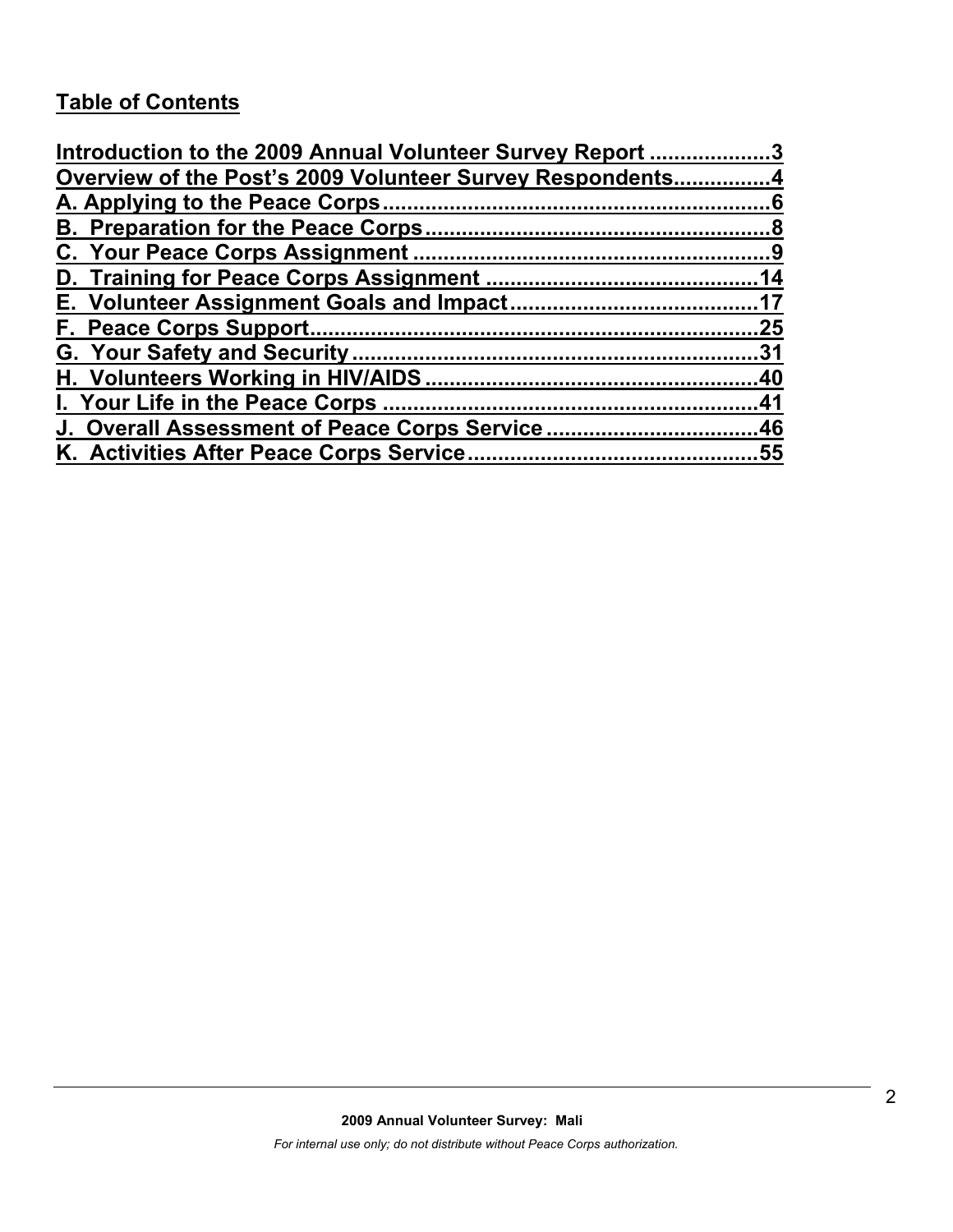# **Introduction to the 2009 Annual Volunteer Survey Report**

This country report contains the tables and charts from the Volunteers in your country who completed the 2009 Annual Volunteer Survey (AVS). The results provide a picture of the activities, experiences and views of Peace Corps Volunteers in 2009. The results show areas where Volunteers' needs are met and identify areas where improvements may be needed. The survey was fielded from May through August 2009.

A core set of questions was asked of all Volunteers. For the first time, Volunteers were also asked a series of questions relevant to their time in country:

- Volunteers in country 8 or less months were asked about applying to and preparing for the Peace Corps.
- Volunteers in country 18 or less months were asked about the effectiveness of their preservice training (PST).
- Volunteers in country 19 or more months were asked about their post-service plans, as well as the Peace Corps' resources for their post-service transition.

Tables and graphs are labeled by survey section and the survey question. The tables show the percent of post respondents that selected each choice and the total number of post respondents that answered the question. The number of responses for each question will vary, depending on:

- whether the question was asked of all Volunteers or only the Volunteers in-country a certain number of months and
- how many of the Volunteers who were "eligible" to answer the question did respond.

Most survey questions asked respondents to select only one from a set of choices. The percentages for the "select one" responses add up to 100 percent. Other questions asked Volunteers to "mark all that apply" in situations, for example, where it is likely that respondents are involved in more than one secondary activity. The percentages of the "mark all that apply" responses will total more than 100 percent; each percentage equals the number of respondents selecting that choice divided by the number of respondents who answered the question.

Posts are encouraged to compare these 2009 results with the 2006 and 2008 survey results to note trends and changes over time. Because questions are revised from one survey to the next, a crosswalk between the 2008 and 2009 questions is posted on the OSIRP intranet page under 2009 AVS Reports "Reference Documents." The earlier 2008 survey global, regional and post reports are also posted on the OSIRP Intranet page.

Volunteers' extensive narrative responses to the 29 open-ended questions on the survey are in the post's 2009 Annual Volunteer Survey Open Ended Reponses report. All Volunteers' narrative responses to key questions will be analyzed for global themes and presented in a later report.

The number of surveys for each post includes surveys submitted online by Volunteers and completed paper surveys sent to the Peace Corps headquarters for hand-entry into the online survey system. The final count may include mostly completed partial surveys added to the final dataset after the survey closed.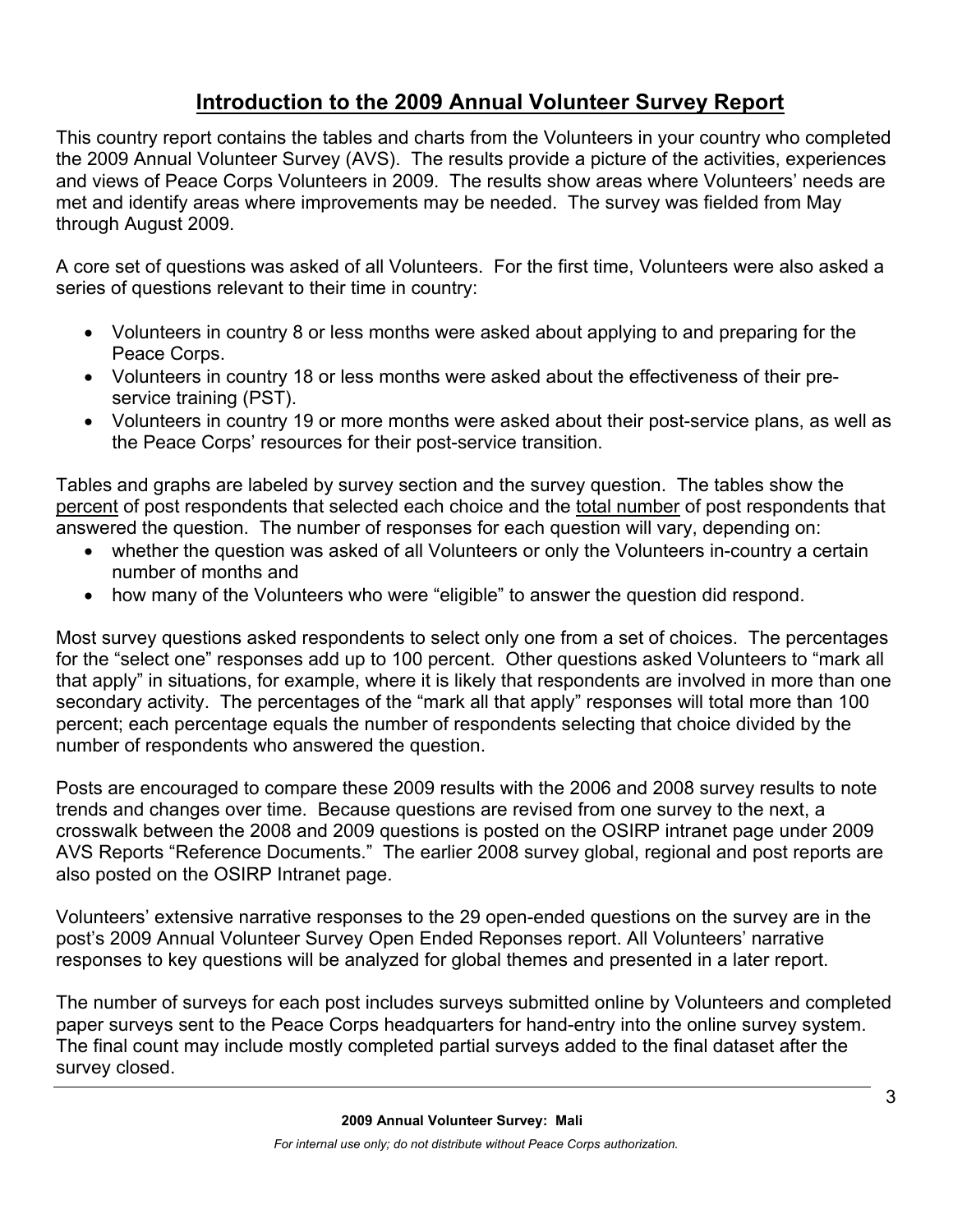# **Overview of the Post's 2009 Volunteer Survey Respondents**

This overview presents basic information about the characteristics of Volunteers who completed the 2009 Annual Volunteer Survey at post.

|            | 8 months or less |         | 9 to 18 months  |         | 19 months or more |         | Total  |         |
|------------|------------------|---------|-----------------|---------|-------------------|---------|--------|---------|
|            | Number           | Percent | Number          | Percent | Number            | Percent | Number | Percent |
| Months3grp |                  | 2%      | 30 <sup>1</sup> | 46%     | 34                | 52%     | 65     | 100%    |

#### **Completed Surveys by Months in Country**

#### **L1: What is your age?**

|         | $20 - 29$ | 30-49 | 50+ | $\tau$ otal |
|---------|-----------|-------|-----|-------------|
| AGE3grp | 89%       | 7%    | 5%  |             |

#### **L2: What is your gender?**

|                | Female | Male | Total |  |
|----------------|--------|------|-------|--|
| <b>IGENDER</b> | 69%    | 31%  |       |  |

#### **Completed surveys by project.**

|                                      | Count | Column N % |
|--------------------------------------|-------|------------|
| <b>Health Education</b>              | 19    | 30%        |
| Natural Resources Management         | 15    | 23%        |
| Small Enterprise Development Project | 17    | 27%        |
| <b>Water and Sanitation</b>          | 9     | 14%        |
| Other. Please specify                |       | 6%         |
| Total                                | 64    | 100%       |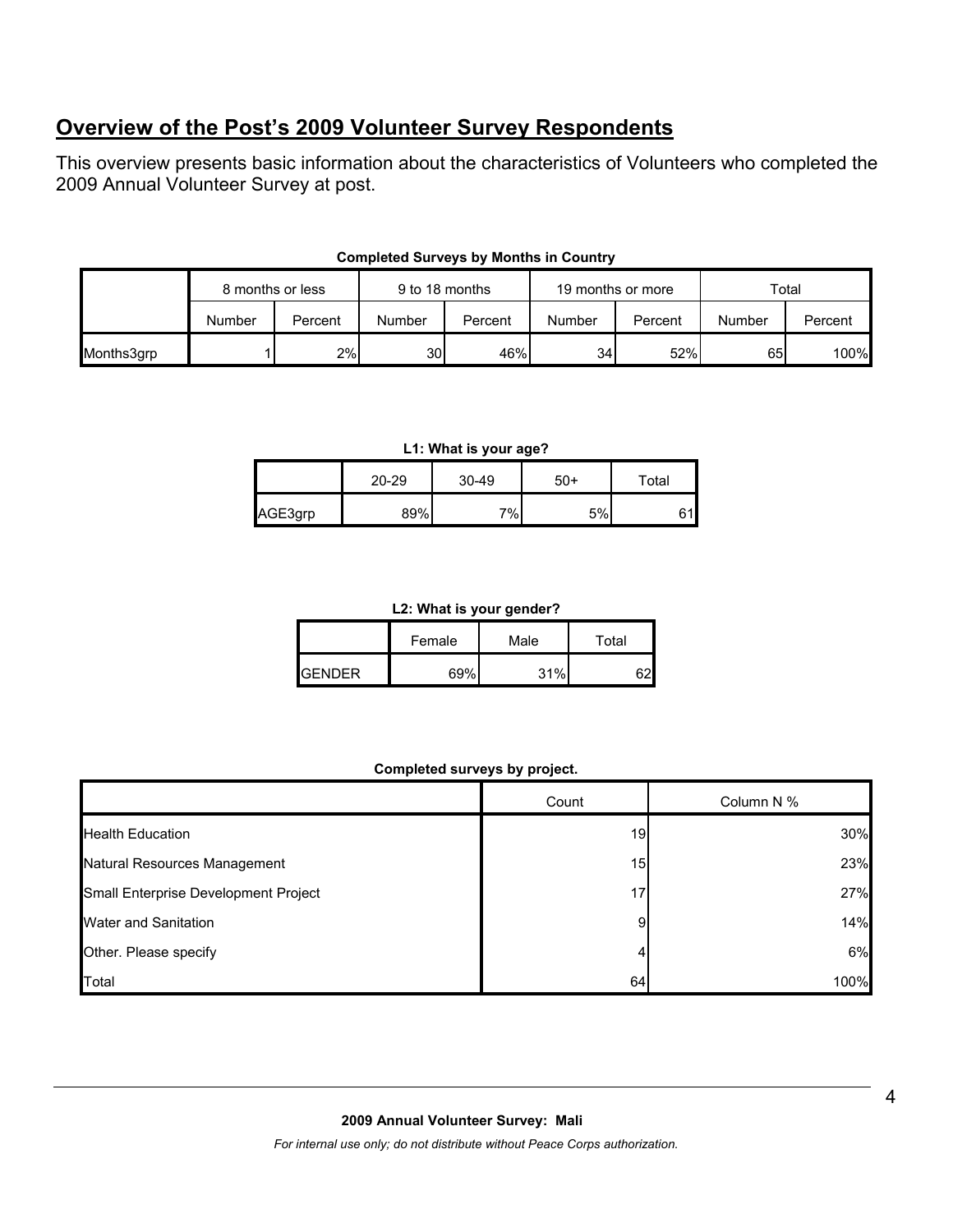|                |                                                 | Percent | Number                  |
|----------------|-------------------------------------------------|---------|-------------------------|
| C <sub>2</sub> | Health extension                                | 29%     | 19                      |
|                | Water sanitation                                | 14%     | 9                       |
|                | Business education/advising                     | 11%     | $\mathbf{z}$            |
|                | Agroforestry                                    | 11%     | 7                       |
|                | Agriculture/fish/livestock                      | 8%      | 5 <sub>l</sub>          |
|                | Other: Please specify                           | 6%      | 4                       |
|                | NGO development                                 | 5%      | $\overline{3}$          |
|                | Community development                           | 5%      | $\overline{\mathbf{3}}$ |
|                | Environmental education                         | 3%      | $\overline{c}$          |
|                | Information & communications technology (ICT)   | $3%$    | $\overline{2}$          |
|                | Urban & regional planning/municipal development | 2%      | 11                      |
|                | Other education                                 | 2%      | 1                       |
|                | Math/science teaching                           | 2%      | 11                      |
|                | English teaching                                | 2%      | $\mathbf{1}$            |
|                | Youth development                               |         |                         |
|                | <b>HIV/AIDS</b>                                 |         |                         |
|                | Forestry/parks                                  |         |                         |
|                | Teacher training                                |         |                         |
|                | Total                                           | 100%    | 65                      |

#### **C2: Which best describes the focus of your primary assignment/work?**

## **C2.TEXT: Which of the following initiatives does your primary work include? Other (specify)**

|                      |                                                | PERCENT | <b>NUMBER</b> |  |
|----------------------|------------------------------------------------|---------|---------------|--|
| C <sub>2</sub> .TEXT | Open-ended results. Non-responsive to request. |         |               |  |
|                      | Total                                          | 100%    | 65            |  |

#### **2009 Annual Volunteer Survey: Mali**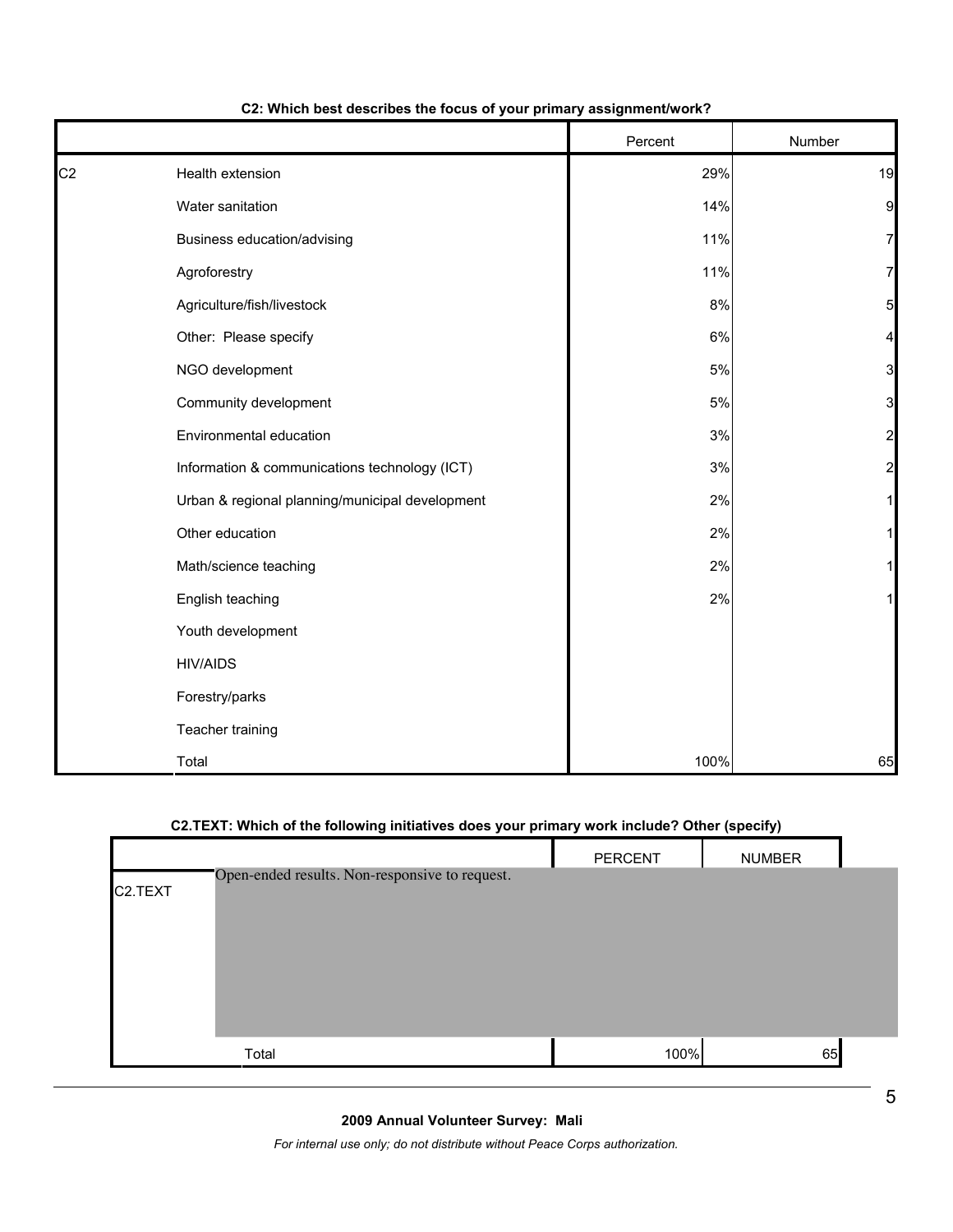# **A. Applying to the Peace Corps**

*This section reports Volunteers' motivations in applying and accepting a Peace Corps assignment.* 

|                          |               | Somewhat  |           |           |             |
|--------------------------|---------------|-----------|-----------|-----------|-------------|
|                          | Not Important | important | Important | <b>NA</b> | Total       |
| Different culture        |               |           | 100%      |           | 1           |
| Work experience          |               |           | 100%      |           | 1           |
| Help others              |               |           | 100%      |           | $\mathbf 1$ |
| International experience |               |           | 100%      |           | 1           |
| Language                 |               | 100%      |           |           | $\mathbf 1$ |
| Personal growth          |               |           | 100%      |           | 1           |
| U. S. job market         |               | 100%      |           |           | $\mathbf 1$ |
| Serve my country         |               | 100%      |           |           | $\mathbf 1$ |
| Travel/adventure         |               |           | 100%      |           | 1           |

|  |  |  |  | A1: How important were the following factors in accepting a PC assignment? |  |
|--|--|--|--|----------------------------------------------------------------------------|--|
|  |  |  |  |                                                                            |  |

# **A1\_OTHER: How important were the following**

**factors in accepting a PC assignment? Other** 

| (specify)                       |       |      |    |  |
|---------------------------------|-------|------|----|--|
| <b>PERCENT</b><br><b>NUMBER</b> |       |      |    |  |
| A1 OTHER                        |       | 100% | 65 |  |
|                                 | Total | 100% | 65 |  |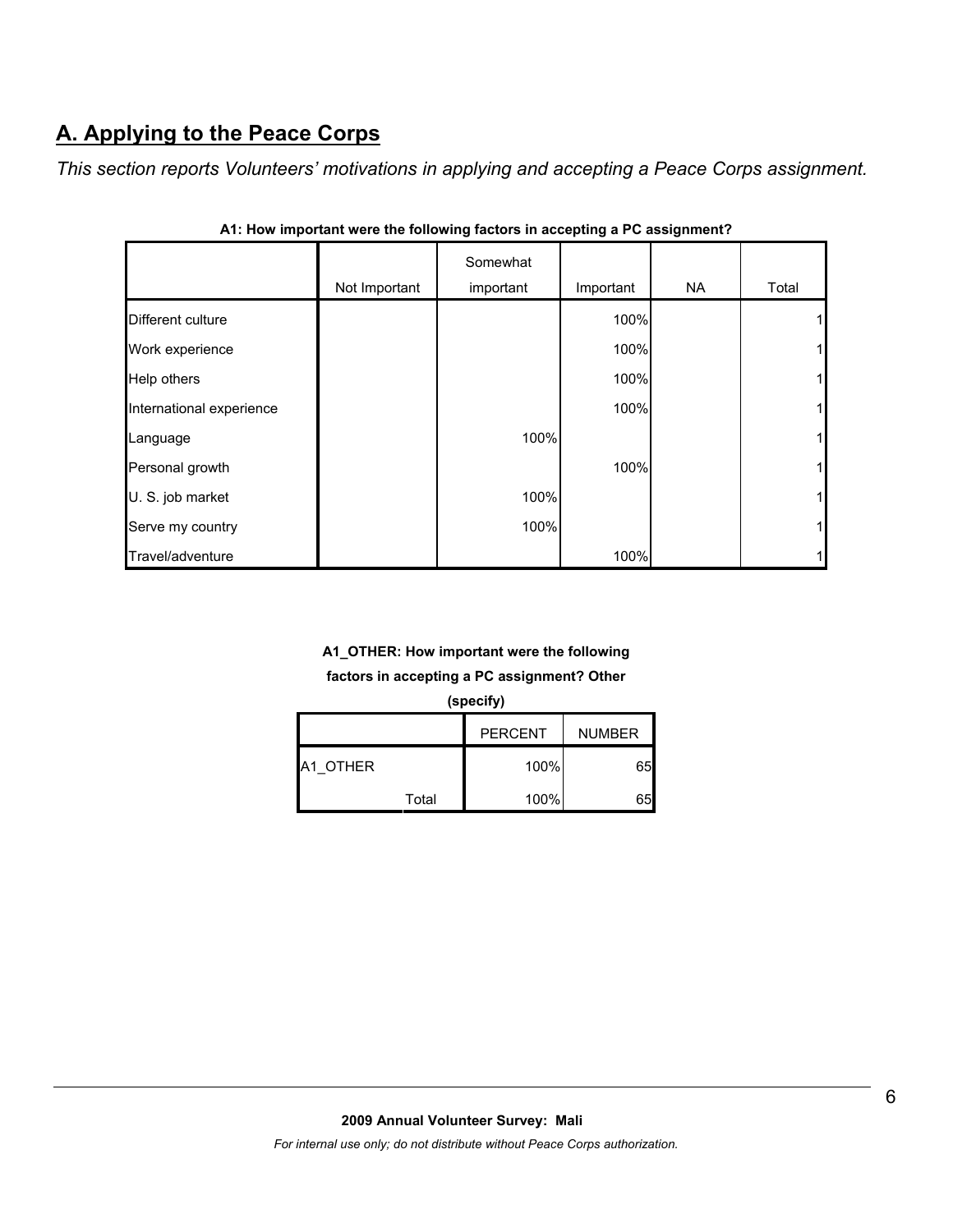|                                     |                                                                                                                                                                                                                              |               | % Involved in | <b>Total PCVs</b> |
|-------------------------------------|------------------------------------------------------------------------------------------------------------------------------------------------------------------------------------------------------------------------------|---------------|---------------|-------------------|
|                                     |                                                                                                                                                                                                                              | PCV Responses | Initiative    | Responding        |
| What prompted you to apply to<br>PC | <b>Returned Peace Corps</b><br>Volunteer (e.g., someone you<br>met or know personally                                                                                                                                        |               | 100%          |                   |
|                                     | Personal interest in the Peace<br>Corps                                                                                                                                                                                      |               | 100%          |                   |
|                                     | <b>Returned Peace Corps</b><br>Volunteer who spoke to your<br>school or group about the<br>Peace Corps<br>Peace Corps recruiter<br>Peace Corps campus or<br>community information session<br>Article or book about the Peace |               |               |                   |
|                                     | Corps<br>Radio, TV, or print<br>advertisement                                                                                                                                                                                |               |               |                   |
|                                     | Peace Corps material in the<br>mail                                                                                                                                                                                          |               |               |                   |
|                                     | Peace Corps website                                                                                                                                                                                                          |               |               |                   |
|                                     | Other: Please specify                                                                                                                                                                                                        |               |               |                   |
|                                     | Total                                                                                                                                                                                                                        |               |               | 1                 |

#### **A2. What prompted you to apply to the PC? Mark all that apply.**

Percents may total to more than 100% since Volunteers were asked to "Mark all that apply."

#### **A2.OTHER.TEXT: What prompted you to apply to the PC?**

| Other (specify) |                                 |      |    |  |  |  |
|-----------------|---------------------------------|------|----|--|--|--|
|                 | <b>PERCENT</b><br><b>NUMBER</b> |      |    |  |  |  |
| A2.OTHER.TEXT   |                                 | 100% | 65 |  |  |  |
|                 | Total                           | 100% | 65 |  |  |  |

**2009 Annual Volunteer Survey: Mali**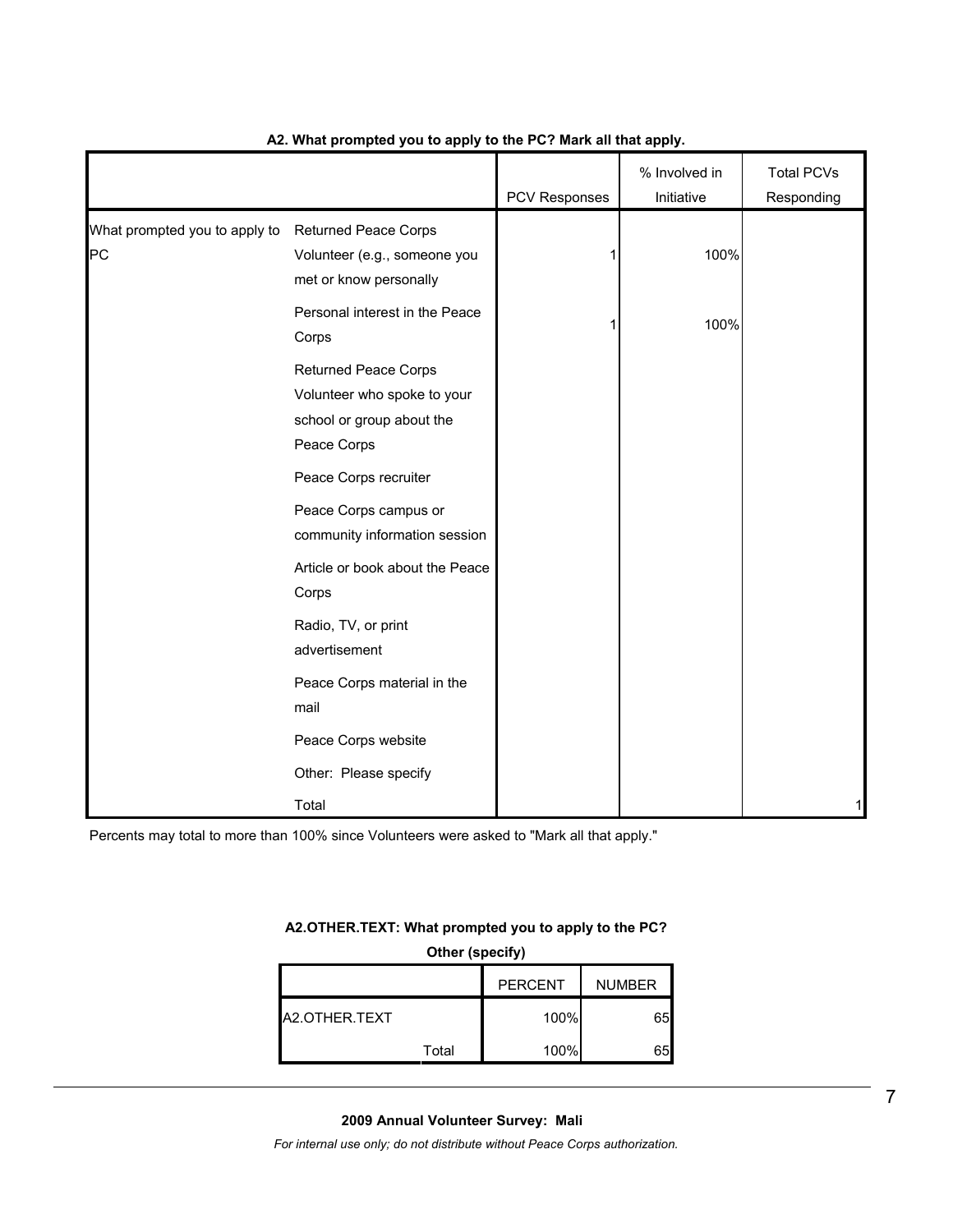# **B. Preparation for the Peace Corps**

*This section reports on Volunteers' assessment of the materials and information available before their service.* 

**B1: How useful was the information on the PC website in preparing you for the realities of living and working as a Volunteer?**

|                |              |      |             | Don't know (did not |       |
|----------------|--------------|------|-------------|---------------------|-------|
|                | Not at all 1 |      | Extremely 5 | access information) | Total |
| B <sub>1</sub> |              | 100% |             |                     |       |

# **B2: How useful were the PC materials about your country in helping you prepare for your service?**

|                |              |  |      |             | Don't know (did not |       |
|----------------|--------------|--|------|-------------|---------------------|-------|
|                | Not at all 1 |  |      | Extremely 5 | access information) | Total |
| B <sub>2</sub> |              |  | 100% |             |                     |       |

**B3: How useful were the materials you received from the PC about your primary assignment in helping you prepare for your** 

| service? |
|----------|
|----------|

|            | Not at all 1 |      | Extremely 5 | Don't know (did not<br>access information) | Total |
|------------|--------------|------|-------------|--------------------------------------------|-------|
| <b>B</b> 3 |              | 100% |             |                                            |       |

#### **B4: How useful were the materials you received from the PC regarding the need for flexibility in adapting to your work?**

|                |              |      |             | Don't know (did not |       |
|----------------|--------------|------|-------------|---------------------|-------|
|                | Not at all 1 |      | Extremely 5 | access information) | Total |
| B <sub>4</sub> |              | 100% |             |                     |       |

#### **B7: How prepared do you feel to meet the challenges of PC service?**

|                | Not at all 1 |  |      | Exceptionally 5 | Total |
|----------------|--------------|--|------|-----------------|-------|
| B <sub>7</sub> |              |  | 100% |                 |       |

#### **2009 Annual Volunteer Survey: Mali**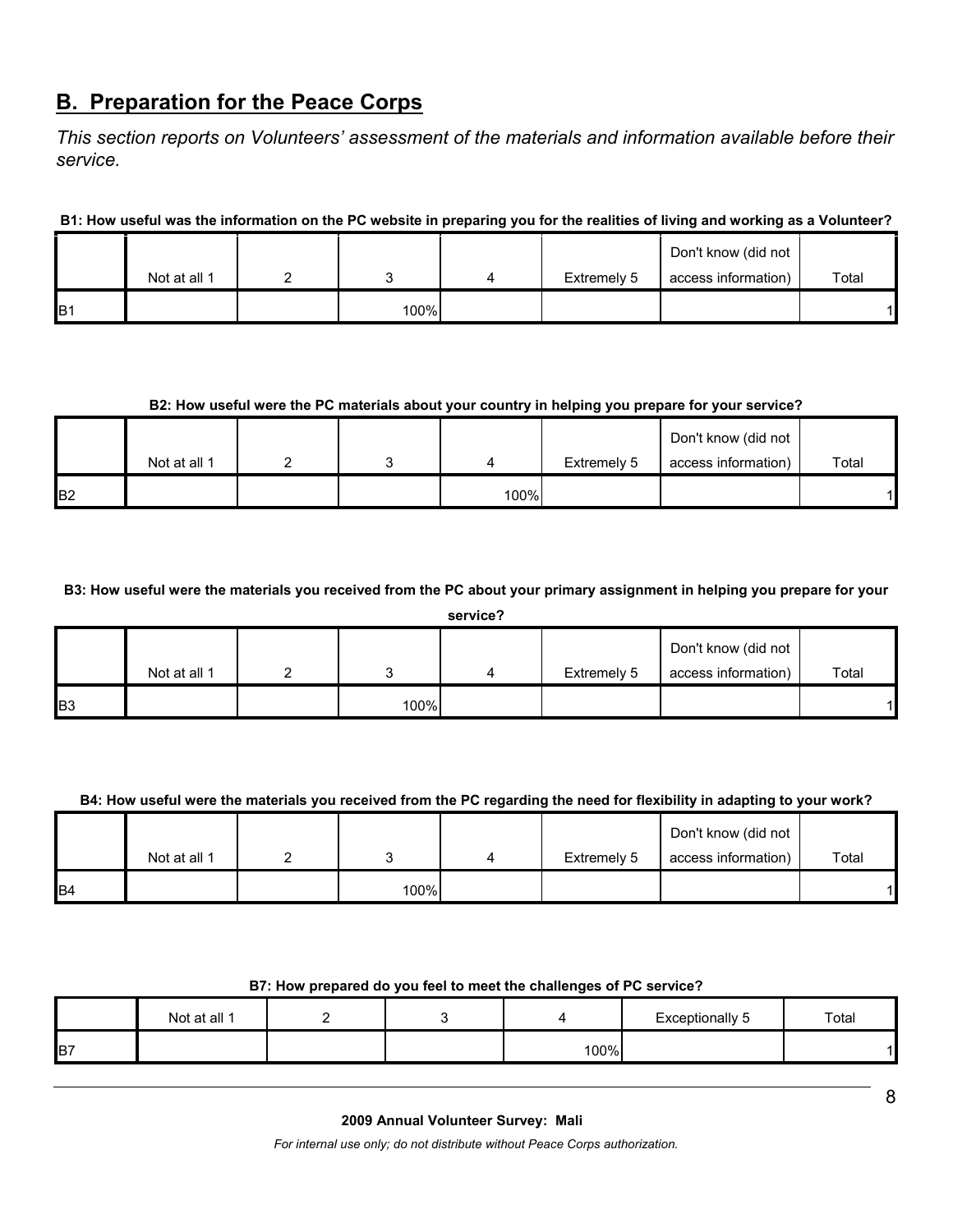# **C. Your Peace Corps Assignment**

*This section reports Volunteers' primary assignment work and secondary activities. The term "primary assignment" refers to the Volunteers' assignment which is part of an overall project plan designed by your host country partners and in-country Peace Corps staff.* 

|            |                                                    |               |                          | <b>Total PCVs</b> |
|------------|----------------------------------------------------|---------------|--------------------------|-------------------|
|            |                                                    | PCV Responses | % Involved in Initiative | Responding        |
| \$C3PrmAct | Nutrition education                                | 23            | 35%                      |                   |
|            | Child survival                                     | 20            | 31%                      |                   |
|            | Income generation                                  | 20            | 31%                      |                   |
|            | Water and sanitation                               | 18            | 28%                      |                   |
|            | Natural resources management                       | 15            | 23%                      |                   |
|            | <b>HIV/AIDS</b>                                    | 14            | 22%                      |                   |
|            | Environment work                                   | 12            | 18%                      |                   |
|            | <b>Business advertising</b>                        | 11            | 17%                      |                   |
|            | Biodiversity conservation                          | 8             | 12%                      |                   |
|            | Household food security                            | 8             | 12%                      |                   |
|            | Information and communications<br>technology (ICT) | 8             | 12%                      |                   |
|            | Microenterprise development                        | 8             | 12%                      |                   |
|            | Working with youth                                 | 8             | 12%                      |                   |
|            | Community food security<br>(production/marketing)  | 7             | 11%                      |                   |
|            | Rural development                                  | 6             | $9\%$                    |                   |
|            | Working with NGO(s)                                | 6             | 9%                       |                   |
|            | World Wise Schools/ Correspondence<br>Match        | 6             | 9%                       |                   |
|            | Girls' education                                   | 4             | 6%                       |                   |
|            | Arts                                               | 3             | 5%                       |                   |
|            | Literacy                                           | 3             | $5\%$                    |                   |

**C3: Which of the following activities does your primary assignment/work include? Mark all that apply.**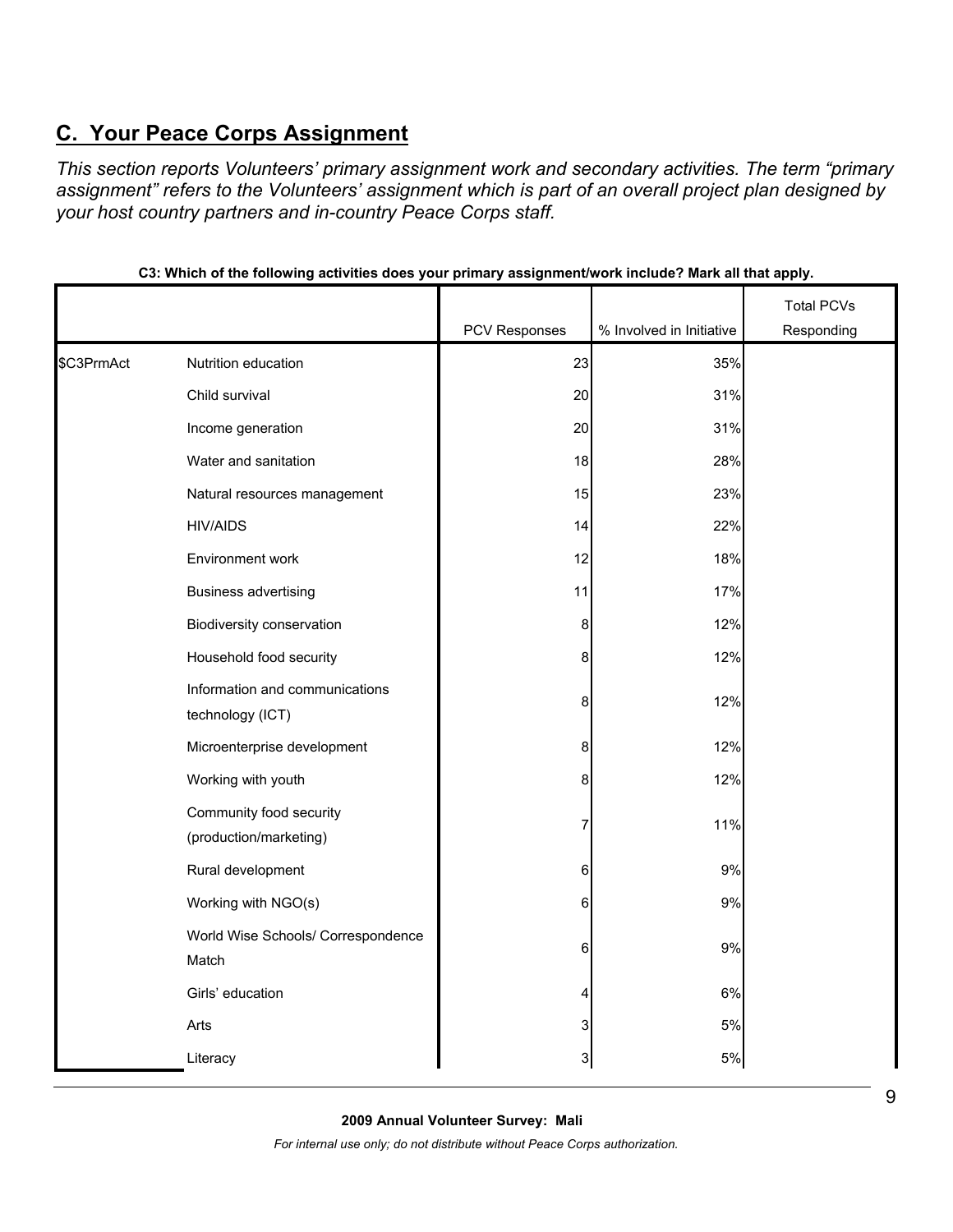| Mobilize host country nationals (HCNs)<br>to volunteer                                  | 3 | 5% |    |
|-----------------------------------------------------------------------------------------|---|----|----|
| Other: Please specify                                                                   | 3 | 5% |    |
| English teaching                                                                        | 2 | 3% |    |
| Urban development/municipal<br>development                                              | 2 | 3% |    |
| Library development                                                                     |   | 2% |    |
| WID/GAD                                                                                 |   | 2% |    |
| Working with special groups (e.g.,<br>disabled, elderly, ethnic minorities,<br>orphans) |   | 2% |    |
| Sports/fitness                                                                          |   |    |    |
| Total                                                                                   |   |    | 65 |

Percents may total to more than 100% since Volunteers were asked to "Mark all that apply."

#### **C3: Which of the following activities does your primary assignment/work include? Other (specify)**

|               |                                                | Column N % | Count | Row N % |
|---------------|------------------------------------------------|------------|-------|---------|
| C3.OTHER.TEXT | Open-ended results. Non-responsive to request. |            |       |         |
|               |                                                |            |       |         |
|               |                                                |            |       |         |
|               |                                                |            |       |         |
|               | Total                                          |            | 65    | 100%    |

#### **C4: Hours Spent on Primary Assignment During Average Work Week**

|           | None | $1-10$ hrs | 11-20 hrs | 21-30 hrs | 31-40 hrs | More than 40 hrs I | $\tau$ otal |
|-----------|------|------------|-----------|-----------|-----------|--------------------|-------------|
| C4Hrs6grp | 3%   | 36%        | 38%       | 16%       | 6%        | 2%                 | 64          |

#### **2009 Annual Volunteer Survey: Mali**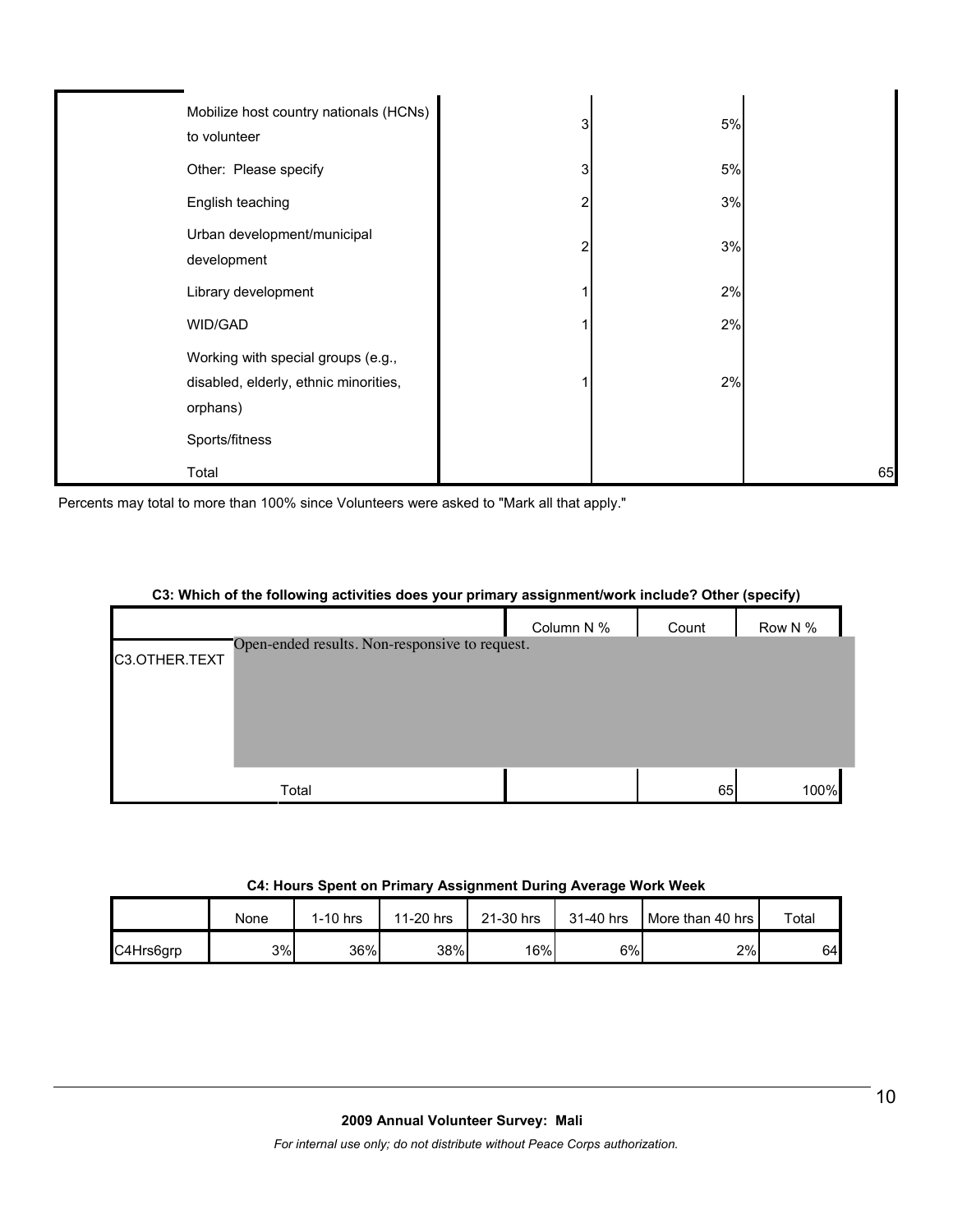**C4: How many hours do you spend on your primary assignment during an average work week?**

|                | <b>All Volunteers</b> | Average | Lowest reported | Highest reported | Did not answer |
|----------------|-----------------------|---------|-----------------|------------------|----------------|
| C <sub>4</sub> | 65                    | 17.0    |                 | 50l              |                |

## **C5: Which of the following do your secondary activities (other than your primary assignment work) include? Mark all that**

|            |                                                        | apply.        |                          |                   |
|------------|--------------------------------------------------------|---------------|--------------------------|-------------------|
|            |                                                        |               |                          | <b>Total PCVs</b> |
|            |                                                        | PCV Responses | % Involved in Initiative | Responding        |
| \$C5SecAct | Income generation                                      | 19            | 31%                      |                   |
|            | World Wise Schools/ Correspondence<br>Match            | 18            | 30%                      |                   |
|            | English teaching                                       | 16            | 26%                      |                   |
|            | Working with youth                                     | 15            | 25%                      |                   |
|            | Water and sanitation                                   | 11            | 18%                      |                   |
|            | Environment work                                       | 10            | 16%                      |                   |
|            | <b>HIV/AIDS</b>                                        | 10            | 16%                      |                   |
|            | Girls' education                                       | 7             | 11%                      |                   |
|            | Literacy                                               | 7             | 11%                      |                   |
|            | Natural resources management                           | 7             | 11%                      |                   |
|            | Nutrition education                                    | 7             | 11%                      |                   |
|            | Information and communications<br>technology (ICT)     | 6             | 10%                      |                   |
|            | Sports/fitness                                         | 6             | 10%                      |                   |
|            | Working with NGO(s)                                    | 6             | 10%                      |                   |
|            | Library development                                    | 5             | $8\%$                    |                   |
|            | WID/GAD                                                | 5             | $8\%$                    |                   |
|            | Arts                                                   | 4             | 7%                       |                   |
|            | Mobilize host country nationals (HCNs)<br>to volunteer | 4             | $7\%$                    |                   |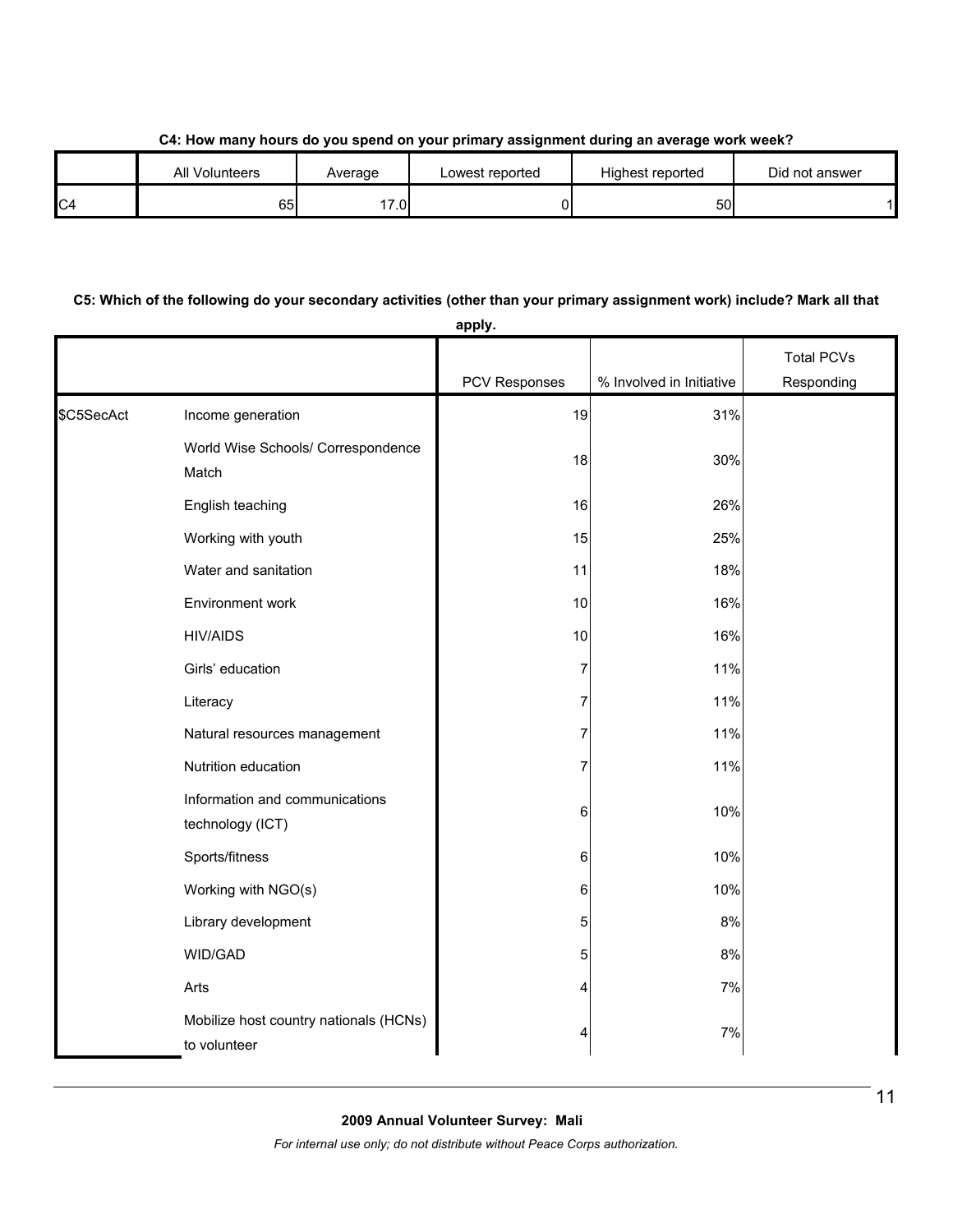| Other: Please specify                                                                   |   | 7%   |    |
|-----------------------------------------------------------------------------------------|---|------|----|
| <b>Business advertising</b>                                                             | 3 | $5%$ |    |
| Community food security<br>(production/marketing)                                       | 3 | 5%   |    |
| Household food security                                                                 | 3 | 5%   |    |
| Microenterprise development                                                             | 3 | 5%   |    |
| Rural development                                                                       | 3 | 5%   |    |
| Biodiversity conservation                                                               |   | 3%   |    |
| Child survival                                                                          |   | 3%   |    |
| Urban development/municipal<br>development                                              | 2 | 3%   |    |
| Working with special groups (e.g.,<br>disabled, elderly, ethnic minorities,<br>orphans) | 2 | 3%   |    |
| Total                                                                                   |   |      | 61 |

Percents may total to more than 100% since Volunteers were asked to "Mark all that apply."

# Column N % Count Row N % C5.OTHER.TEXT Total 65 100% Open-ended results. Non-responsive to request.

## **C5: Which of the following do your secondary activities include? Other (specify)**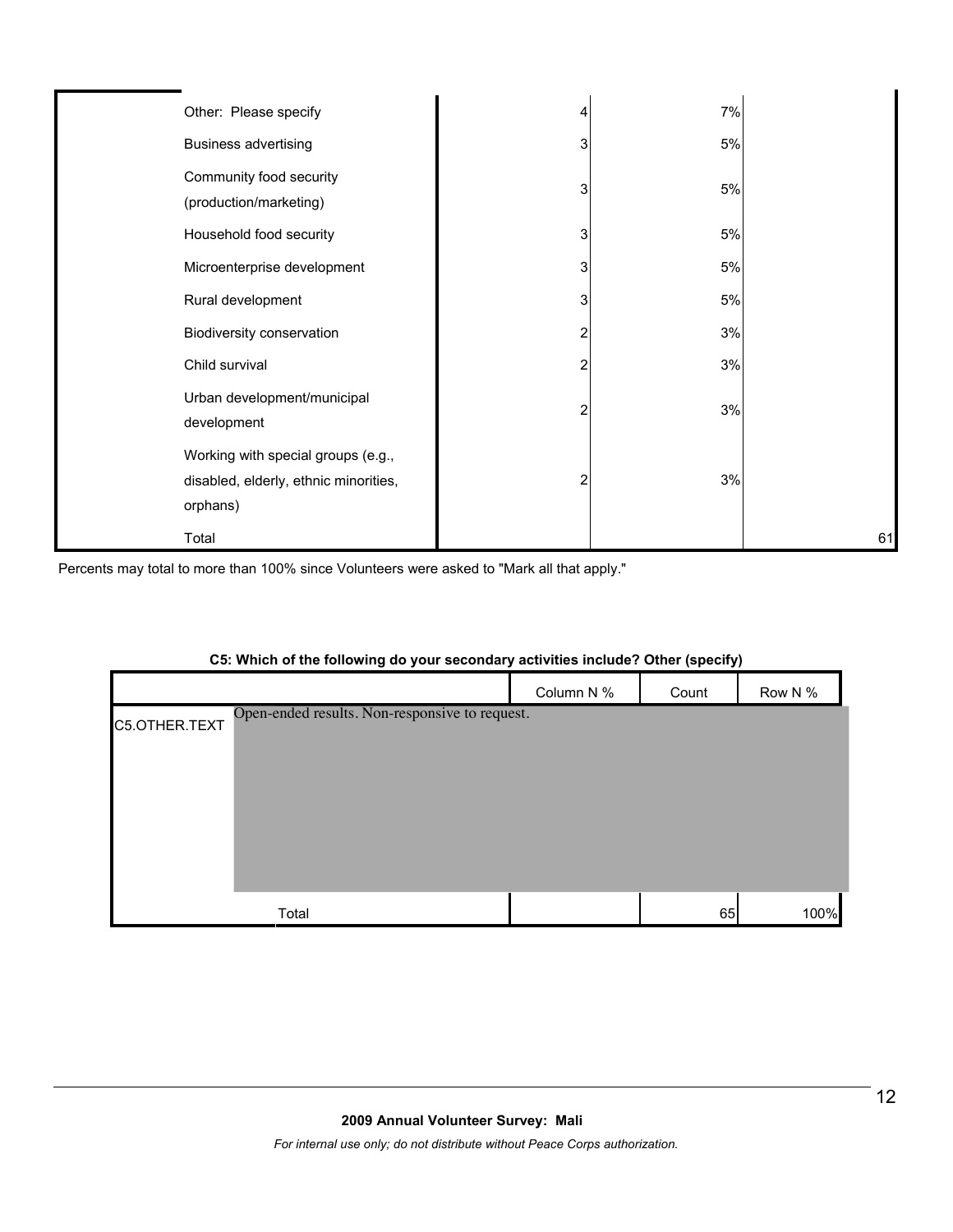# **C5: No Secondary Activities**

|         |                                     | Percent | Number |
|---------|-------------------------------------|---------|--------|
| C5.NONE | No                                  | 94%     | 61     |
|         | Yes, I have no secondary activities | 6%      | 41     |
|         | Total                               | 100%    | 65     |

## **C6: Hours Spent on Secondary Activities During Average Work Week**

|           | None | 1-10 hrs | 11-20 hrs | 21-30 hrs | 31-40 hrs | More than 40 hrs | Total |
|-----------|------|----------|-----------|-----------|-----------|------------------|-------|
| C6Hrs6grp |      | 77%      | 21%       |           | 2%        |                  | 61    |

#### **C6. How many hours do you spend on secondary activities during an average work week?**

|    | All Volunteers<br>Average |              | Lowest reported | Highest reported | Did not answer |  |
|----|---------------------------|--------------|-----------------|------------------|----------------|--|
| C6 | 65                        | ו בי<br>୬.୪। |                 | 35               |                |  |

**C7: How personally satisfying is your--?**

|                              | Not at all 1 |     |     |     | Exceptionally 5  | Total |
|------------------------------|--------------|-----|-----|-----|------------------|-------|
| Primary assignment           | 3%           | 14% | 17% | 52% | 14% <sub>1</sub> | 64    |
| Secondary project/activities | 2%           | 6%  | 32% | 52% | 8%               | 63    |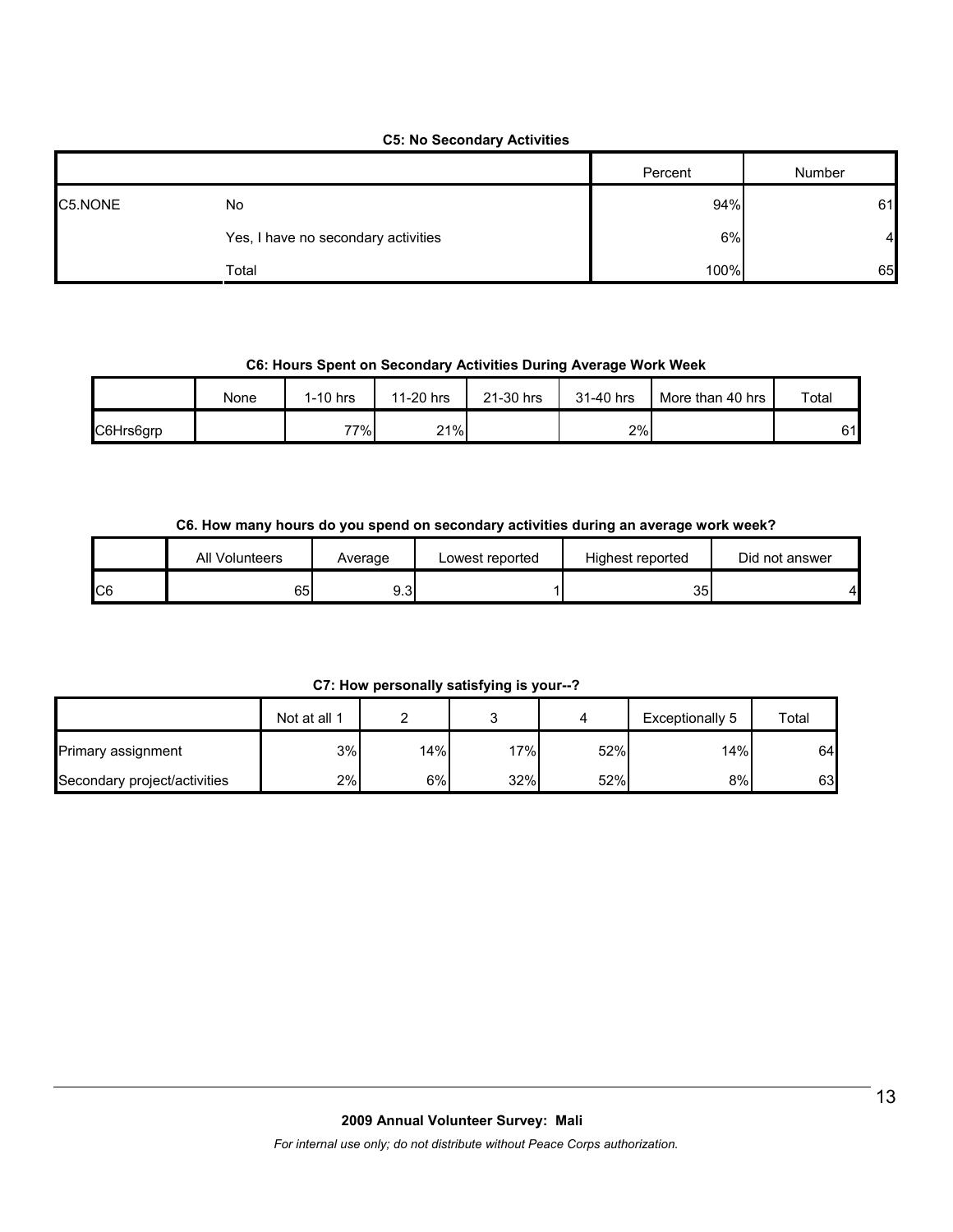# **D. Training for Peace Corps Assignment**

*This section reports Volunteers' assessments of the effectiveness of their Pre-Service Training and In-Service Training at post. In-Service Training (IST) includes: Reconnect; Technical IST; Mid-Service and Close of Service conferences; project management/leadership conferences; and other post-sponsored training sessions.* 

|                                                                       | Not effective | Poor | Adequate | Effective | Very Effective | NA/No training | Total |
|-----------------------------------------------------------------------|---------------|------|----------|-----------|----------------|----------------|-------|
| Manage cultural differences                                           |               |      | 23%      | 39%       | 39%            |                | 31    |
| Deal with adjustment issues                                           |               |      | 29%      | 52%       | 19%            |                | 31    |
| Work with<br>counterparts/community<br>partners                       |               | 19%  | 58%      | 13%       | 10%            |                | 31    |
| Use language needed in<br>work and social interactions                | 3%            | 13%  | 32%      | 26%       | 26%            |                | 31    |
| Perform technical aspects of<br>your work                             | 13%           | 13%  | 32%      | 26%       | 13%            | 3%             | 31    |
| Work on your project goals<br>and objectives                          | 13%           | 16%  | 29%      | 32%       | 10%            |                | 31    |
| Conduct a participatory<br>community needs<br>assessment (e.g., PACA) | 3%            | 13%  | 39%      | 29%       | 16%            |                | 31    |
| Monitor your project goals<br>and outcomes                            | 6%            | 13%  | 48%      | 19%       | 6%             | 6%             | 31    |
| Maintain your physical health                                         |               |      | 16%      | 45%       | 39%            |                | 31    |
| Maintain your<br>mental/emotional health                              |               | 3%   | 16%      | 39%       | 42%            |                | 31    |
| Maintain your personal safety<br>and security                         |               |      | 10%      | 42%       | 48%            |                | 31    |

**D1: (PCVs at post 18 months or less) How effective was your Pre-Service Training (PST) in preparing you to--**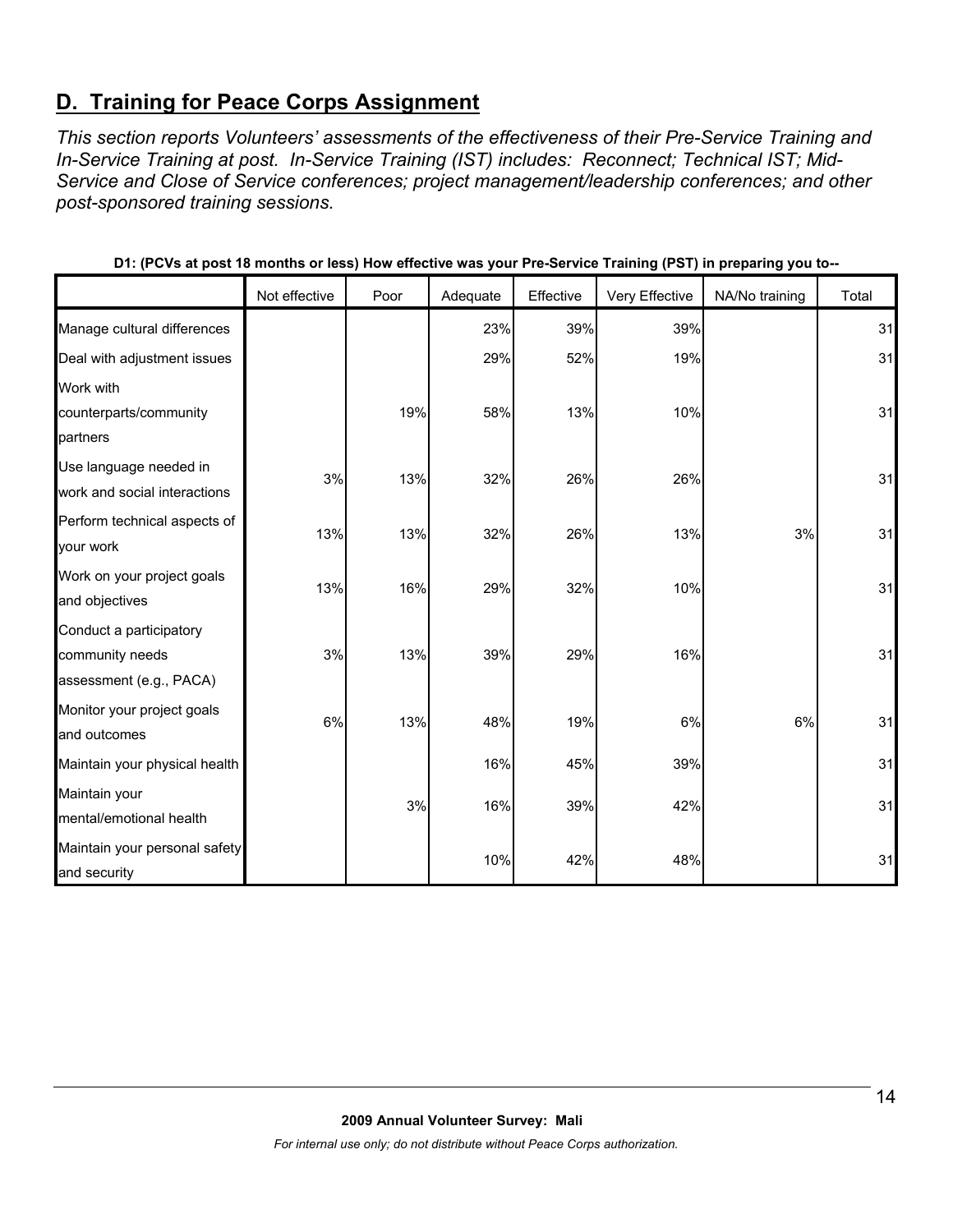|                                                                                          | Not effective | Poor | Adequate | Effective | Very Effective | NA/No training | Total |
|------------------------------------------------------------------------------------------|---------------|------|----------|-----------|----------------|----------------|-------|
| Manage cultural differences                                                              |               | 2%   | 29%      | 31%       | 28%            | 11%            | 65    |
| Deal with adjustment issues                                                              |               | 5%   | 31%      | 33%       | 17%            | 14%            | 64    |
| Build and strengthen working<br>relationships with<br>counterparts/community<br>partners | 3%            | 15%  | 37%      | 28%       | 15%            | 2%             | 65    |
| Use language needed in<br>work and social interactions                                   | 2%            | 14%  | 39%      | 20%       | 17%            | 8%             | 64    |
| Perform technical aspects of<br>your work                                                | 8%            | 11%  | 29%      | 35%       | 14%            | 3%             | 65    |
| Work on your project goals<br>and objectives                                             | 6%            | 11%  | 29%      | 40%       | 12%            | 2%             | 65    |
| Conduct a participatory<br>community needs<br>assessment (e.g., PACA)                    | 6%            | 14%  | 38%      | 28%       | 3%             | 11%            | 65    |
| Monitor project goals and<br>outcomes                                                    | 2%            | 15%  | 34%      | 38%       | $6\%$          | 5%             | 65    |
| Maintain your physical health                                                            | 3%            |      | 20%      | 32%       | 37%            | 8%             | 65    |
| Maintain your<br>mental/emotional health                                                 | 3%            | 8%   | 14%      | 41%       | 25%            | 9%             | 64    |
| Maintain your personal safety<br>and security                                            |               | 2%   | 25%      | 33%       | 33%            | 8%             | 64    |

#### **D5: How effective was your In-Service Training (IST) in preparing you to--**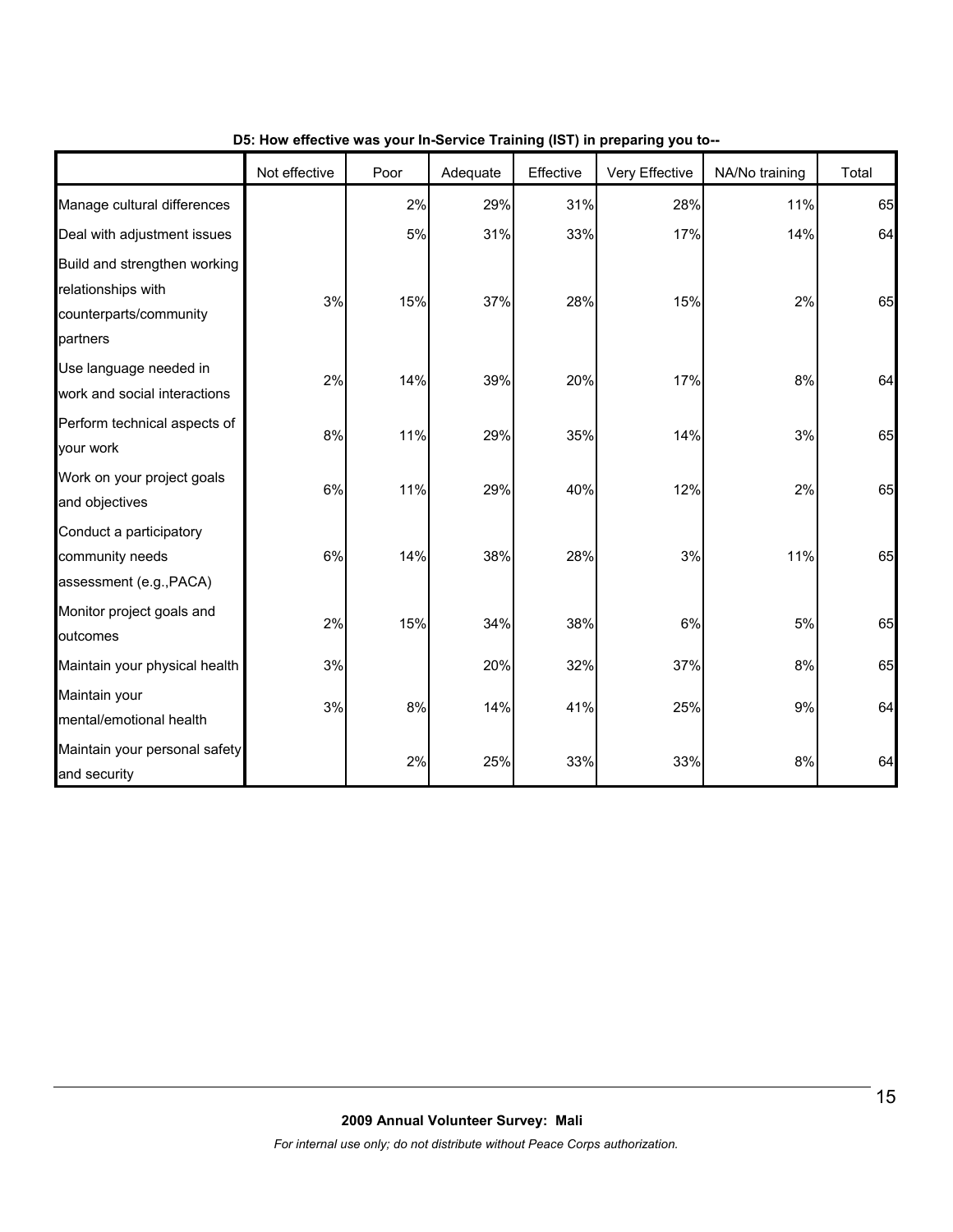|                                               | No/ No answer   | Yes | Total |
|-----------------------------------------------|-----------------|-----|-------|
| Skills specific to my assignment              | 37              | 26  | 63    |
| Assessing community needs                     | 53              |     | 64    |
| Organizing/implementing community activities  | 22              | 42  | 64    |
| Building capacity of local organizations      | 50              | 14  | 64    |
| Monitoring, reporting, and evaluating my work | 11              | 53  | 64    |
| Designing and implementing training sessions  | 36 <sup>l</sup> | 28  | 64    |

## **D8: Did you have this skill before joining the Peace Corps?**

## **D8: Is the skill needed for your Peace Corps work?**

|                                               | No/ No answer | Yes             | Total |
|-----------------------------------------------|---------------|-----------------|-------|
| Skills specific to my assignment              |               | 45              | 52    |
| Assessing community needs                     |               | 58              | 63    |
| Organizing/implementing community activities  |               | 58              | 63    |
| Building capacity of local organizations      | 10            | 52 <sub>l</sub> | 62    |
| Monitoring, reporting, and evaluating my work | հ             | 56              | 62    |
| Designing and implementing training sessions  | 9             | 54              | 63    |

## **D8: Have you had adequate Peace Corps training to acquire the skill?**

|                                               | No/ No answer | Yes             | Total |
|-----------------------------------------------|---------------|-----------------|-------|
| Skills specific to my assignment              |               | 51              | 62    |
| Assessing community needs                     | 9             | 54              | 63    |
| Organizing/implementing community activities  | 14            | 47              | 61    |
| Building capacity of local organizations      | 24            | 35 <sub>l</sub> | 59    |
| Monitoring, reporting, and evaluating my work | 12            | 41              | 53    |
| Designing and implementing training sessions  | 17            | 41              | 58    |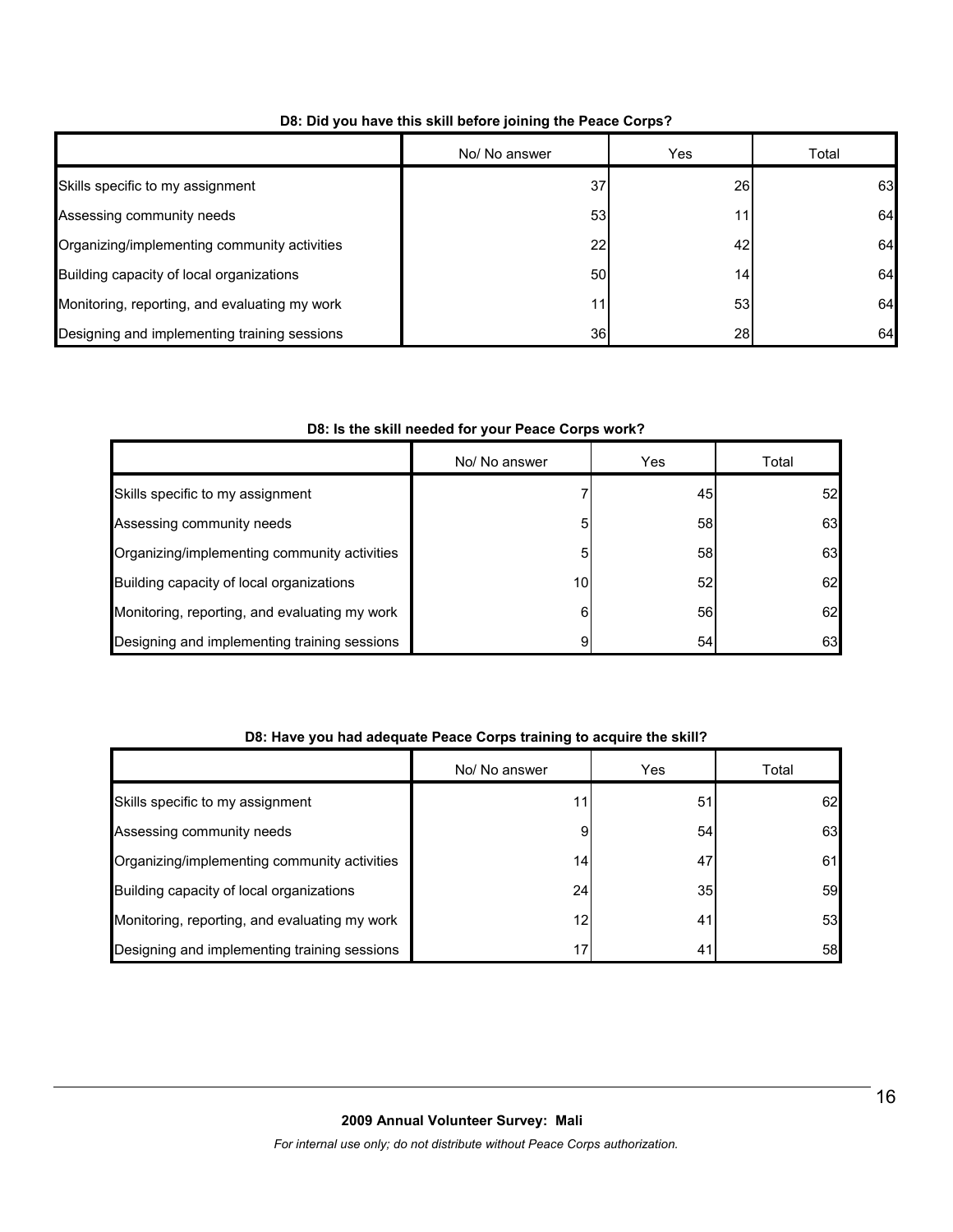# **E. Volunteer Assignment Goals and Impact**

*This section reports Volunteers' self-assessments of their impact on the individuals and organizations in the communities in which they serve. At the end of this section, Volunteers' third goal activities, participation in Coverdell World Wise School/Correspondence Match (CWWS/CM) and use of Peace Corps resources to support their work are reported in questions.* 

|                                                                                                       | Not at all 1 | $\overline{c}$ | 3   | 4   | Exceptionally 5 | <b>NA</b> | Total |
|-------------------------------------------------------------------------------------------------------|--------------|----------------|-----|-----|-----------------|-----------|-------|
| Meets the objectives of the<br>project plan                                                           | 3%           | 9%             | 20% | 34% | 23%             | 11%       | 65    |
| Builds local capacity for<br>sustainability                                                           | 5%           | 11%            | 46% | 29% | 8%              | 2%        | 65    |
| Involves local people in<br>planning and implementing<br>activities                                   | 3%           | 6%             | 23% | 49% | 18%             |           | 65    |
| Complements other local<br>development activities                                                     | 8%           | 14%            | 23% | 35% | 15%             | 5%        | 65    |
| Transfers skills to host country<br>individuals and organizations                                     | 5%           | 11%            | 28% | 34% | 23%             |           | 65    |
| Mobilizes host country<br>nationals (HCNs) to volunteer                                               | 17%          | 23%            | 19% | 19% | 12%             | 9%        | 64    |
| Helps promote a better<br>understanding of Americans<br>on the part of the peoples<br>served (goal 2) | 2%           | 3%             | 18% | 40% | 35%             | 2%        | 65    |
| Helps promote a better<br>understanding of other<br>peoples on the part of<br>Americans (goal 3)      | 3%           | 5%             | 17% | 34% | 40%             | 2%        | 65    |

**E1: To what extent does your Volunteer work assignment address the following?**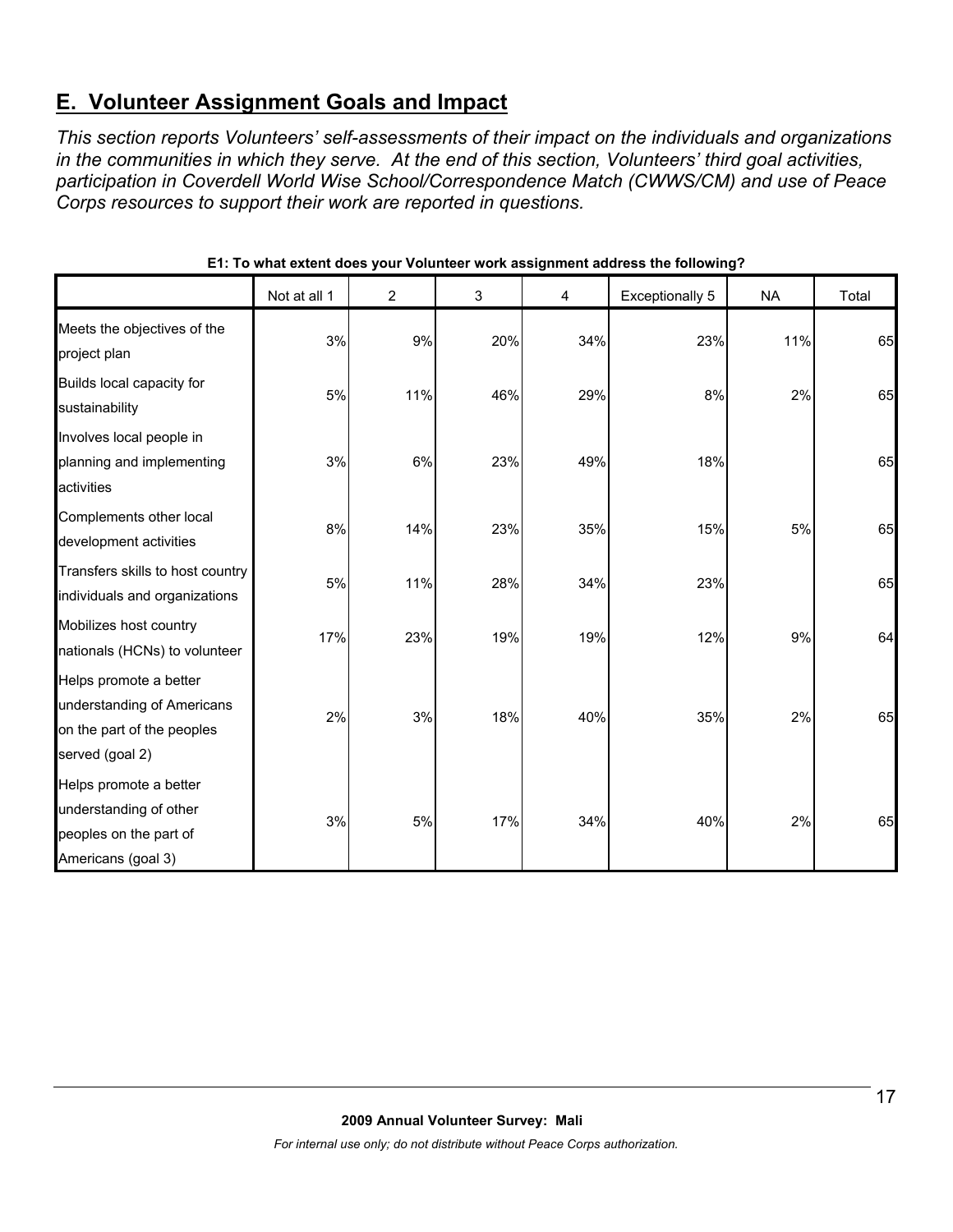|                                          | Not at all 1 | ົ   |     | 4   | Exceptionally 5 | <b>NA</b> | Total |
|------------------------------------------|--------------|-----|-----|-----|-----------------|-----------|-------|
| Need the assistance that you<br>provided | 3%           | 21% | 18% | 33% | 24%             |           | 33    |
| Want the assistance that you<br>provided |              | 15% | 36% | 30% | 18%             |           | 33    |

**E2: To what extent does your host community--?**

#### **E3: How much impact does your assignment have on the capacities of your host counterparts/community partners?**

|                                                                  | None 1 | $\overline{2}$ | 3   | 4   | Exceptional 5 | <b>NA</b> | Total |
|------------------------------------------------------------------|--------|----------------|-----|-----|---------------|-----------|-------|
| Ability to access information<br>(e.g., library, Internet, etc.) | 42%    | 25%            | 15% | 9%  | 5%            | 5%        | 65    |
| Leadership skills                                                | 9%     | 12%            | 38% | 29% | 9%            | 2%        | 65    |
| Planning and management                                          | 8%     | 9%             | 43% | 28% | 12%           |           | 65    |
| Problem solving/critical thinking                                | 9%     | 11%            | 40% | 28% | 12%           |           | 65    |
| Self-esteem                                                      | 10%    | 11%            | 29% | 30% | 14%           | 6%        | 63    |
| <b>Technical skills</b>                                          | 8%     | 12%            | 34% | 37% | 9%            |           | 65    |
| Use of local resources                                           | 8%     | 11%            | 45% | 28% | 6%            | 2%        | 64    |
| Use of external resources (e.g.,<br>grants, international NGOs)  | 12%    | 26%            | 31% | 22% | 5%            | 5%        | 65    |
| Better understanding of<br>Americans                             | 2%     | 6%             | 15% | 37% | 38%           | 2%        | 65    |
| Other: Please specify below                                      |        |                |     |     | 6%            | 94%       | 18    |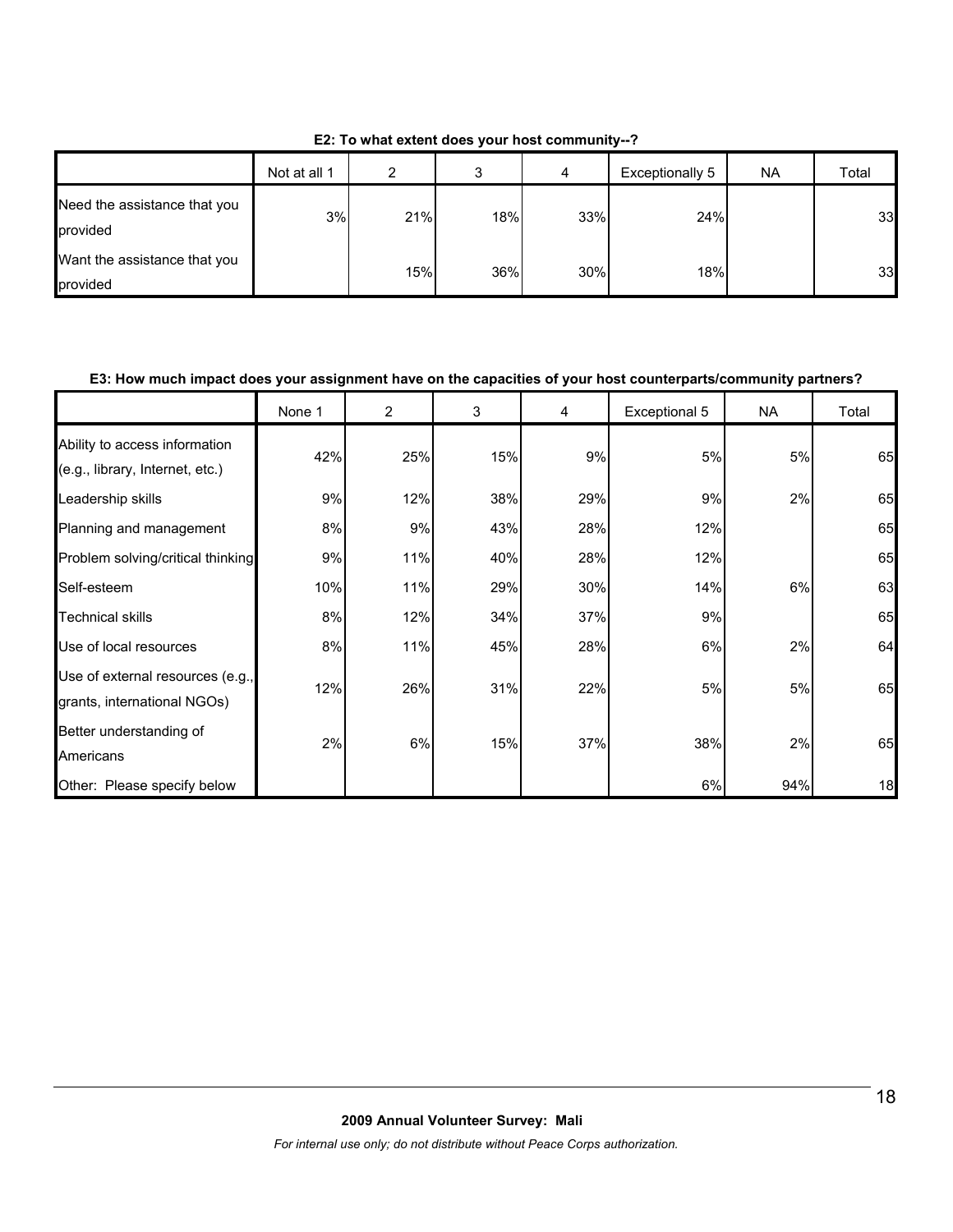#### **E3: How much impact does your assignment have on the capacities of your host counterparts/community partners? Other**

|          | (specify)                                      |            |       |         |
|----------|------------------------------------------------|------------|-------|---------|
|          |                                                | Column N % | Count | Row N % |
| E3_OTHER | Open-ended results. Non-responsive to request. |            |       |         |
|          |                                                |            |       |         |
|          | Total                                          |            | 65    | 100%    |
|          |                                                |            |       |         |

#### **E4: How much impact does your assignment have on the capacities of your host individuals with whom you work?**

|                                                                  | None 1 | 2   | 3   | 4   | Exceptional 5 | <b>NA</b> | Total |
|------------------------------------------------------------------|--------|-----|-----|-----|---------------|-----------|-------|
| Ability to access information<br>(e.g., library, Internet, etc.) | 40%    | 17% | 20% | 12% | 6%            | 5%        | 65    |
| Leadership skills                                                | 9%     | 23% | 31% | 27% | 3%            | 6%        | 64    |
| Planning and management                                          | 8%     | 23% | 38% | 23% | 3%            | 5%        | 65    |
| Problem solving/critical thinking                                | 8%     | 17% | 37% | 29% | 8%            | 2%        | 65    |
| Self-esteem                                                      | 12%    | 8%  | 35% | 25% | 14%           | 6%        | 65    |
| <b>Technical skills</b>                                          | 9%     | 9%  | 34% | 38% | 9%            |           | 65    |
| Use of local resources                                           | 11%    | 9%  | 38% | 33% | 6%            | 3%        | 64    |
| Use of external resources (e.g.,<br>grants, international NGOs)  | 25%    | 22% | 28% | 18% | 2%            | 6%        | 65    |
| Better understanding of<br>Americans                             | 2%     | 2%  | 14% | 48% | 34%           | 2%        | 65    |
| Other: Please specify below                                      | 10%    |     | 5%  | 5%  |               | 81%       | 21    |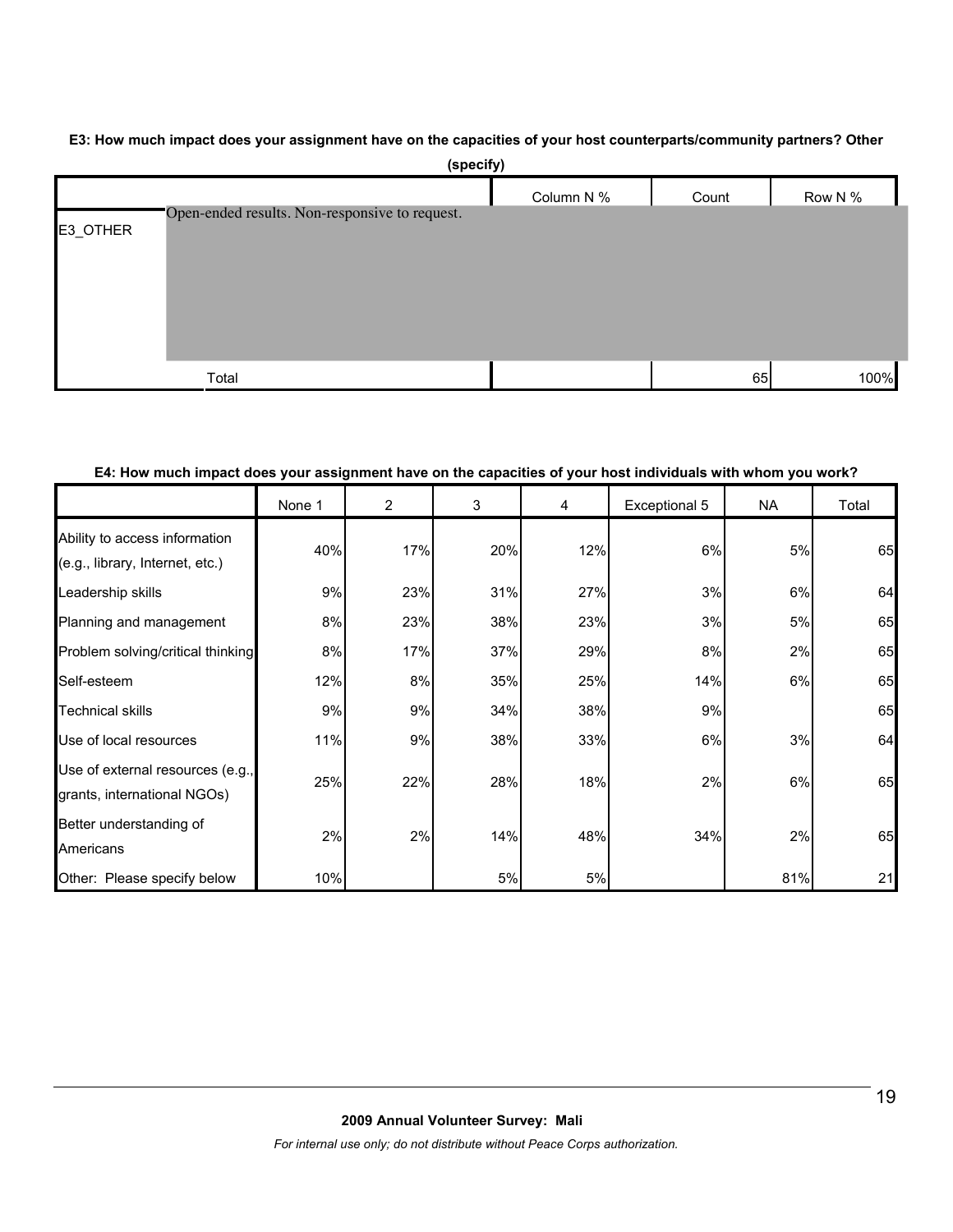**E4: How much impact does your assignment have on the capacities of your host individuals with whom you work? Other** 

|          | (specify)  |       |         |
|----------|------------|-------|---------|
|          | Column N % | Count | Row N % |
| E4_OTHER | 100%       | 65    |         |
| Total    |            | 65    | 100%    |

## **E5: To what extent does your assignment enhance the capacities of organizations with whom you work?**

|                                                              | None 1 | $\overline{2}$ | 3   | 4   | Exceptional 5 | NA  | Total |
|--------------------------------------------------------------|--------|----------------|-----|-----|---------------|-----|-------|
| Identifying and prioritizing<br>organizational needs         | 10%    | 16%            | 25% | 29% | 6%            | 14% | 63    |
| Leadership                                                   | 11%    | 8%             | 37% | 25% | $6\%$         | 13% | 63    |
| Management                                                   | 11%    | 13%            | 32% | 24% | 6%            | 13% | 62    |
| Monitoring and evaluation                                    | 11%    | 16%            | 34% | 19% | $6\%$         | 13% | 62    |
| Planning and implementing<br>organizational activities       | 8%     | 8%             | 37% | 27% | 6%            | 13% | 62    |
| Teamwork/participatory<br>decision-making                    | 10%    | 6%             | 37% | 29% | 5%            | 14% | 63    |
| Use of local resources                                       | 10%    | 10%            | 37% | 21% | 11%           | 13% | 63    |
| Ability to mobilize, manage,<br>and sustain local volunteers | 19%    | 15%            | 19% | 18% | 8%            | 21% | 62    |
| Other: Please specify below                                  |        |                | 14% |     |               | 86% | 22    |

#### **E5: To what extent does your assignment enhance the capacities of organizations with**

**whom you work? Other (specify)**

|                                                               | . .        |       |         |
|---------------------------------------------------------------|------------|-------|---------|
|                                                               | Column N % | Count | Row N % |
| E <sub>5</sub> Open-ended results. Not responsive to request. |            |       |         |
|                                                               |            |       |         |
|                                                               |            |       |         |
| Total                                                         |            | 65    | 100%    |

#### **2009 Annual Volunteer Survey: Mali**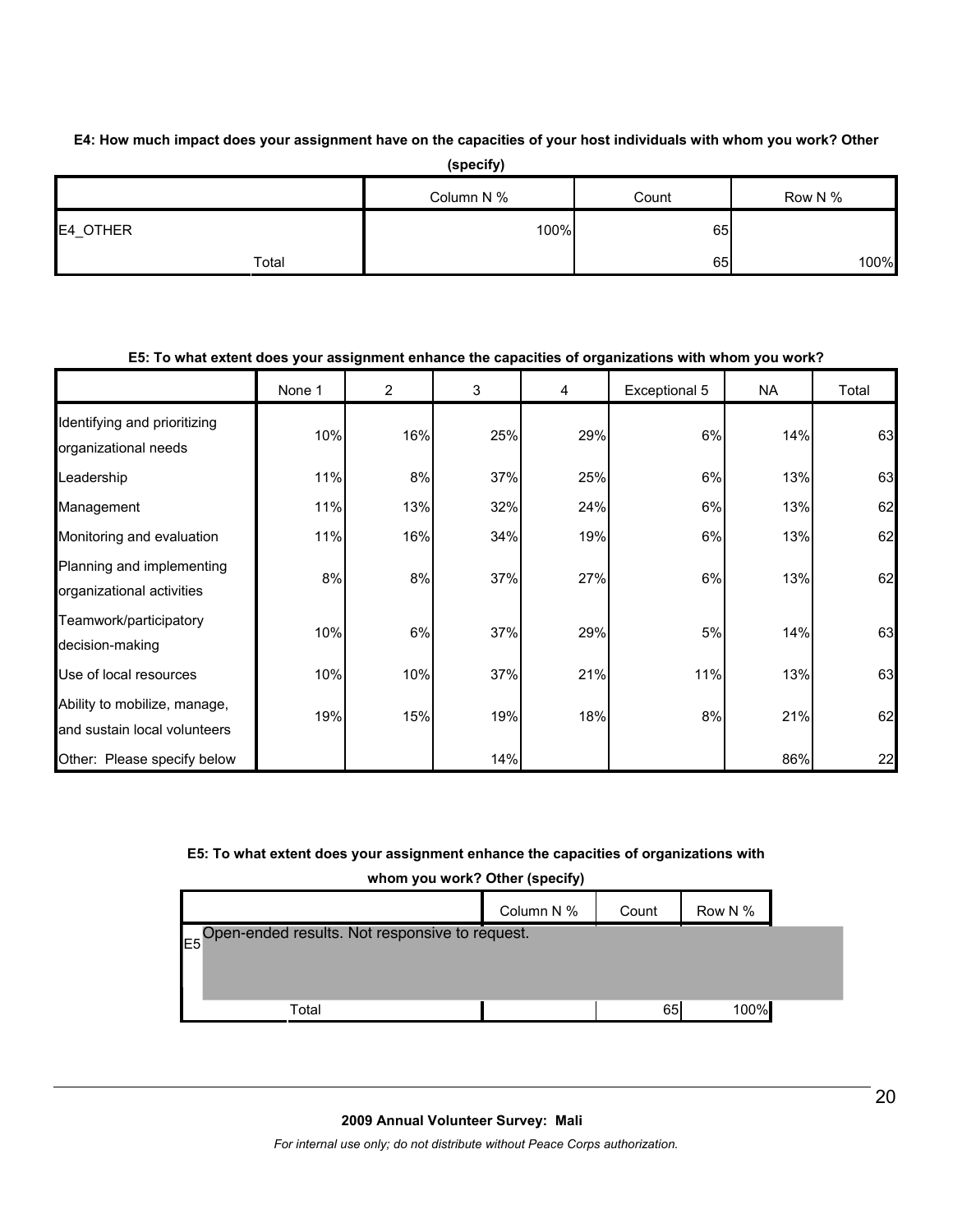|                                       |              |     | capacities? |     |                 |           |       |
|---------------------------------------|--------------|-----|-------------|-----|-----------------|-----------|-------|
|                                       | Not at all 1 | 2   | 3           | 4   | Exceptionally 5 | <b>NA</b> | Total |
| Your counterpart/community<br>partner | 8%           | 5%  | 25%         | 47% | 16%             |           | 64    |
| Another institution/organization      | 9%           | 16% | 41%         | 20% | 2%              | 12%       | 64    |
| Members of your host<br>community     | 5%           | 11% | 45%         | 31% | 8%              |           | 64    |
| Other: Please specify below           |              |     | 6%          |     |                 | 94%       | 17    |

**E6: How effective have you been in transferring knowledge and skills to help the following persons or groups build their** 

## **E7: To what extent have HC individuals gained a better understanding of Americans? Includes "Too early to tell."**

|    | Not at all | Minimally | Moderately | Considerablv | Exceptionally | Too early to tell | Total |
|----|------------|-----------|------------|--------------|---------------|-------------------|-------|
| E7 | 0%         | 2%        | 18%        | 57%          | 20%           | 3%                | 65    |

## **E7: To what extent have HC individuals gained a better understanding of Americans? Excludes "Too early to tell."**

|                 | Not at all | Minimally | Moderately | Considerablv | Exceptionally       | Total |
|-----------------|------------|-----------|------------|--------------|---------------------|-------|
| $- -$<br>-<br>- |            | 2%        | 19%        | 59%          | 21%<br>. <u>.</u> . | 63    |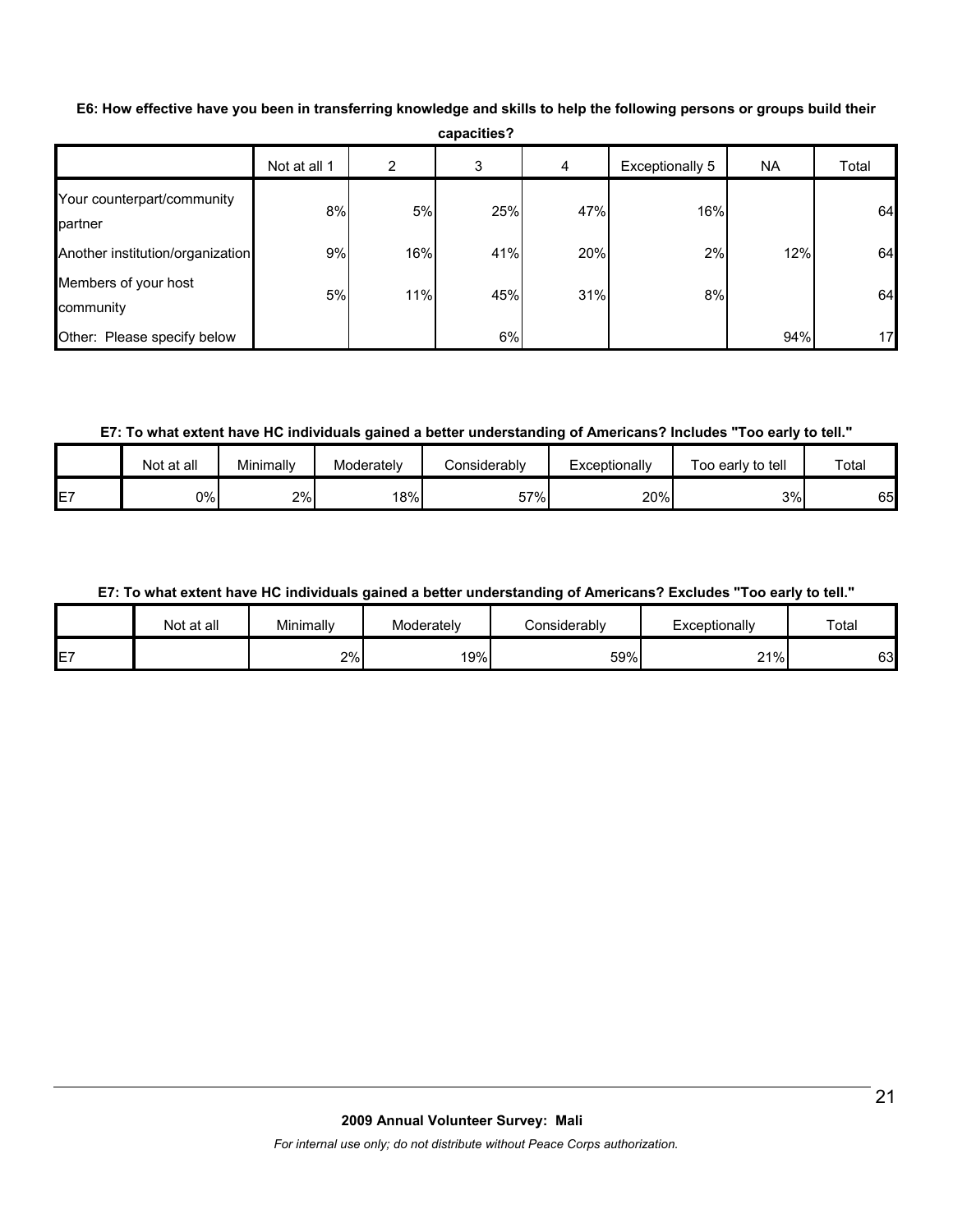|               |                                                              | PCV Responses  | % Doing This | <b>Total PCVs</b><br>Responding |
|---------------|--------------------------------------------------------------|----------------|--------------|---------------------------------|
| \$E9Goal3Acts | Electronic updates                                           | 59             | 91%          |                                 |
|               | Hosting American visitors                                    | 40             | 62%          |                                 |
|               | Personal website or blog                                     | 40             | 62%          |                                 |
|               | Hard copy/paper update                                       | 34             | 52%          |                                 |
|               | Enrollment in the CWWS/CMS<br>program                        | 33             | 51%          |                                 |
|               | Pen pal program/letter exchange                              | 16             | 25%          |                                 |
|               | While on home leave, spoke at a<br>school or community group | $\overline{9}$ | 14%          |                                 |
|               | Podcasted/created a slide show or<br>video posted online     | 5              | 8%           |                                 |
|               | Other please specify                                         | 4              | 6%           |                                 |
|               | Peace Corps Week activities                                  | 1              | 2%           |                                 |
|               | Total                                                        |                |              | 65                              |

#### **E9. In which of the following third goal activities have you participated during your PC service?**

Percents may total to more than 100% since Volunteers were asked to "Mark all that apply."

#### **E9: When asked about third goal activities, Volunteer answered "No involvement in third goal activities."**

|                                                                                                                                                                                                                                                                              | Have done third goal activities | No third goal activities | Total |
|------------------------------------------------------------------------------------------------------------------------------------------------------------------------------------------------------------------------------------------------------------------------------|---------------------------------|--------------------------|-------|
| Peace Corps' third goal is to "help promote a<br>better understanding of other peoples on the part<br>of Americans." In which of the following third goal<br>activities, including your contact with family and<br>friends, have you participated during your Peace<br>Corps | 100%                            |                          | 65    |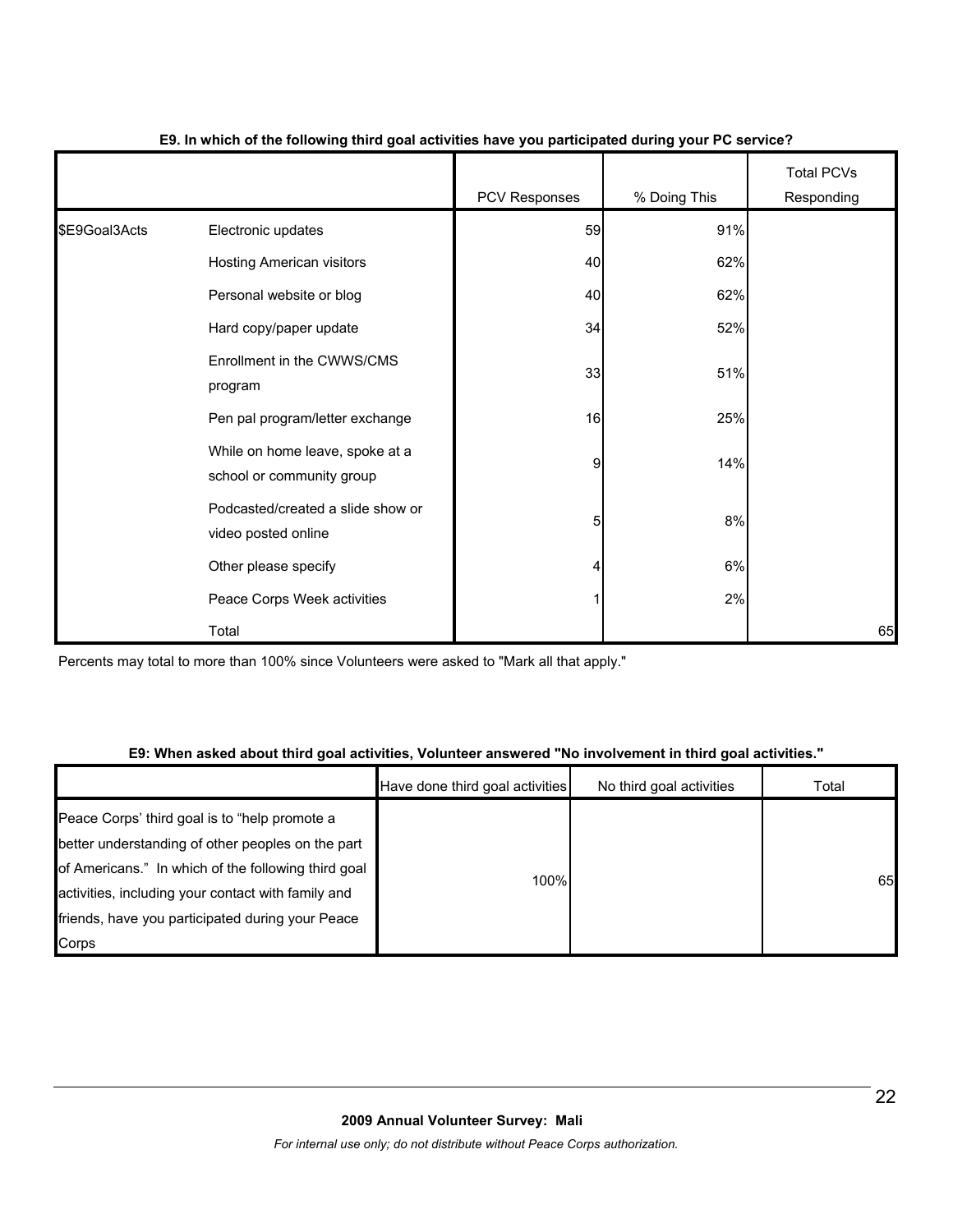|                 | I have not participated in | I have participated in<br>CWWS/CM & would | I have participated in<br>CWWS/CM and would NOT |       |
|-----------------|----------------------------|-------------------------------------------|-------------------------------------------------|-------|
|                 | CWWS/CM.                   | recommend it                              | recommend it                                    | Total |
| E <sub>10</sub> | 45%                        | 48%                                       | 7%                                              | 60    |

## **E10: Would you recommend participation in the CWWS CMS to other Volunteers?**

**E11: To what extent have Americans gained a better understanding of HCNs? Includes "Too early to tell."**

|                 | Not at all | Minimally | Moderately | Considerably | Exceptionally | Too early to tell | Total |
|-----------------|------------|-----------|------------|--------------|---------------|-------------------|-------|
| E <sub>11</sub> | 0%I        | 5%        | 12%        | 45%          | 34%           | 3%                | 64    |

## **E11: To what extent have Americans gained a better understanding of HCNs? Excludes "Too early to tell."**

|                 | Not at all | Minimally | Moderately | Considerably | Exceptionally | Total |
|-----------------|------------|-----------|------------|--------------|---------------|-------|
| E1 <sup>4</sup> |            | 5%        | 13%        | $7\%$<br>4,  | 35%           | 62    |

# **E12: Which of the following resources have been useful to you in your third goal activities?**

|                                                                                | Yes |
|--------------------------------------------------------------------------------|-----|
| Coverdell World Wise Schools staff (Useful)                                    | 15  |
| Contact with other Peace Corps staff in Washington, D.C. (Useful)              | 3   |
| Information at staging (Useful)                                                | 32  |
| Information from your post sent to you before departure (Useful)               | 29  |
| Internet (Useful)                                                              | 51  |
| Invitation kits (Useful)                                                       | 30  |
| Material in staging packet (Useful)                                            | 24  |
| Peace Corps staff at post (e.g., World Wise School contact) (Useful)           | 19  |
| Recruiting (Useful)                                                            | 13  |
| Resources available from Coverdell World Wise Schools (Useful)                 |     |
| Resources available on Peace Corps website (e.g., third goal section) (Useful) | 19  |
| Training on third goal (Useful)                                                |     |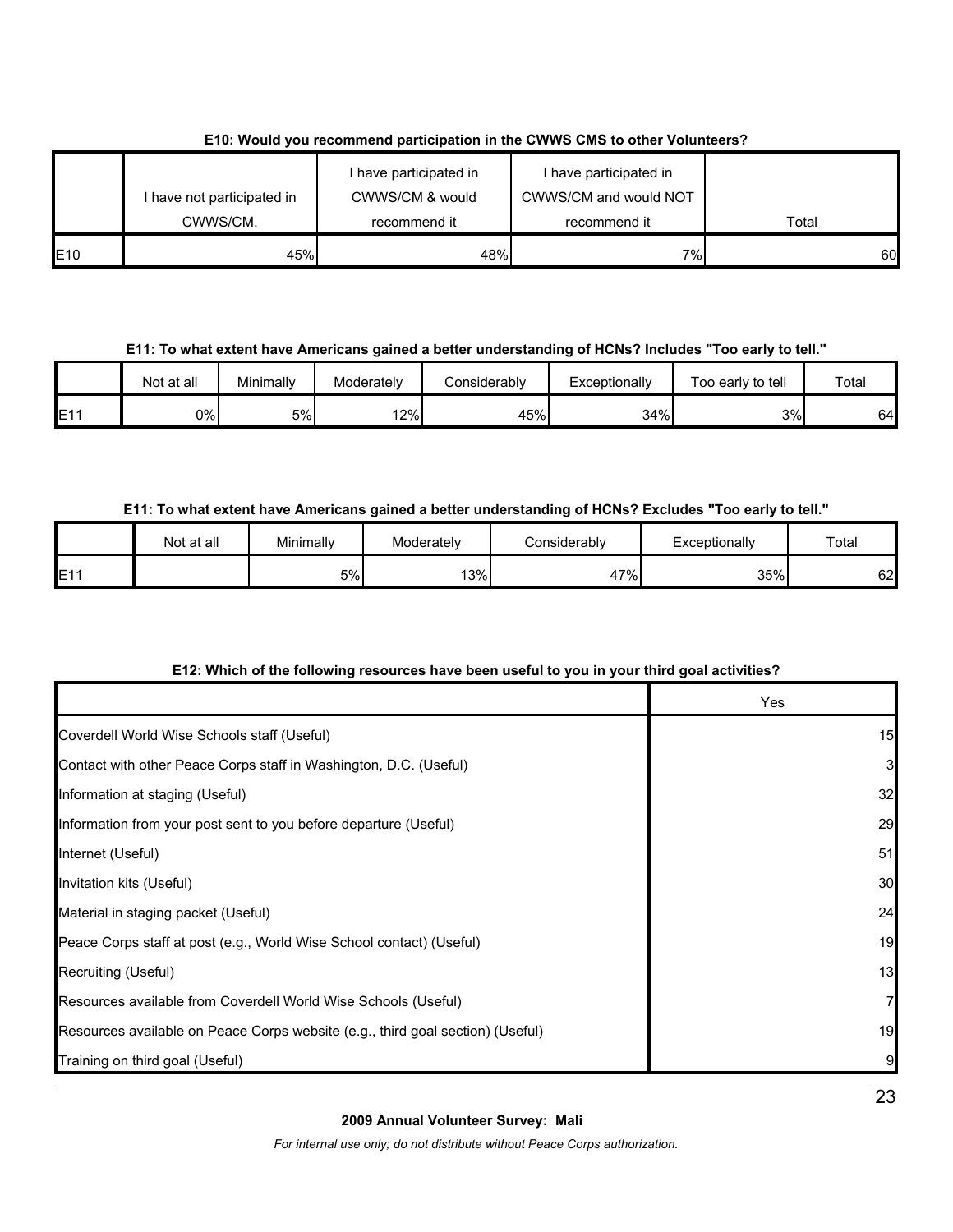|                                                                                          | Yes |
|------------------------------------------------------------------------------------------|-----|
| Coverdell World Wise Schools staff (Would be helpful)                                    | 15  |
| Contact with other Peace Corps staff in Washington, D.C. (Would be helpful)              | 20  |
| Information at staging (Would be helpful)                                                | 10  |
| Information from your post sent to you before departure (Would be helpful)               | 5   |
| Internet (Would be helpful)                                                              | 6   |
| Invitation kits (Would be helpful)                                                       | 5   |
| Material in staging packet (Would be helpful)                                            | 7   |
| Peace Corps staff at post (e.g., World Wise School contact) (Would be helpful)           | 9   |
| Recruiting (Would be helpful)                                                            | 14  |
| Resources available from Coverdell World Wise Schools (Would be helpful)                 | 12  |
| Resources available on Peace Corps website (e.g., third goal section) (Would be helpful) | 8   |
| Training on third goal (Would be helpful)                                                | 13  |
| Other: Please specify below (Would/will be helpful)                                      |     |

## **E12: Which of the following resources would/will be helpful to you in your third goal activities?**

#### **E12: Other useful/helpful resources? Other (specify)**

|           |            | . .<br>. . |         |
|-----------|------------|------------|---------|
|           | Column N % | Count      | Row N % |
| E12_OTHER | 100%       | 65         |         |
| Total     |            | 65         | 100%    |

## **E13: Do you know about the Peace Corps Partnership Program (PCPP)?**

|                 | No | Yes, but I haven't used it. | Yes, I have used it. | Total |
|-----------------|----|-----------------------------|----------------------|-------|
| E <sub>13</sub> | 2% | 45%                         | 54%                  | 65    |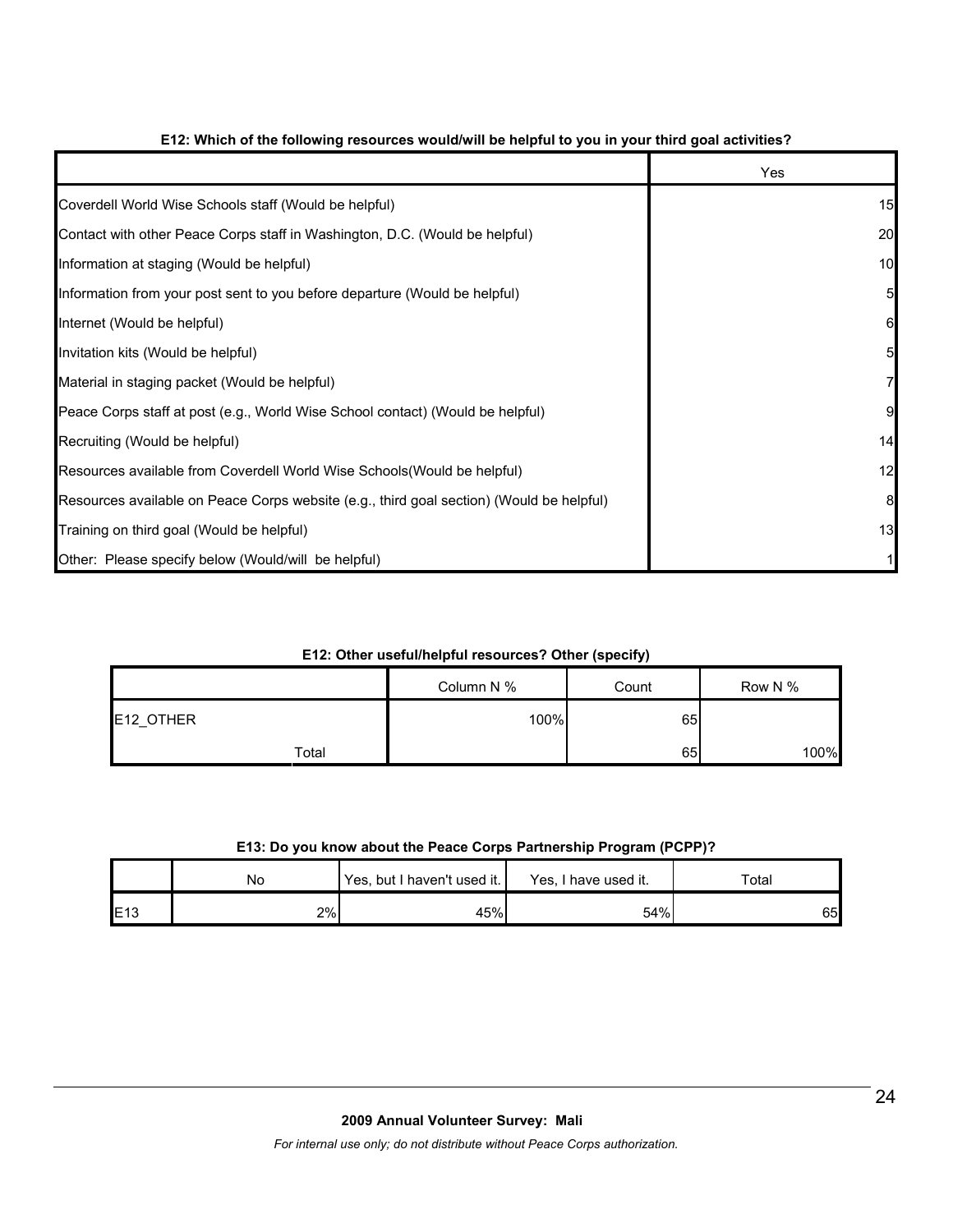# **F. Peace Corps Support**

*This section reports Volunteers' assessments of in-country Peace Corps.* 

|     | Not at all | Poorly | Adequately | Well | Very well | Total |
|-----|------------|--------|------------|------|-----------|-------|
| IF1 |            | 100%   |            |      |           |       |

**F1 (PCVs at post 9+ months): How prepared for your arrival were the host people with whom you work?**



F1: When you arrived at your community, how prepared for your arrival were the host people with whom you work?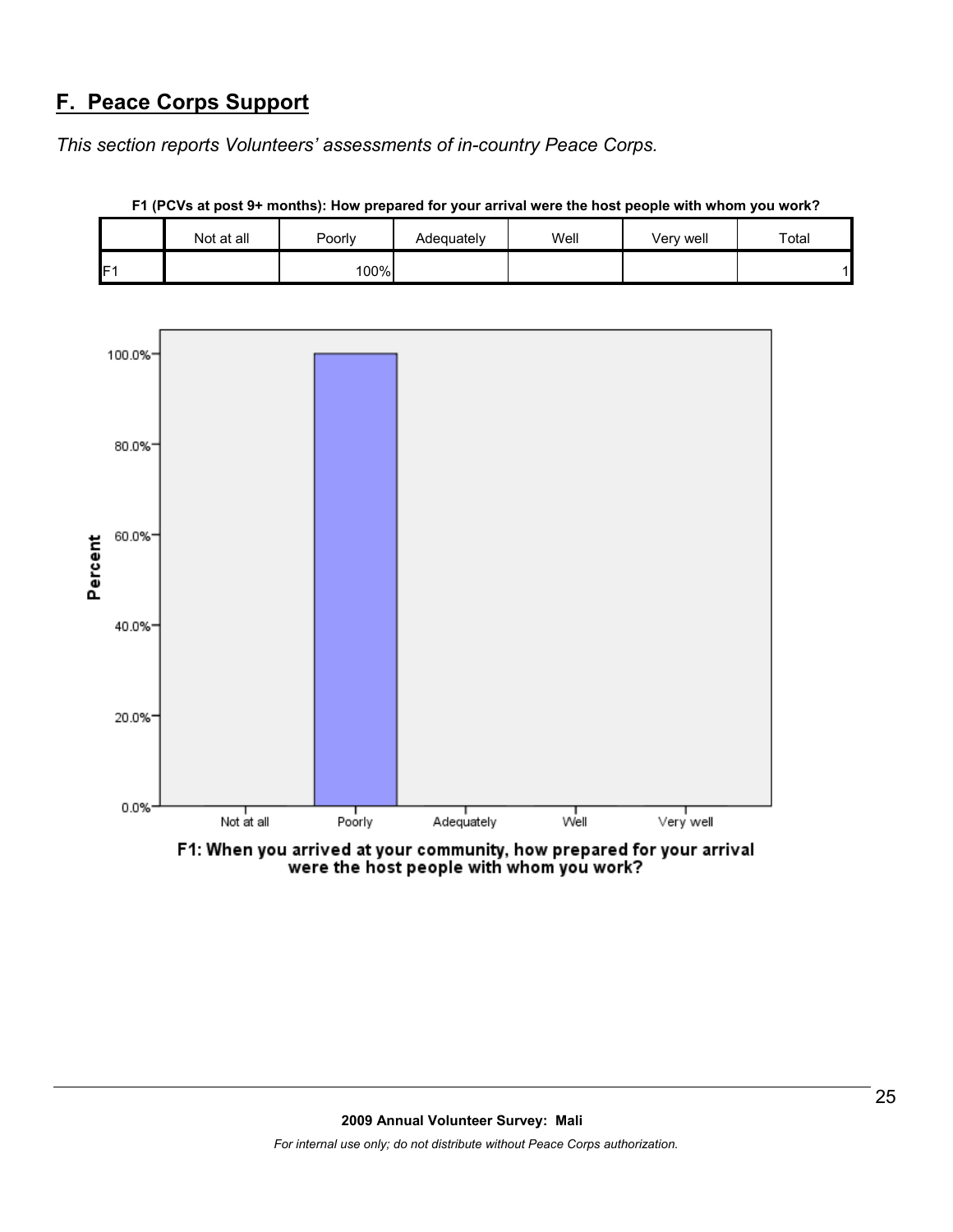|                 | Not at all | Minimally | Adeguatelv | Considerably | Exceptionally | Not Used | Total |
|-----------------|------------|-----------|------------|--------------|---------------|----------|-------|
| IF <sub>2</sub> |            |           | 5%         | 44%          | 52%           |          | 64    |

**F2: How satisfied are you with the health care you received from your PCMO(s)?**

#### **F3: How satisfied are you with the following support provided by in-country PC staff?**

|                             | Not at all 1 | $\overline{2}$ | 3   | 4   | Completely 5 | NA | Total |
|-----------------------------|--------------|----------------|-----|-----|--------------|----|-------|
| Administrative/logistical   | 3%           | 8%             | 18% | 40% | 31%          |    | 65    |
| Cross-cultural              | 2%           |                | 23% | 45% | 29%          | 2% | 65    |
| Emotional                   | 2%           | 6%             | 20% | 40% | 25%          | 8% | 65    |
| Feedback on my work reports | 6%           | 29%            | 32% | 23% | 5%           | 5% | 65    |
| Job assignment              | 15%          | 11%            | 34% | 25% | 15%          |    | 65    |
| Language learning           | 2%           | 11%            | 17% | 35% | 35%          |    | 65    |
| Medical                     |              |                | 6%  | 49% | 45%          |    | 65    |
| Safety and security         |              | 2%             | 6%  | 49% | 43%          |    | 65    |
| Site selection/preparation  | 8%           | 23%            | 22% | 28% | 20%          |    | 65    |
| <b>Technical skills</b>     | 5%           | 12%            | 28% | 46% | 8%           | 2% | 65    |

#### **F4: How satisfied are you with the Peace Corps allocation of time and resources to mental health/adjustment issues?**

|                | Not at all satisfied 1 |    |     |     | Completely satisfied 5 | Total |
|----------------|------------------------|----|-----|-----|------------------------|-------|
| F <sub>4</sub> | 2%                     | 6% | 17% | 42% | 34%                    | 65    |

# **F5: What level of PC support have you received to help cope with stress from issues such as HIV/AIDS, food insecurity, etc. in your community? (Including PCVs w/no need for support)**

|     | No support |    | Minimal support   Adequate support | Considerable<br>support | Exceptional<br>support | NA/I have no<br>need for support | Total |
|-----|------------|----|------------------------------------|-------------------------|------------------------|----------------------------------|-------|
| IF5 | 2%         | 8% | 24%                                | 5%                      | 6%                     | 56%                              | 63    |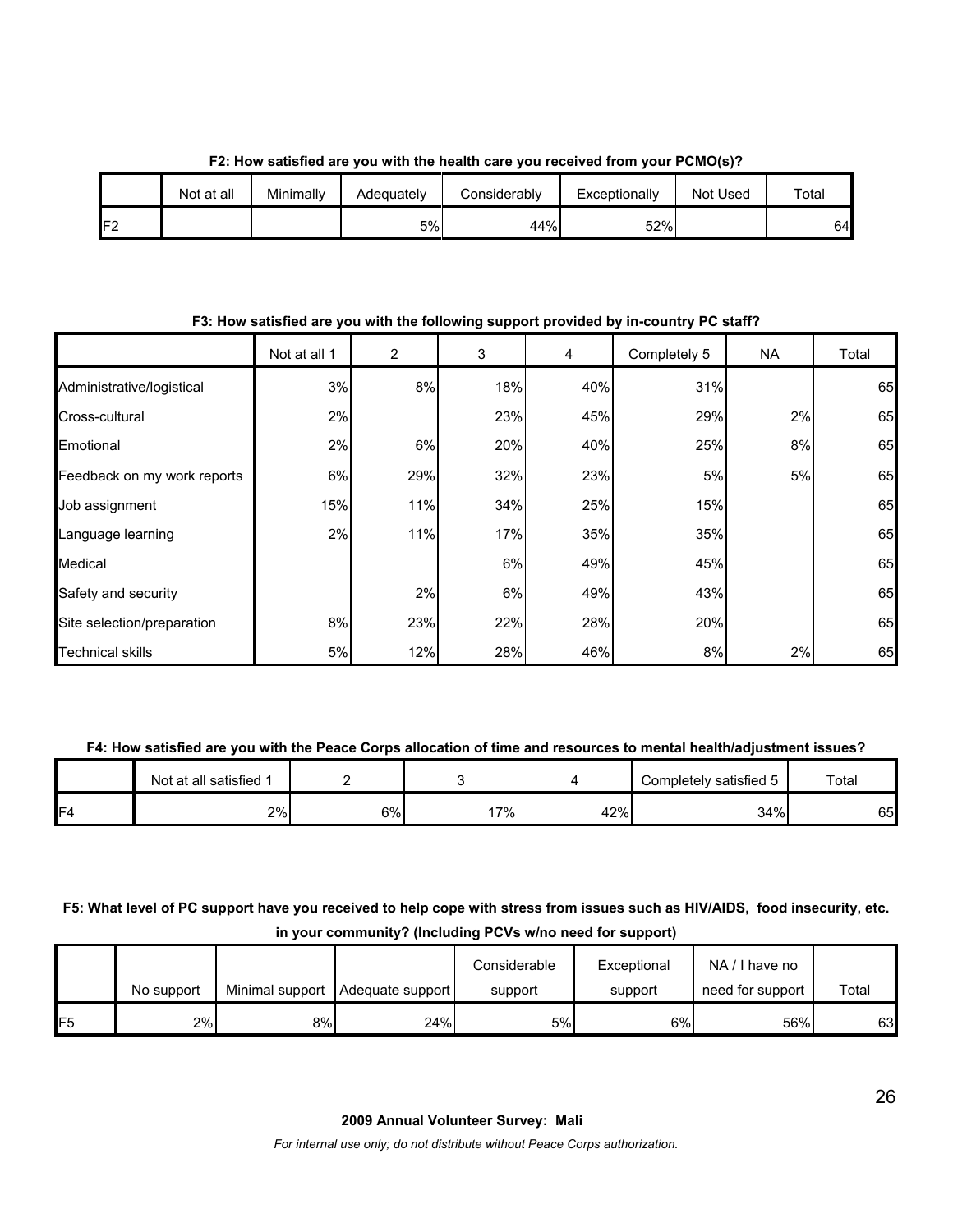# **F5: What level of PC support have you received to help cope with stress from issues such as HIV/AIDS, food insecurity, etc. in your community? (Excluding PCVs w/no need for support)**

|                 | No support | Minimal support | Adequate support | Considerable support Exceptional support |     | Total |
|-----------------|------------|-----------------|------------------|------------------------------------------|-----|-------|
| IF <sub>5</sub> | 4%l        | 18%             | 54%              | 1%                                       | 14% | 28    |

#### **F6: How would you rate your interaction with the Country Director in terms of the following?**

|                                    | Not adequate | Adequate | Total |
|------------------------------------|--------------|----------|-------|
| Responsiveness to my issues        | 5%           | 95%      | 64    |
| Informative content                | 2%           | 98%      | 62    |
| My comfort level discussing issues | 5%           | 95%      | 64    |
| Adequacy of visits                 | 22%          | 78%      | 63    |

## **F6b: How would you rate your interaction with the PTO/SRPTC in terms of the following?**

|                                    | Not adequate | Adequate | Total |
|------------------------------------|--------------|----------|-------|
| Responsiveness to my issues        | 15%          | 85%      | 53    |
| Informative content                | 15%          | 85%      | 53    |
| My comfort level discussing issues | 19%          | 81%      | 54    |
| Adequacy of visits                 | 23%          | 77%      | 52    |

#### **F6c: How would you rate your interaction with the APCD/Program Manager in terms of the following?**

|                                    | Not adequate | Adequate | Total |
|------------------------------------|--------------|----------|-------|
| Responsiveness to my issues        | 25%          | 75%      | 64    |
| Informative content                | 24%          | 76%      | 62    |
| My comfort level discussing issues | 30%          | 70%      | 63    |
| Adequacy of visits                 | 18%          | 82%      | 62    |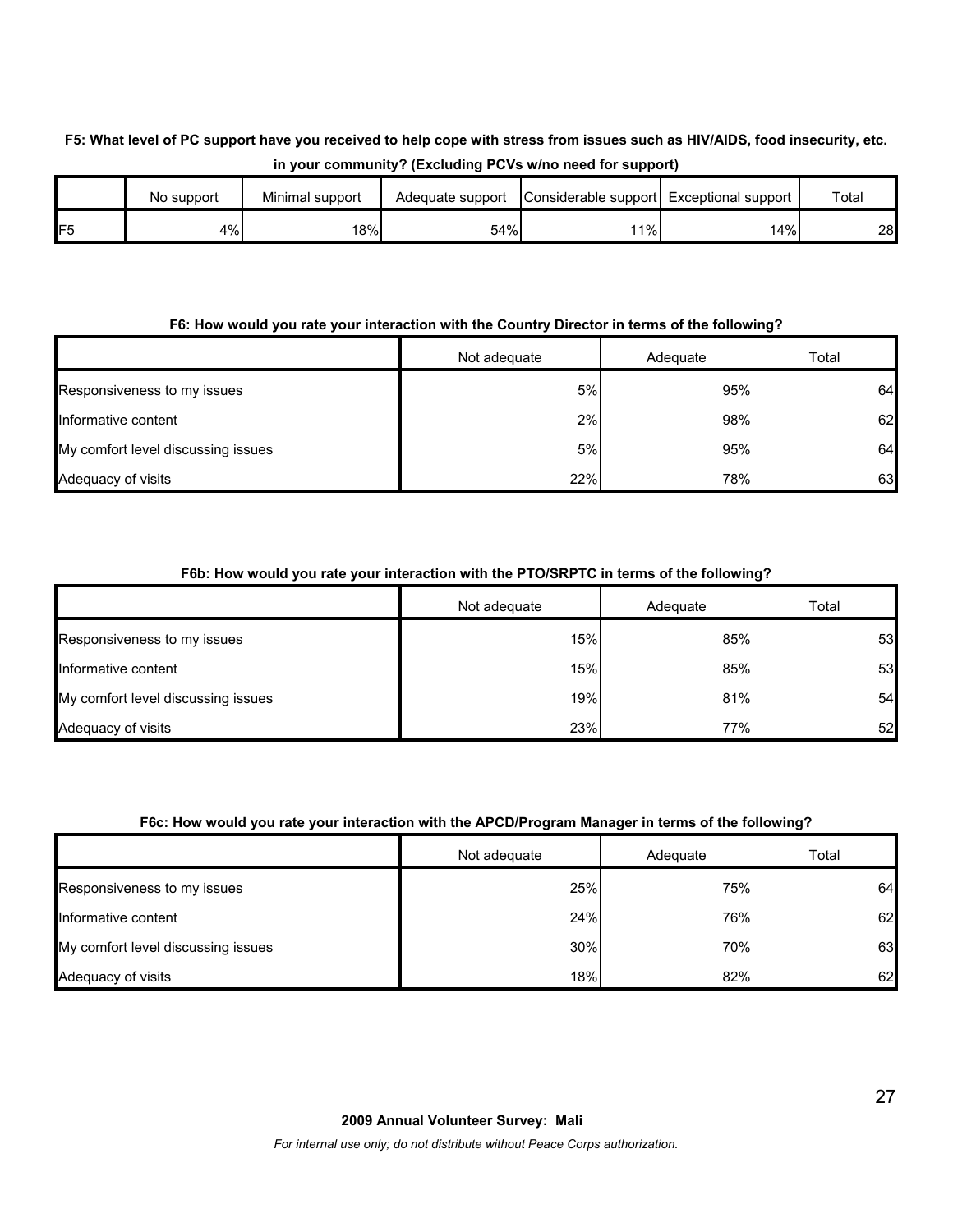|                                    | Not adequate | Adequate | Total |
|------------------------------------|--------------|----------|-------|
| Responsiveness to my issues        | 5%           | 95%      | 64    |
| Informative content                | 2%           | 98%      | 59    |
| My comfort level discussing issues | 5%           | 95%      | 62    |
| Adequacy of visits                 | 3%           | 97%      | 62    |

#### **F6d: How would you rate your interaction with the PCMO in terms of the following?**

## **F6e: How would you rate your interaction with the Safety and Security Coordinator in terms of the following?**

|                                    | Not adequate | Adequate | Total |
|------------------------------------|--------------|----------|-------|
| Responsiveness to my issues        | 5%           | 95%      | 64    |
| Informative content                | 8%           | 92%      | 62    |
| My comfort level discussing issues | 8%           | 92%      | 62    |
| Adequacy of visits                 | 8%           | 92%      | 62    |

#### **F6f: How would you rate your interaction with the Training Manager in terms of the following?**

|                                    | Not adequate | Adequate | Total |
|------------------------------------|--------------|----------|-------|
| Responsiveness to my issues        | 16%          | 84%      | 58    |
| Informative content                | 12%          | 88%      | 58    |
| My comfort level discussing issues | 12%          | 88%      | 59    |
| Adequacy of visits                 | 14%          | 86%      | 57    |

#### **F6g: How would you rate your interaction with administrative staff in terms of the following?**

|                                    | Not adequate | Adequate | Total |
|------------------------------------|--------------|----------|-------|
| Responsiveness to my issues        | 11%          | 89%      | 64    |
| Informative content                | 8%           | 92%      | 62    |
| My comfort level discussing issues | 10%          | 90%      | 62    |
| Adequacy of visits                 | 16%          | 84%      | 61    |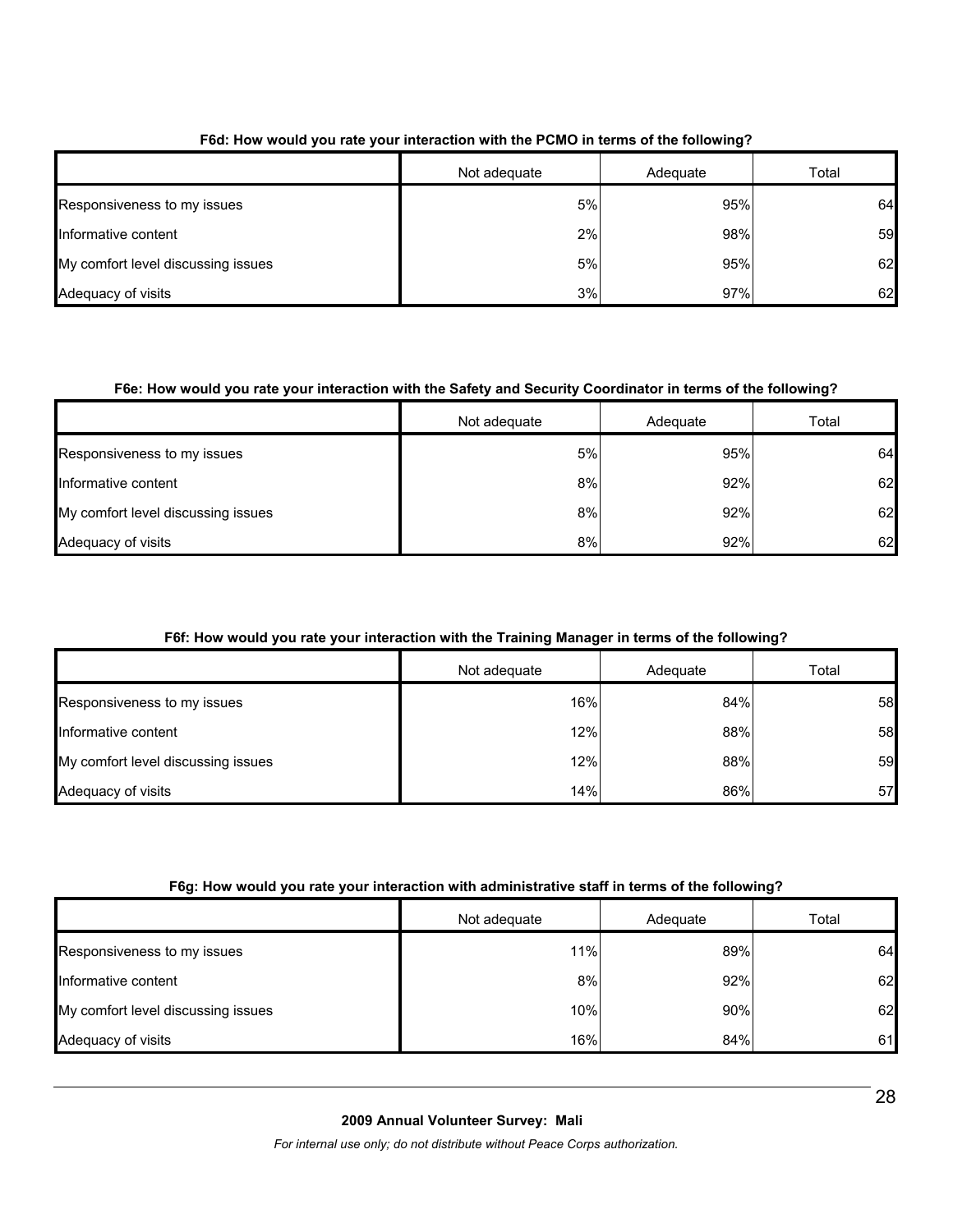|                                    | Not adequate | Adequate | Total |
|------------------------------------|--------------|----------|-------|
| Responsiveness to my issues        | 40%          | 60%      | 5     |
| Informative content                | 25%          | 75%      | 4     |
| My comfort level discussing issues | 20%          | 80%      | 5     |
| Adequacy of visits                 | 20%          | 80%      | 5     |

#### **F6h: How would you rate your interaction with other post staff (please specify) in terms of the following?**

#### **F7: To what extent is your CD aware of Volunteer issues and concerns through interactions with**

**Volunteers?**

|     | Not at all | Minimally | Adequately | Considerably | Completely | ™otal |
|-----|------------|-----------|------------|--------------|------------|-------|
| IF7 |            | 5%        | 20%        | 50%          | 25%        | 64    |

| Most effective | Cellphone (voice)                  | 59%  | 38 |
|----------------|------------------------------------|------|----|
|                | Email/ Internet                    | 14%  | 9  |
|                | Text messaging                     | 12%  | 8  |
|                | In-person visits                   | 9%   | 6  |
|                | Telephone not at residence or work | 2%   | 1  |
|                | Telephone at residence or work     | 2%   | 1  |
|                | CB radio                           | 2%   | 11 |
|                | Other. Please specify              |      |    |
|                | Letters                            |      |    |
|                | Total                              | 100% | 64 |

#### **F8: What is the most effective way you use to communicate with PC staff?**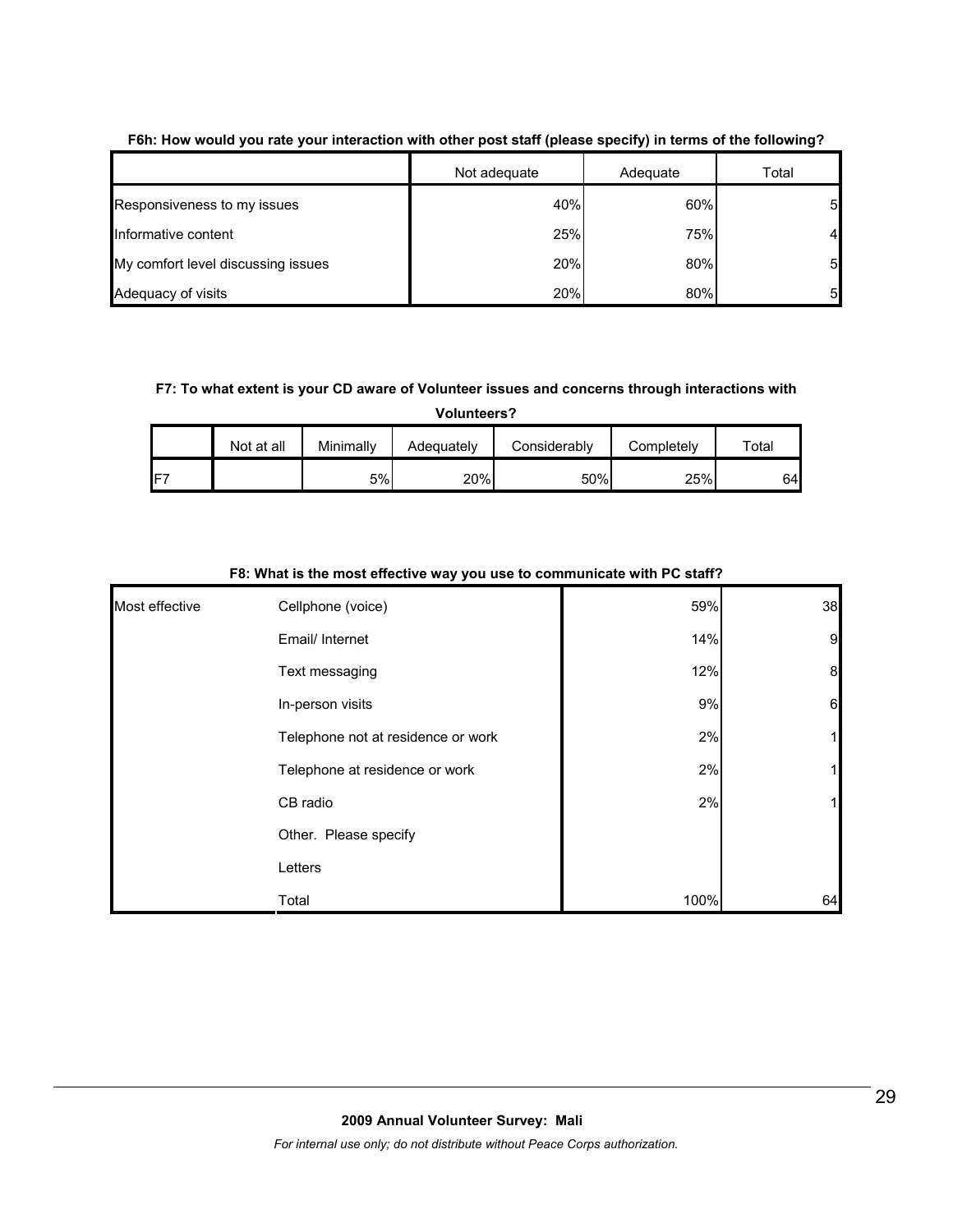| Second most effective | Email/ Internet                    | 42%   | 27             |
|-----------------------|------------------------------------|-------|----------------|
|                       | Cellphone (voice)                  | 27%   | 17             |
|                       | Text messaging                     | 22%   | 14             |
|                       | Telephone at residence or work     | $5\%$ | $\mathbf{3}$   |
|                       | In-person visits                   | $5\%$ | $\overline{3}$ |
|                       | Other. Please specify              |       |                |
|                       | Telephone not at residence or work |       |                |
|                       | Letters                            |       |                |
|                       | CB radio                           |       |                |
|                       | Total                              | 100%  | 64             |

#### **F8: What is the second most effective way you use to communicate with PC staff?**

| F8: What is the third most effective way you use to communicate with PC staff? |                                    |      |    |
|--------------------------------------------------------------------------------|------------------------------------|------|----|
| (C11_THREE) Third most effective                                               | In-person visits                   | 33%  | 21 |
|                                                                                | Email/ Internet                    | 32%  | 20 |
|                                                                                | Text messaging                     | 22%  | 14 |
|                                                                                | Telephone at residence or work     | 5%   | 3  |
|                                                                                | Cellphone (voice)                  | 5%   | 3  |
|                                                                                | Telephone not at residence or work | 2%   |    |
|                                                                                | CB radio                           | 2%   |    |
|                                                                                | Other. Please specify              |      |    |
|                                                                                | Letters                            |      |    |
|                                                                                | Total                              | 100% | 63 |

## **F9: How do you rate the effectiveness of your communication resources for contacting in-country PC staff?**

|     | Verv poor | Poor | Adequate | Good | Excellent | Total |
|-----|-----------|------|----------|------|-----------|-------|
| IF9 | 2%        | 3%   | 31%      | 35%  | 29%       | 65    |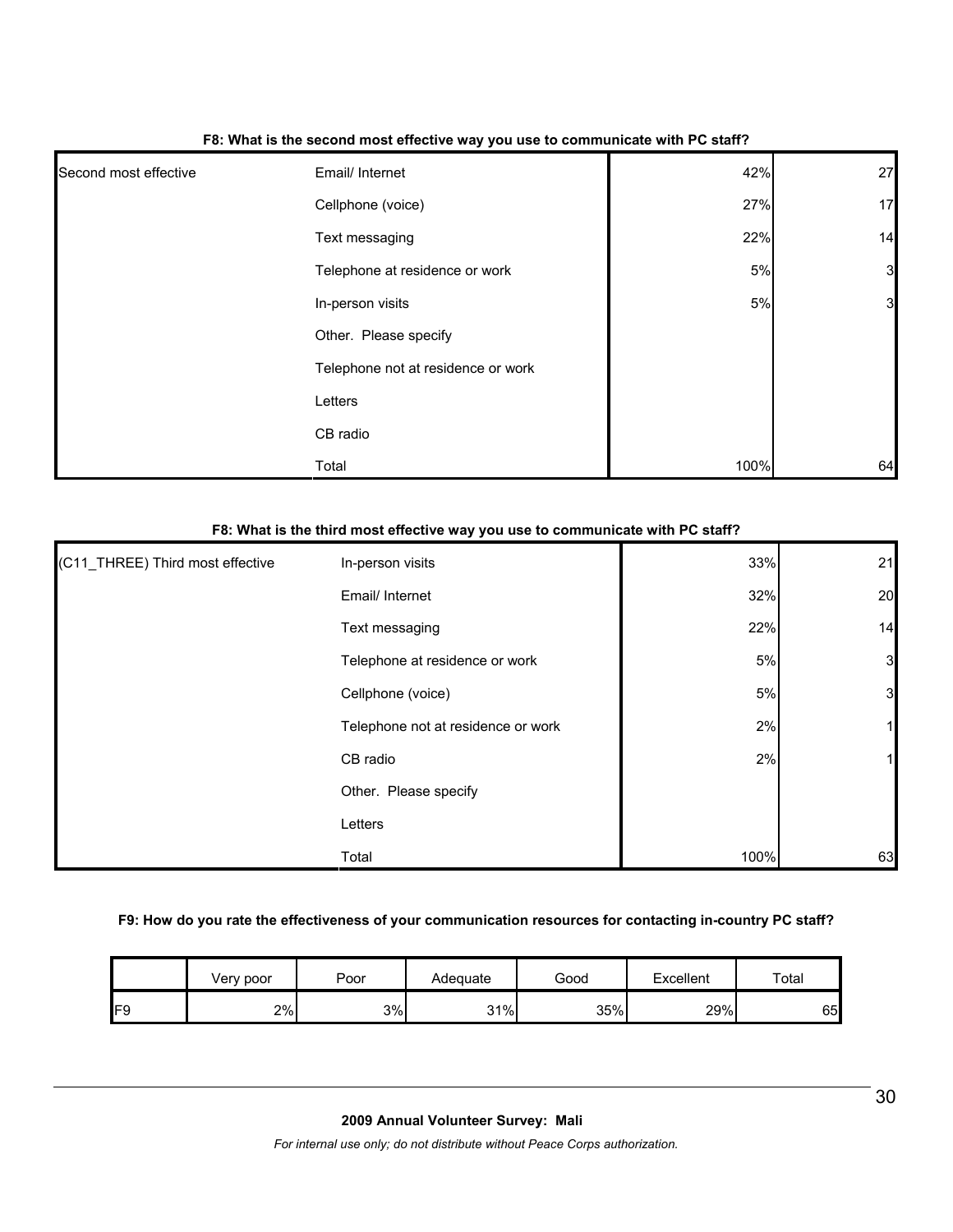# **G. Your Safety and Security**

*This section reports on how safe and informed about their safety Volunteers feel. Their experiences with reported and unreported crimes are summarized.* 

|                                                  | Not at All Safe | Often Safe | Adequately<br>Safe | Usually Safe | Very Safe | Total |
|--------------------------------------------------|-----------------|------------|--------------------|--------------|-----------|-------|
| Where you live                                   |                 |            | 11%                | 24%          | 65%       | 62    |
| Where you work                                   |                 |            | 5%                 | 21%          | 74%       | 62    |
| When you travel in-country                       | 5%              | 7%         | 30%                | 36%          | 23%       | 61    |
| City where main Peace Corps<br>office is located | 5%              | 16%        | 44%                | 31%          | 5%        | 62    |

#### **G1: How safe do you feel...?**

#### **G2: Please indicate the number of times you experienced the following types of discrimination/harassment.**

|                    | Never  | Once  | 2-5 times | 6-10 times | 11-25 times | $26+$ times | Total |
|--------------------|--------|-------|-----------|------------|-------------|-------------|-------|
| Age                | 91.5%  | 4.3%  | 4.3%      |            |             |             | 47    |
| Anti-American      | 77.1%  | 14.6% | 8.3%      |            |             |             | 48    |
| <b>Disability</b>  | 100.0% |       |           |            |             |             | 47    |
| Gender             | 70.8%  | 2.1%  | 10.4%     | 8.3%       |             | 8.3%        | 48    |
| Racial/color       | 62.0%  |       | 12.0%     | 4.0%       | 2.0%        | 20.0%       | 50    |
| Religious          | 93.8%  | 2.1%  | 2.1%      | 2.1%       |             |             | 48    |
| Sexual (verbal)    | 48.0%  | 14.0% | 22.0%     | 10.0%      | 2.0%        | 4.0%        | 50    |
| Sexual (physical)  | 83.7%  | 4.1%  | 12.2%     |            |             |             | 49    |
| Sexual orientation | 95.8%  | 2.1%  | 2.1%      |            |             |             | 48    |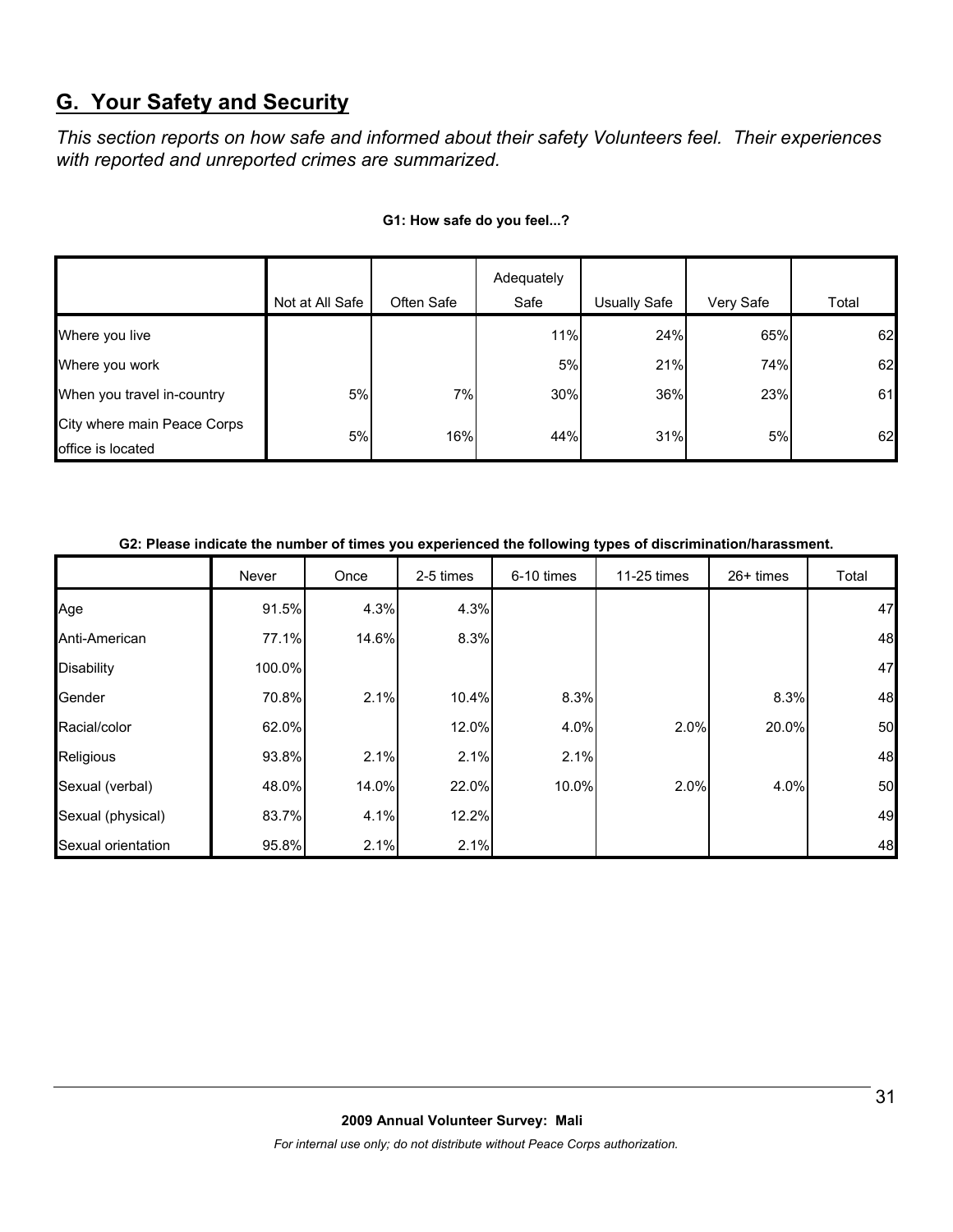|                    | Never  | Once  | 2-5 times | 6-10 times | 11-25 times | 26+ times | Total            |
|--------------------|--------|-------|-----------|------------|-------------|-----------|------------------|
| Age                | 100.0% |       |           |            |             |           | $\mathbf{3}$     |
| Anti-American      | 100.0% |       |           |            |             |           | 10               |
| <b>Disability</b>  | 100.0% |       |           |            |             |           | $\mathbf{1}$     |
| Gender             | 100.0% |       |           |            |             |           | 14               |
| Racial/color       | 100.0% |       |           |            |             |           | 16               |
| Religious          | 100.0% |       |           |            |             |           | $\mathbf{3}$     |
| Sexual (verbal)    | 84.0%  | 4.0%  | 12.0%     |            |             |           | 25               |
| Sexual (physical)  | 75.0%  | 12.5% | 12.5%     |            |             |           | $\boldsymbol{8}$ |
| Sexual orientation | 100.0% |       |           |            |             |           | $\overline{2}$   |

#### **G2: Please indicate the number of times you reported discrimination/harassment events to PC.**

#### **G3: Please indicate the number of times you experienced the following types of crimes.**

|                    | Never  | Once  | 2-5 times | 6-10 times | 11-25 times | 26+ times | Total |
|--------------------|--------|-------|-----------|------------|-------------|-----------|-------|
| <b>Burglary</b>    | 79.2%  | 12.5% | 8.3%      |            |             |           | 48    |
| <b>Theft</b>       | 52.0%  | 28.0% | 20.0%     |            |             |           | 50    |
| Robbery            | 95.7%  | 4.3%  |           |            |             |           | 47    |
| Physical assault   | 87.5%  | 10.4% | 2.1%      |            |             |           | 48    |
| Aggravated assault | 100.0% |       |           |            |             |           | 47    |
| Sexual assault     | 93.6%  | 6.4%  |           |            |             |           | 47    |
| Rape               | 100.0% |       |           |            |             |           | 47    |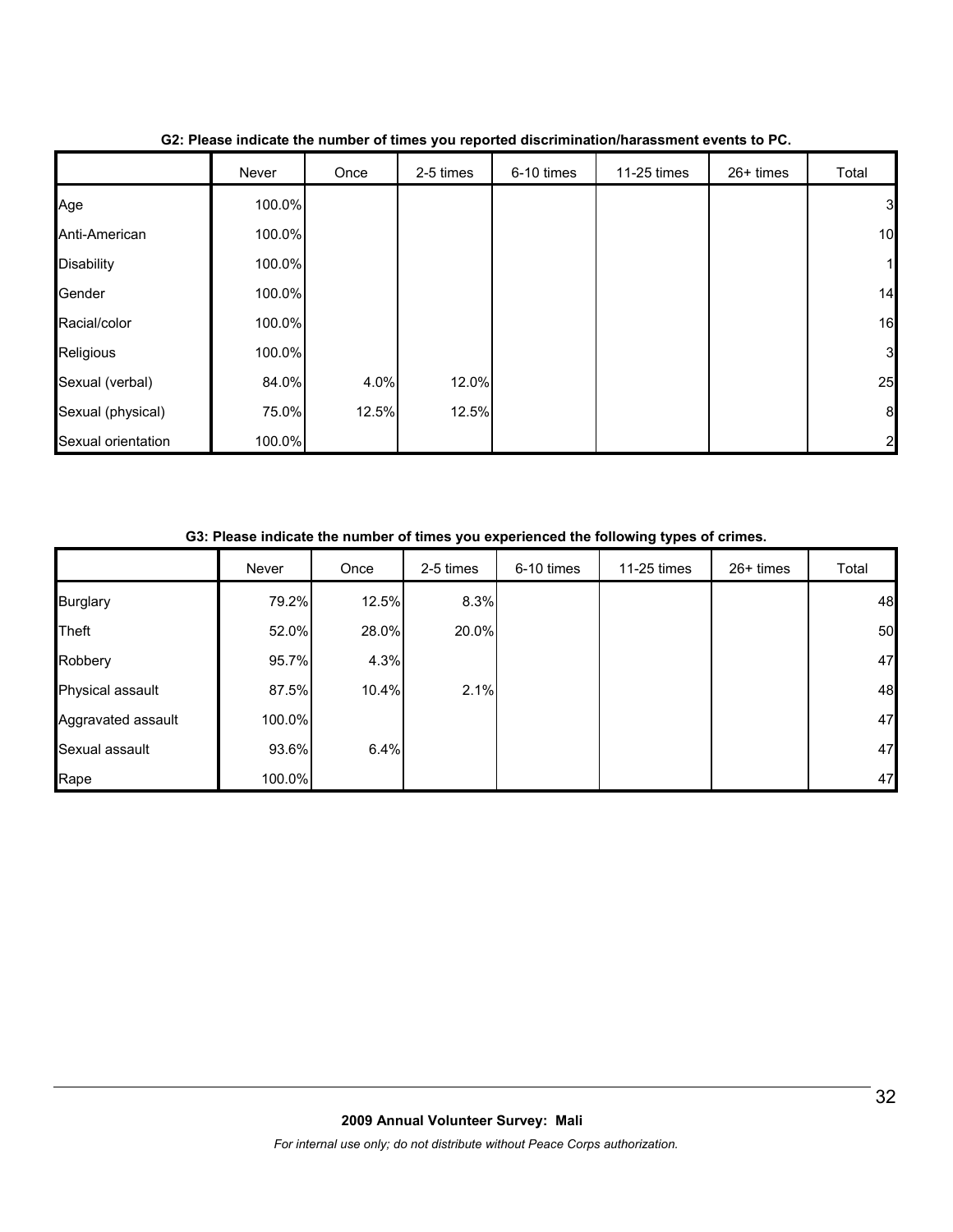|                    | Never  | Once  | 2-5 times | 6-10 times | 11-25 times | 26+ times | Total        |
|--------------------|--------|-------|-----------|------------|-------------|-----------|--------------|
| <b>Burglary</b>    | 45.5%  | 54.5% |           |            |             |           | 11           |
| Theft              | 44.0%  | 40.0% | 16.0%     |            |             |           | 25           |
| Robbery            | 33.3%  | 66.7% |           |            |             |           | $\mathbf{3}$ |
| Physical assault   | 20.0%  | 80.0% |           |            |             |           | 5            |
| Aggravated assault | 100.0% |       |           |            |             |           |              |
| Sexual assault     | 75.0%  | 25.0% |           |            |             |           | 4            |
| Rape               | 100.0% |       |           |            |             |           |              |

**G3: Please indicate the number of times you reported the following crimes to Peace Corps.**

#### **G4a: If you did not report your experience with burglary, please your reason(s) for not reporting.**

|            |                                                             | PCV Responses | % Reason Not Rptd | Total PCVs<br>Responding |
|------------|-------------------------------------------------------------|---------------|-------------------|--------------------------|
| \$NoRpBurg | I felt it was too minor or common to<br>report              | 3             | 60%               |                          |
|            | I did not think the PC could help                           |               | 40%               |                          |
|            | I believed it could result in changing<br>sites             |               |                   |                          |
|            | Concerns of a possible breach in<br>confidentiality         |               |                   |                          |
|            | Reporting might result in disciplinary<br>action against me |               |                   |                          |
|            | It might hurt my relationship with the<br>community         |               |                   |                          |
|            | Other                                                       |               |                   |                          |
|            | Total                                                       |               |                   | 5                        |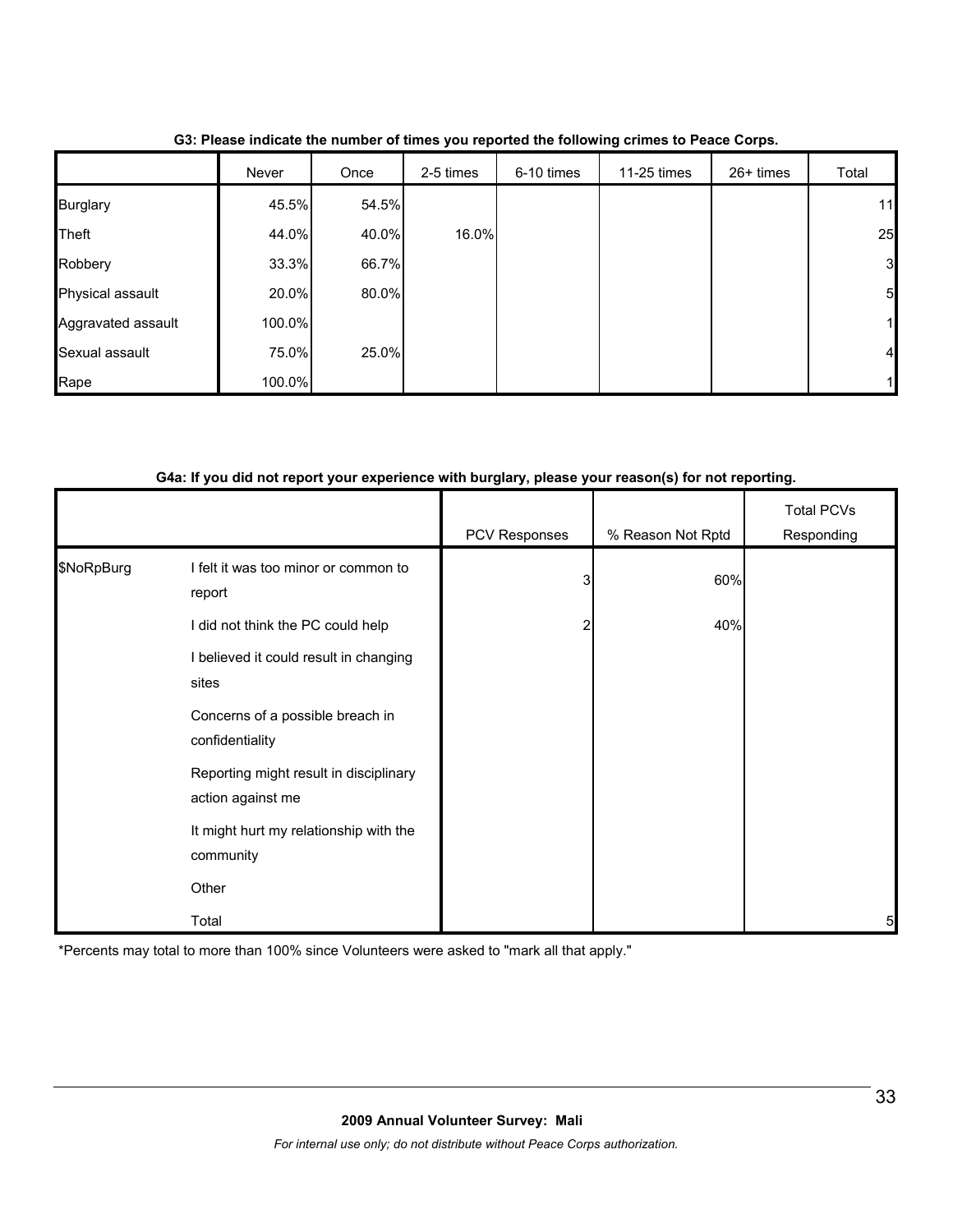|             |                                                             | - 1           | $\mathbf{v}$      |                                 |
|-------------|-------------------------------------------------------------|---------------|-------------------|---------------------------------|
|             |                                                             | PCV Responses | % Reason Not Rptd | <b>Total PCVs</b><br>Responding |
| \$NoRpTheft | I felt it was too minor or common to<br>report              | 13            | 93%               |                                 |
|             | I did not think the PC could help                           |               | 29%               |                                 |
|             | Other                                                       | 2             | 14%               |                                 |
|             | It might hurt my relationship with the<br>community         |               | 7%                |                                 |
|             | I believed it could result in changing<br>sites             |               |                   |                                 |
|             | Concerns of a possible breach in<br>confidentiality         |               |                   |                                 |
|             | Reporting might result in disciplinary<br>action against me |               |                   |                                 |
|             | Total                                                       |               |                   | 14                              |

#### **G4b: If you did not report your experience with theft, please your reason(s) for not reporting.**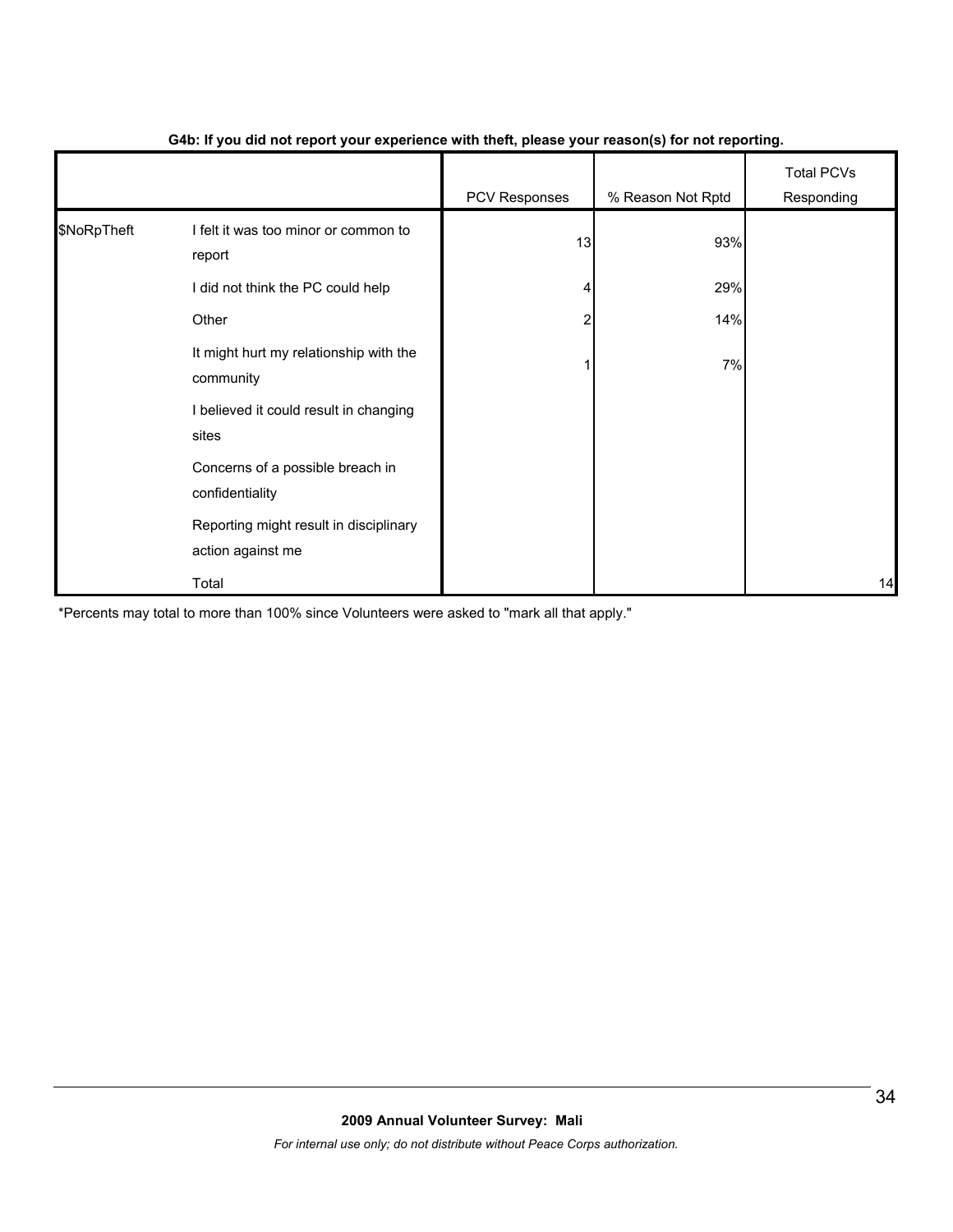|            |                                                             | PCV Responses | % Reason Not Rptd | <b>Total PCVs</b><br>Responding |
|------------|-------------------------------------------------------------|---------------|-------------------|---------------------------------|
| \$NoRpRobb | I did not think the PC could help                           |               | 100%              |                                 |
|            | I believed it could result in changing<br>sites             |               |                   |                                 |
|            | I felt it was too minor or common to<br>report              |               |                   |                                 |
|            | Concerns of a possible breach in<br>confidentiality         |               |                   |                                 |
|            | Reporting might result in disciplinary<br>action against me |               |                   |                                 |
|            | It might hurt my relationship with the<br>community         |               |                   |                                 |
|            | Other                                                       |               |                   |                                 |
|            | Total                                                       |               |                   |                                 |

#### **G4c: If you did not report your experience with robbery, please your reason(s) for not reporting.**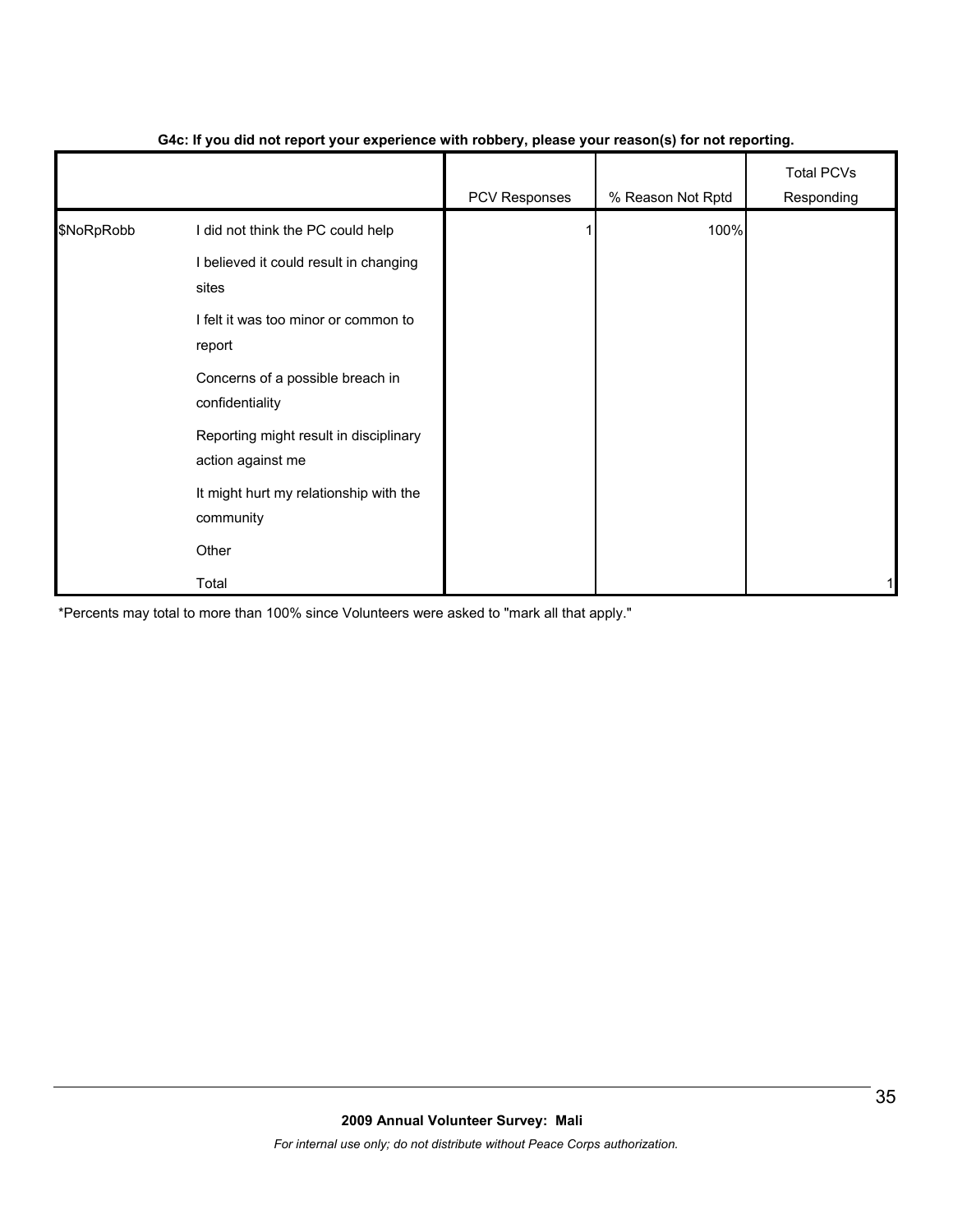|            |                                                             | - 1           | $\mathbf{v}$      |                                 |
|------------|-------------------------------------------------------------|---------------|-------------------|---------------------------------|
|            |                                                             | PCV Responses | % Reason Not Rptd | <b>Total PCVs</b><br>Responding |
| \$NoRpPhAs | I felt it was too minor or common to<br>report              |               | 100%              |                                 |
|            | I did not think the PC could help                           |               |                   |                                 |
|            | I believed it could result in changing<br>sites             |               |                   |                                 |
|            | Concerns of a possible breach in<br>confidentiality         |               |                   |                                 |
|            | Reporting might result in disciplinary<br>action against me |               |                   |                                 |
|            | It might hurt my relationship with the<br>community         |               |                   |                                 |
|            | Other                                                       |               |                   |                                 |
|            | Total                                                       |               |                   | 1                               |

#### **G4d: If you did not report your experience with physical assault, please your reason(s) for not reporting.**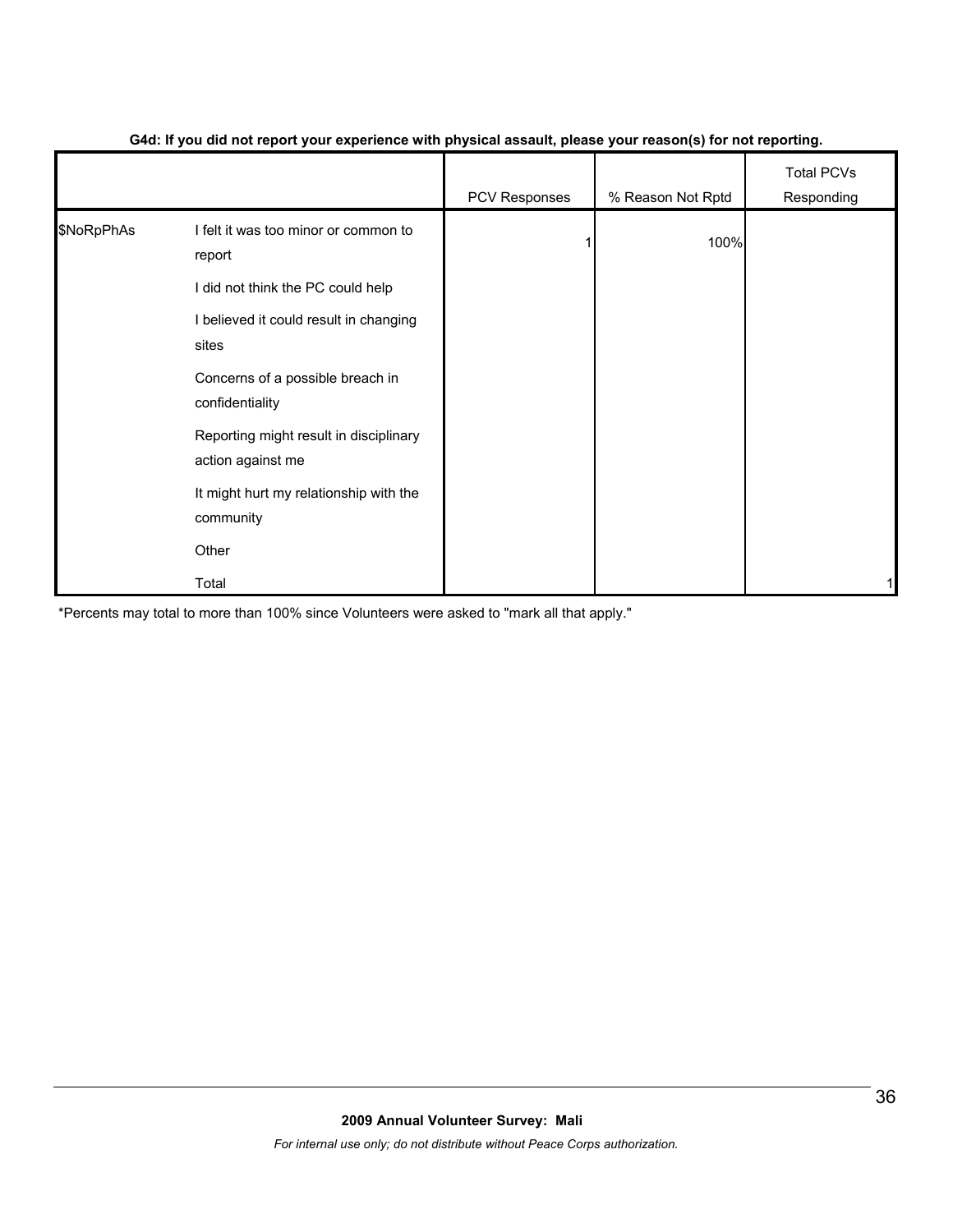|            |                                                             | ັັ<br>- -     | $\mathbf{v}$      |                                 |
|------------|-------------------------------------------------------------|---------------|-------------------|---------------------------------|
|            |                                                             | PCV Responses | % Reason Not Rptd | <b>Total PCVs</b><br>Responding |
| \$NoRpAgAs | I did not think the PC could help                           |               |                   |                                 |
|            | I believed it could result in changing<br>sites             |               |                   |                                 |
|            | I felt it was too minor or common to<br>report              |               |                   |                                 |
|            | Concerns of a possible breach in<br>confidentiality         |               |                   |                                 |
|            | Reporting might result in disciplinary<br>action against me |               |                   |                                 |
|            | It might hurt my relationship with the<br>community         |               |                   |                                 |
|            | Other                                                       |               |                   |                                 |
|            | Total                                                       |               |                   |                                 |

#### **G4: If you did not report your experience with aggravated assault, please your reason(s) for not reporting.**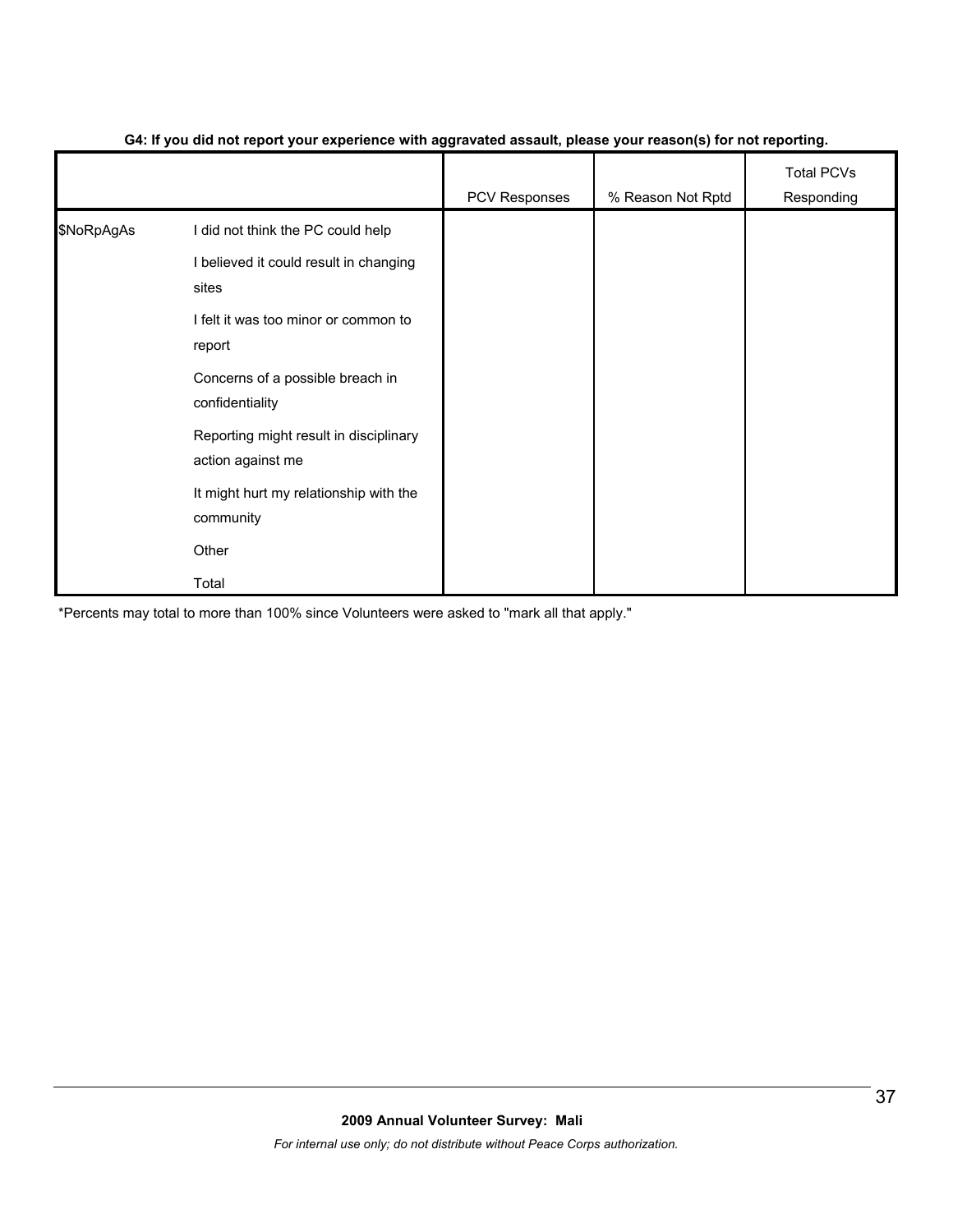|            |                                                             | PCV Responses | % Reason Not Rptd | <b>Total PCVs</b><br>Responding |
|------------|-------------------------------------------------------------|---------------|-------------------|---------------------------------|
| \$NoRpSxAs | I did not think the PC could help                           |               | 100%              |                                 |
|            | I felt it was too minor or common to<br>report              |               | 100%              |                                 |
|            | I believed it could result in changing<br>sites             |               |                   |                                 |
|            | Concerns of a possible breach in<br>confidentiality         |               |                   |                                 |
|            | Reporting might result in disciplinary<br>action against me |               |                   |                                 |
|            | It might hurt my relationship with the<br>community         |               |                   |                                 |
|            | Other                                                       |               |                   |                                 |
|            | Total                                                       |               |                   | 1                               |

#### **G4e: If you did not report your experience with sexual assault, please your reason(s) for not reporting.**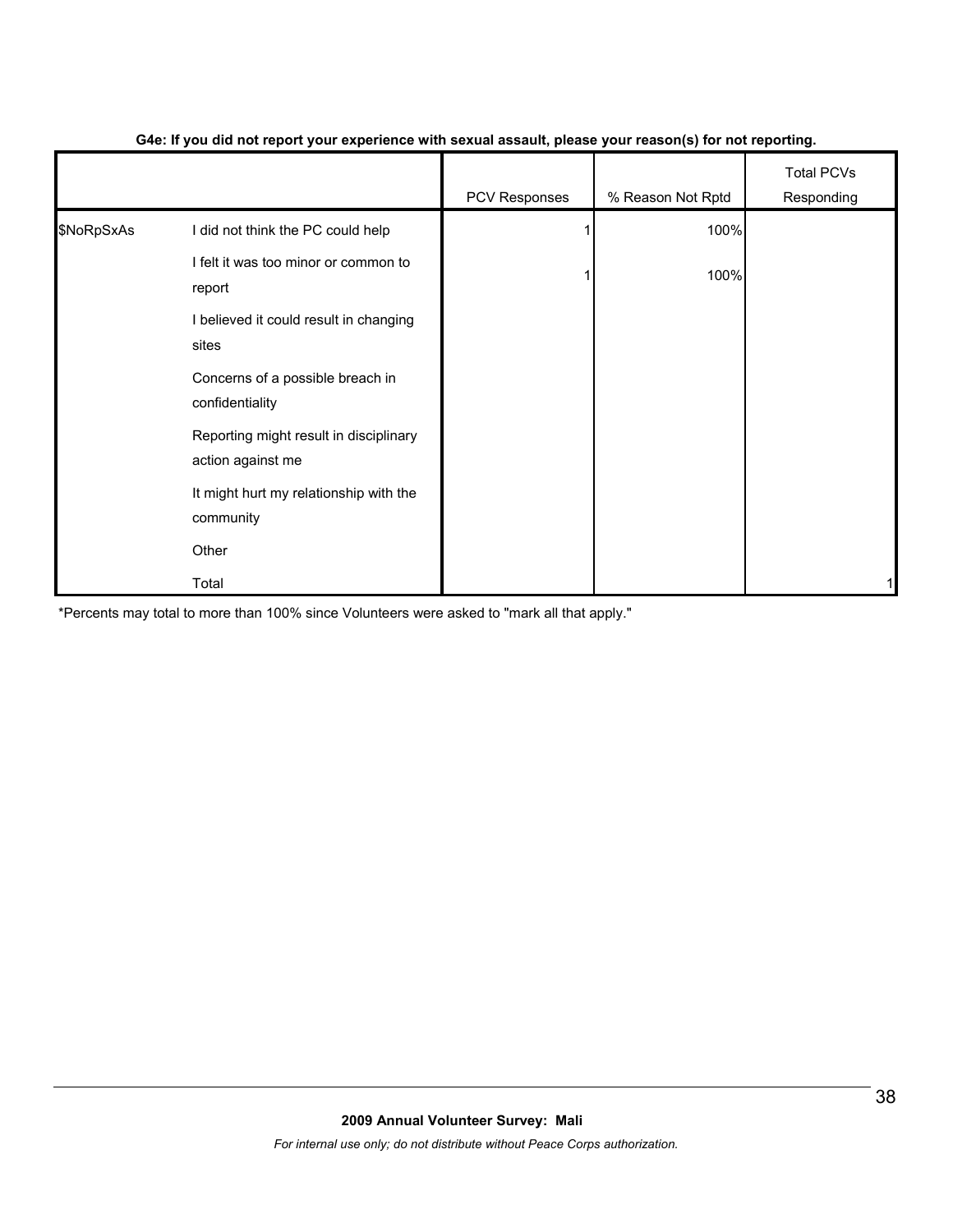|            |                                                             | .             | $\mathbf{v}$      |                                 |
|------------|-------------------------------------------------------------|---------------|-------------------|---------------------------------|
|            |                                                             | PCV Responses | % Reason Not Rptd | <b>Total PCVs</b><br>Responding |
| \$NoRpRape | I did not think the PC could help                           |               |                   |                                 |
|            | I believed it could result in changing<br>sites             |               |                   |                                 |
|            | I felt it was too minor or common to<br>report              |               |                   |                                 |
|            | Concerns of a possible breach in<br>confidentiality         |               |                   |                                 |
|            | Reporting might result in disciplinary<br>action against me |               |                   |                                 |
|            | It might hurt my relationship with the<br>community         |               |                   |                                 |
|            | Other                                                       |               |                   |                                 |
|            | Total                                                       |               |                   |                                 |

#### **G4f: If you did not report your experience with rape, please your reason(s) for not reporting.**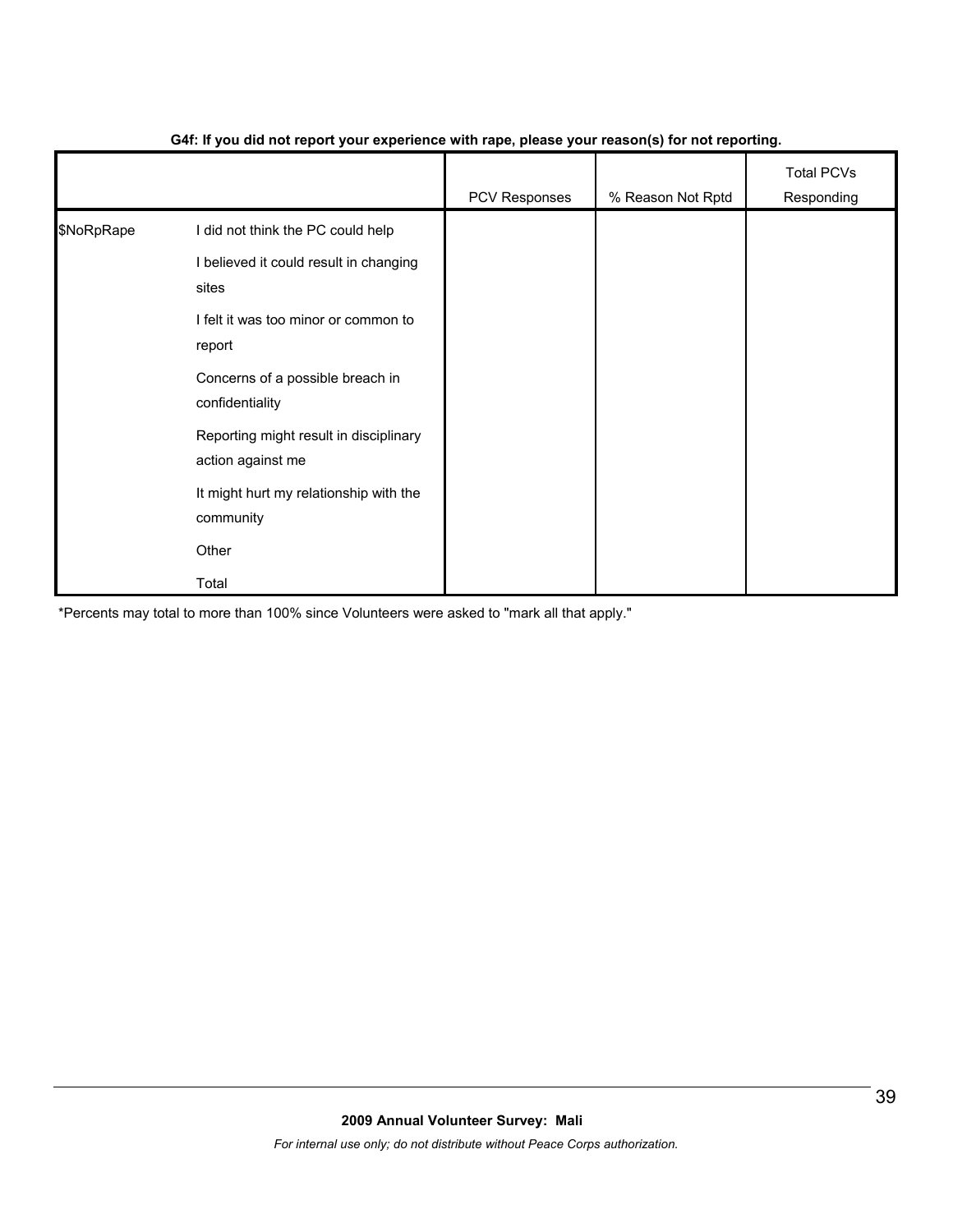# **H. Volunteers Working in HIV/AIDS**

*This section reports Volunteers' involvement in HIV/AIDS and their perceived effectiveness of their HIV/AIDS related activities.* 

## **H1: Which of the following best describes your involvement in HIV/AIDS activities?**

|    |                     |                       | Involved in HIV/AIDS |                     |       |
|----|---------------------|-----------------------|----------------------|---------------------|-------|
|    |                     | HIV/AIDS work is part | efforts, not         | Not involved in any |       |
|    | HIV/AIDS work is my | of my secondary       | primary/secondary    | HIV/AIDS related    |       |
|    | primary assignment. | activities.           | work                 | activities          | Total |
| H1 | 11%                 | 16%                   | 24%                  | 49%                 | 63    |

#### **H2: How well has PC training prepared you to undertake your HIV/AIDS activities?**

|                | Not at all | Poorly | Adequately | Well | Verv well | <b>NA</b> | Total |
|----------------|------------|--------|------------|------|-----------|-----------|-------|
| H <sub>2</sub> |            | 19%    | 34%        | 31%  | 6%        | 9%        | 32    |

# **H3: In working with HC individuals or groups, how would you rate the effectiveness of your specific HIV/AIDS activities? (Including the "Don't Know" responses)**

|     |                  | Sometimes |                 | Almost always |            |       |
|-----|------------------|-----------|-----------------|---------------|------------|-------|
|     | Seldom effective | effective | Often effective | effective     | Don't know | Total |
| IH3 | 16%              | 22%       | 34%             | 3%            | 25%        | 32    |

# **H3: In working with HC individuals or groups, how would you rate the effectiveness of your specific HIV/AIDS activities? (Excluding the "Don't Know" responses)**

|     |                  |                     |                 | Almost always |       |
|-----|------------------|---------------------|-----------------|---------------|-------|
|     | Seldom effective | Sometimes effective | Often effective | effective     | Total |
| IH3 | 21%              | 29%                 | 46%             | 4%            | 24    |

#### **2009 Annual Volunteer Survey: Mali**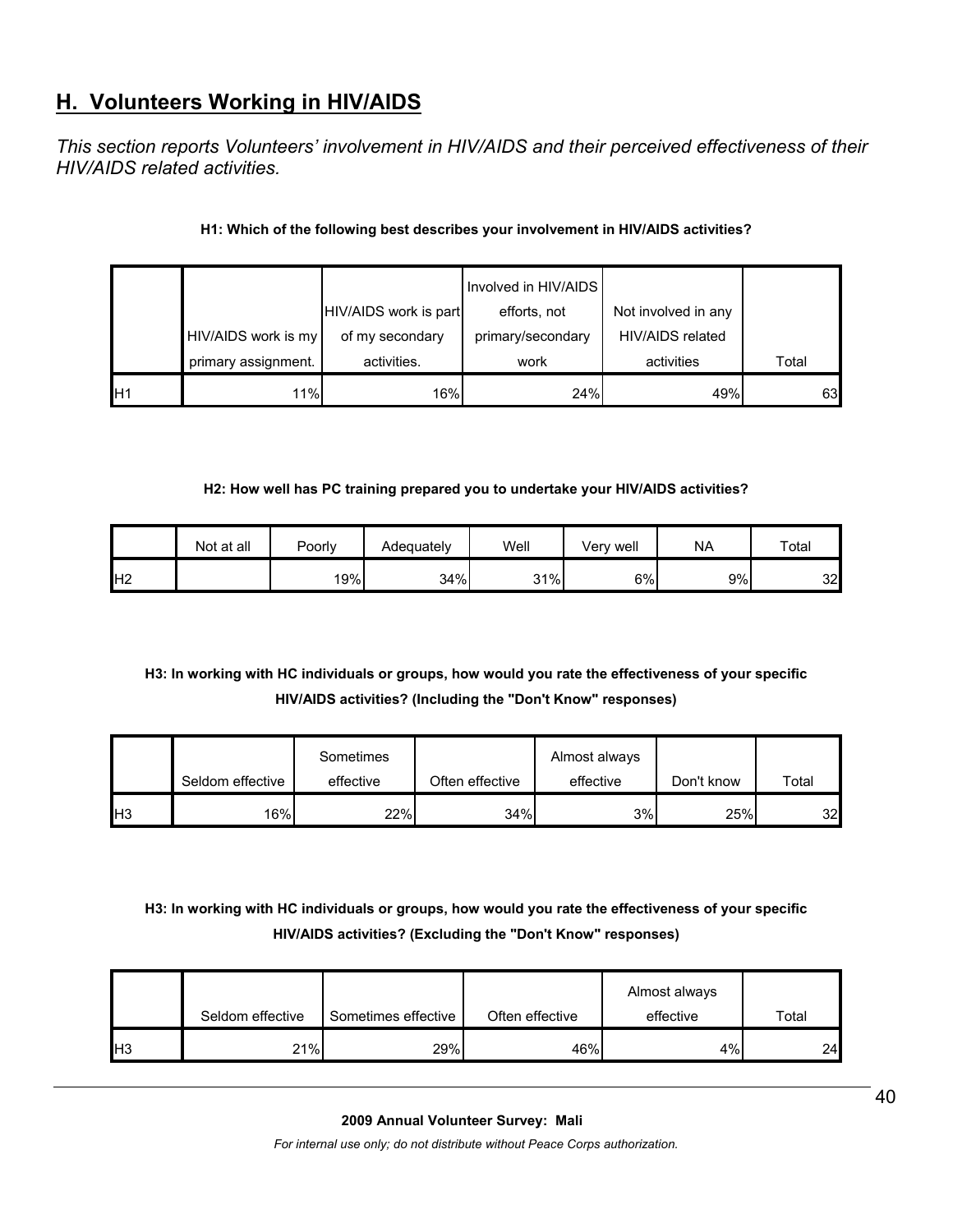# **I. Your Life in the Peace Corps**

*This section reports on Volunteers' descriptions of and adjustments to their living conditions, including stress factors and how Volunteers cope with stress.* 

|    |                                    | Yes, I lived with a                  |                              |                                         |       |
|----|------------------------------------|--------------------------------------|------------------------------|-----------------------------------------|-------|
|    | Never lived with a<br>host country | host country<br>individual or family | Yes, in my<br>community (not | Yes, both during PST<br>and later in my |       |
|    | individual or family               | only                                 | during PST).                 | community.                              | Total |
| 11 |                                    | 32%                                  | 2%                           | 66%                                     | 62    |

#### **I1: Have you lived with a host country individual or family?**

#### **I2: How often do you interact with HCNs in community/family social events?**

|    |       | Several times a |        | Several times a |         | Less than once a |       |
|----|-------|-----------------|--------|-----------------|---------|------------------|-------|
|    | Dailv | week            | Weeklv | month           | Monthly | month            | Total |
| 12 | 79%   | 5%              | 10%    | 5%              |         | 2%               | 62    |

#### **I3: How well can you communicate in the language used by most people in your community?**

|                 | Not at all | Poorly | Adequately | Well | Very well | Total |
|-----------------|------------|--------|------------|------|-----------|-------|
| $\mathbf{II}$ 3 | 2%         | 20%    | 23%        | 31%  | 25%       | 61    |

#### **I4: Do you have the following at your worksite?**

|               | Never | Sometimes or more often | Total |
|---------------|-------|-------------------------|-------|
| Electricity   | 62%   | 38%                     | 60    |
| Running water | 74%   | 26%                     | 61    |

#### **2009 Annual Volunteer Survey: Mali**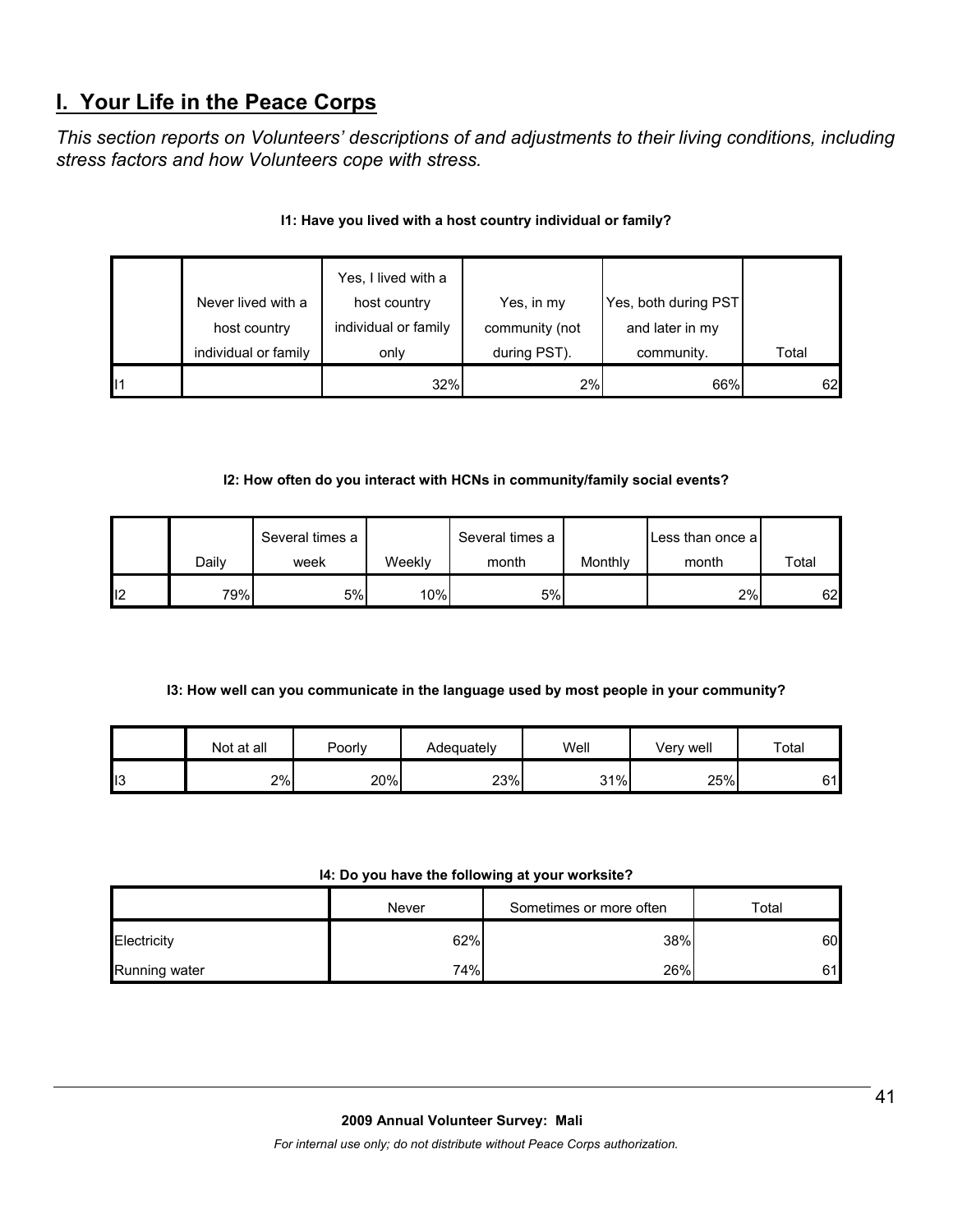#### **I4: Do you have the following at your residence?**

|               | Never | Sometimes or more often | Total |
|---------------|-------|-------------------------|-------|
| Electricity   | 55%   | 45%                     | 58    |
| Running water | 76%   | 24%                     | 58    |

## **I5: How well do your PC experiences match the expectations you had before you became a Volunteer?**

|    | Not at all | Minimally | Moderately | Considerablv | Exceptionally | $\tau$ otal |
|----|------------|-----------|------------|--------------|---------------|-------------|
| 15 | 2%         | 8%        | 34%        | 50%          | 6%            | 62          |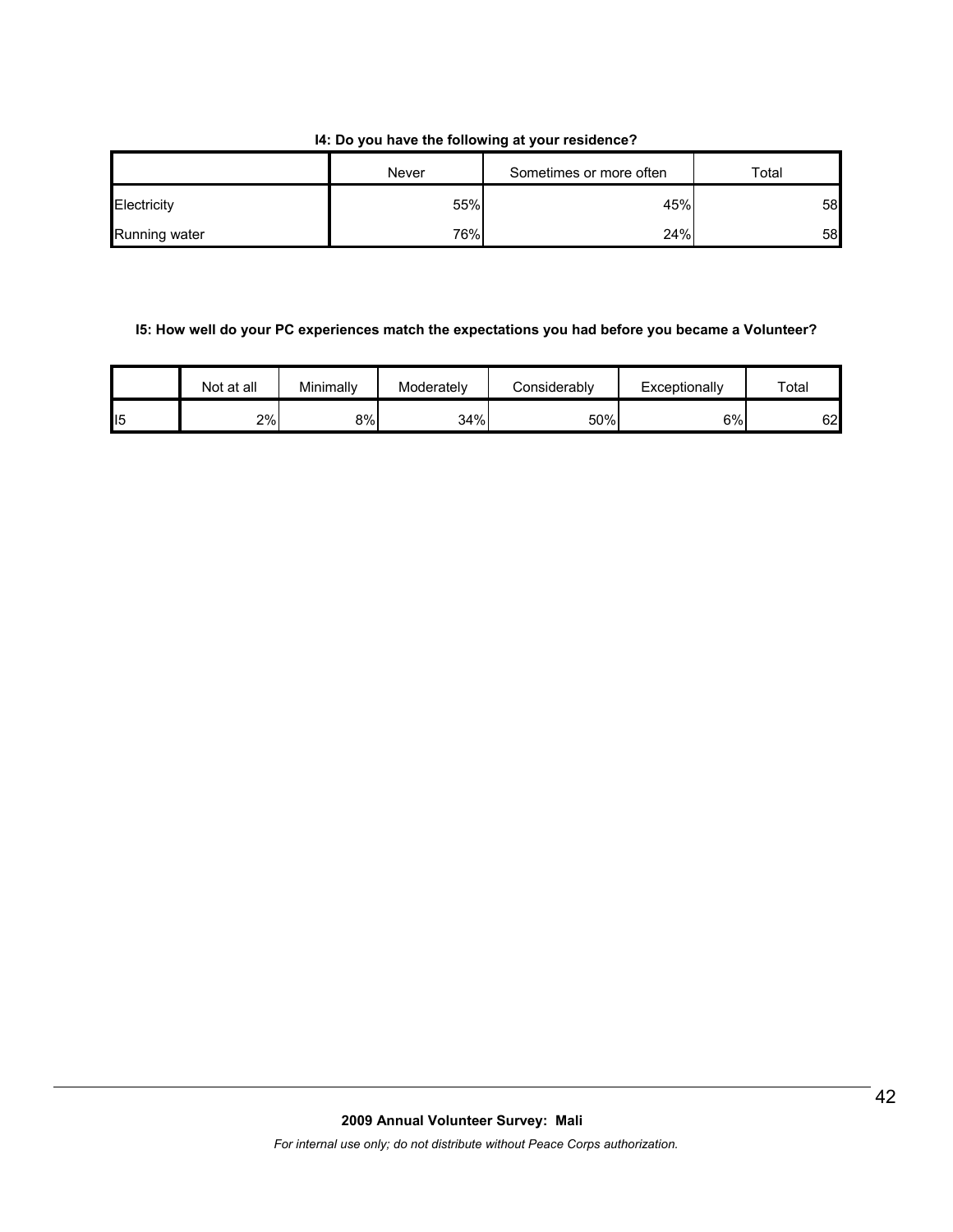#### **I7: To what extent do the following create stress and/or emotional health issues for you?**

|                                                                                                        | Not at all<br>stressful 1 | 2   | 3   | $\overline{4}$ | Exceptionally<br>stressful 5 | <b>NA</b> | Total |
|--------------------------------------------------------------------------------------------------------|---------------------------|-----|-----|----------------|------------------------------|-----------|-------|
| <b>Cultural issues</b>                                                                                 | 13%                       | 27% | 32% | 22%            | 6%                           |           | 63    |
| Dealing with violence in<br>country (e.g., civil unrest,<br>domestic violence, corporal<br>punishment) | 40%                       | 29% | 13% | 13%            | 3%                           | 3%        | 63    |
| Health/medical problems                                                                                | 16%                       | 33% | 32% | 19%            |                              |           | 63    |
| Issues including family,<br>friends, loved ones in U.S.                                                | 21%                       | 33% | 27% | 14%            | 5%                           |           | 63    |
| Isolation/loneliness                                                                                   | 15%                       | 31% | 27% | 24%            | 3%                           |           | 62    |
| Local language                                                                                         | 11%                       | 32% | 33% | 14%            | 10%                          |           | 63    |
| Primary assignment                                                                                     | 13%                       | 39% | 21% | 21%            | 6%                           |           | 62    |
| Romantic relationships in-<br>country                                                                  | 27%                       | 25% | 19% | 5%             | 2%                           | 22%       | 63    |
| Interactions with other<br><b>Volunteers</b>                                                           | 35%                       | 41% | 11% | 6%             | 5%                           | 2%        | 63    |
| Interactions with PC Staff                                                                             | 44%                       | 35% | 10% | 10%            |                              | 2%        | 63    |
| Safety and security                                                                                    | 34%                       | 39% | 18% | $8\%$          |                              | 2%        | 62    |
| Other: Please specify below                                                                            | 18%                       |     |     |                | 18%                          | 64%       | 11    |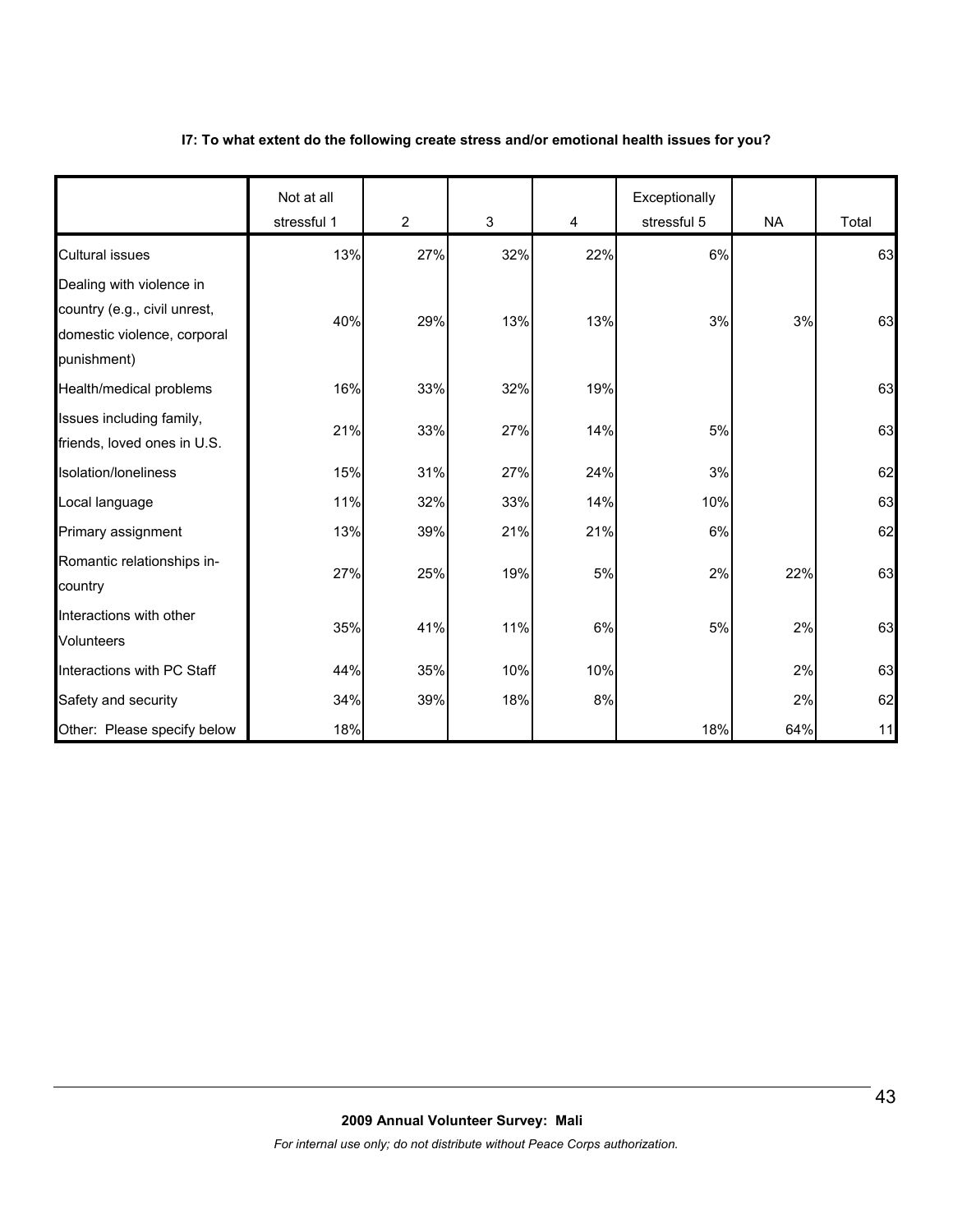|                |                                               | <b>PCV Responses</b> | % Using This Stress<br>Reducer | <b>Total PCVs</b><br>Responding |
|----------------|-----------------------------------------------|----------------------|--------------------------------|---------------------------------|
| \$18LessStress | Talk with friends and family in US            | 54                   | 86%                            |                                 |
|                | Leave the community for a time                | 50                   | 79%                            |                                 |
|                | Pursue personal hobbies                       | 48                   | 76%                            |                                 |
|                | Talk with PCVs outside my community           | 46                   | 73%                            |                                 |
|                | Do sports                                     | 42                   | 67%                            |                                 |
|                | Talk with PCVs in my community                | 38                   | 60%                            |                                 |
|                | Talk with co-workers or friends (not<br>PCVs) | 35                   | 56%                            |                                 |
|                | Get involved in other projects                | 35                   | 56%                            |                                 |
|                | Talk with my host family                      | 26                   | 41%                            |                                 |
|                | Talk with PC in-country staff                 | 17                   | 27%                            |                                 |
|                | Meditate                                      | 10                   | 16%                            |                                 |
|                | Pray                                          | 10                   | 16%                            |                                 |
|                | Do other activity (specify)                   | 8                    | 13%                            |                                 |
|                | Talk with Office of Special Services<br>staff | 1                    | 2%                             |                                 |
|                | Total                                         |                      |                                | 63                              |

#### **I8: Please mark all of the typical ways in which you cope with stress.**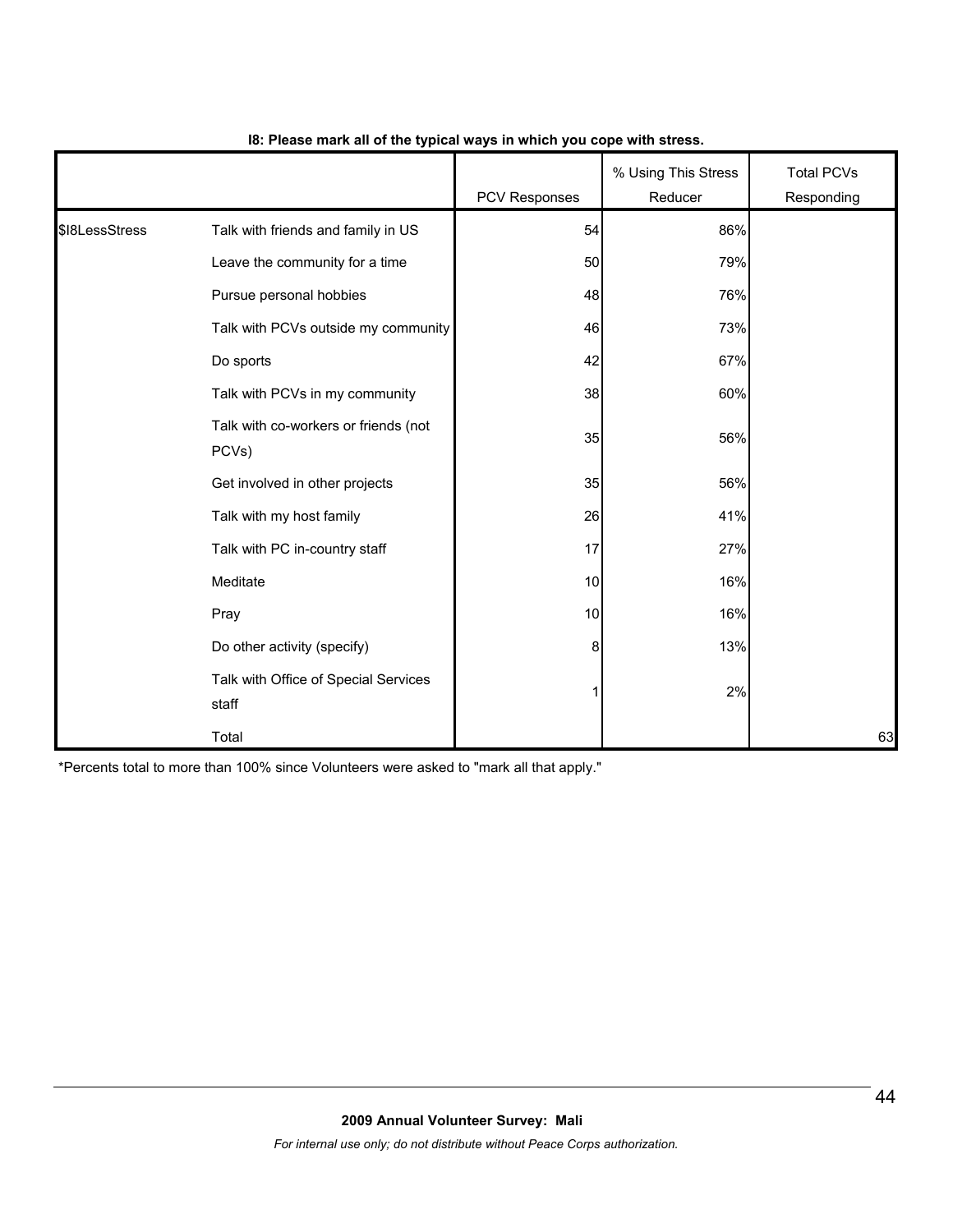#### **I8: Others I talk with to reduce stress**

|                      |                                                | Percent | Number |
|----------------------|------------------------------------------------|---------|--------|
| <b>I8.OTHRS.TEXT</b> | Open-ended results. Non-responsive to request. |         |        |
|                      | Total                                          | 100%    | 65     |

|                         | 18: Other activities to reduce stress          |         |        |
|-------------------------|------------------------------------------------|---------|--------|
|                         |                                                | Percent | Number |
| <b>I8.OTHRACT.TEXT2</b> | Open-ended results. Non-responsive to request. |         |        |
|                         | Total                                          | 100%    | 65     |

#### **I8: When asked about ways of coping with stress, Volunteers who answered "No stress"**

|                    | No   | Yes, I have no stress | Total |
|--------------------|------|-----------------------|-------|
| <b>IB.NOSTRESS</b> | 100% |                       | 65    |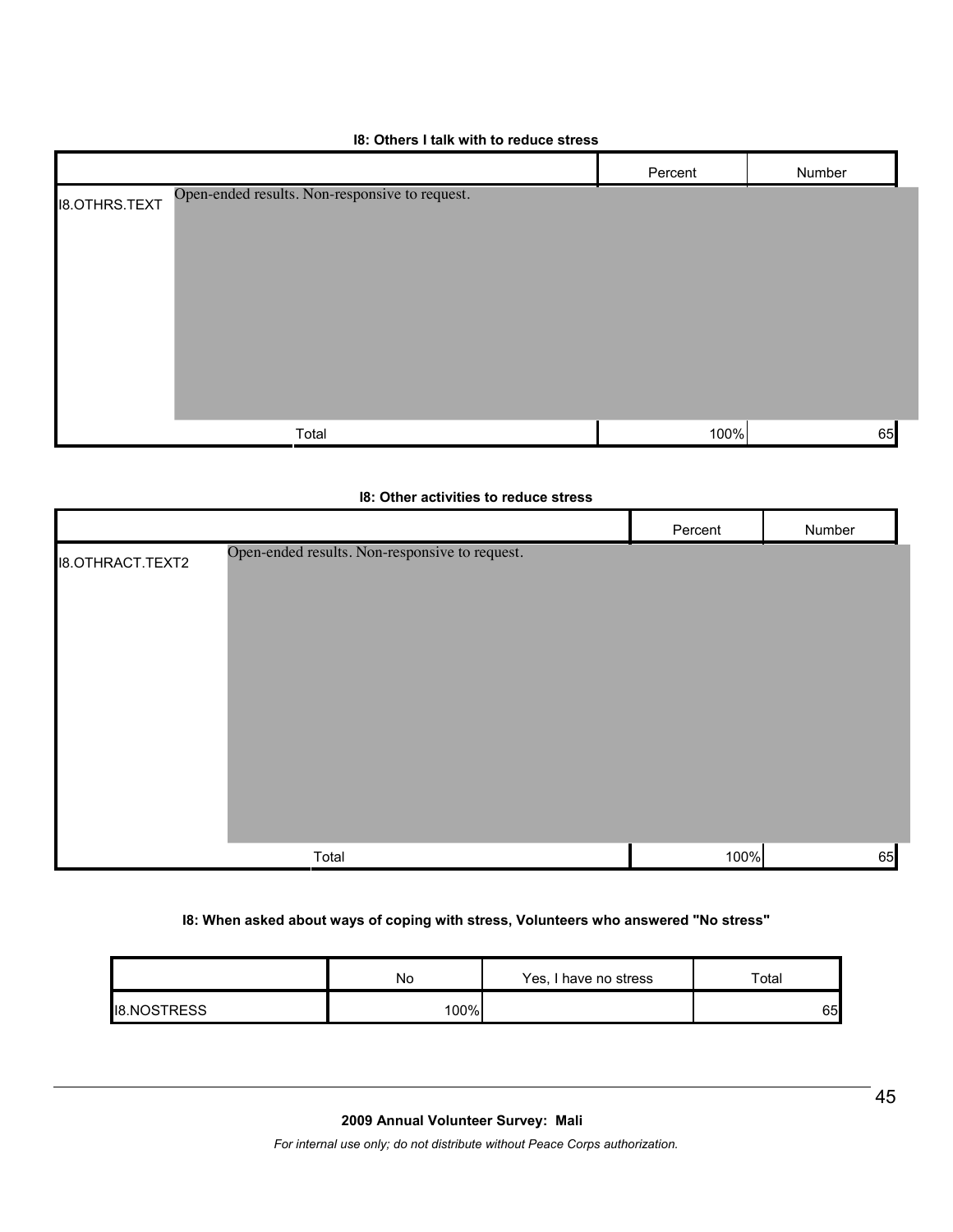# **J. Overall Assessment of Peace Corps Service**

*This section reports Volunteers' level of satisfaction with their Peace Corps service and their expectations about completing their service.* 

| $\sim$ |            |           |            |              |               |       |  |
|--------|------------|-----------|------------|--------------|---------------|-------|--|
|        | Not at all | Minimally | Moderately | Considerably | Exceptionally | Total |  |
| J1A    |            | 3%        | 22%        | 40%          | 35%           | 63    |  |



# **J1a: How personally rewarding do you find your overall Peace Corps service?**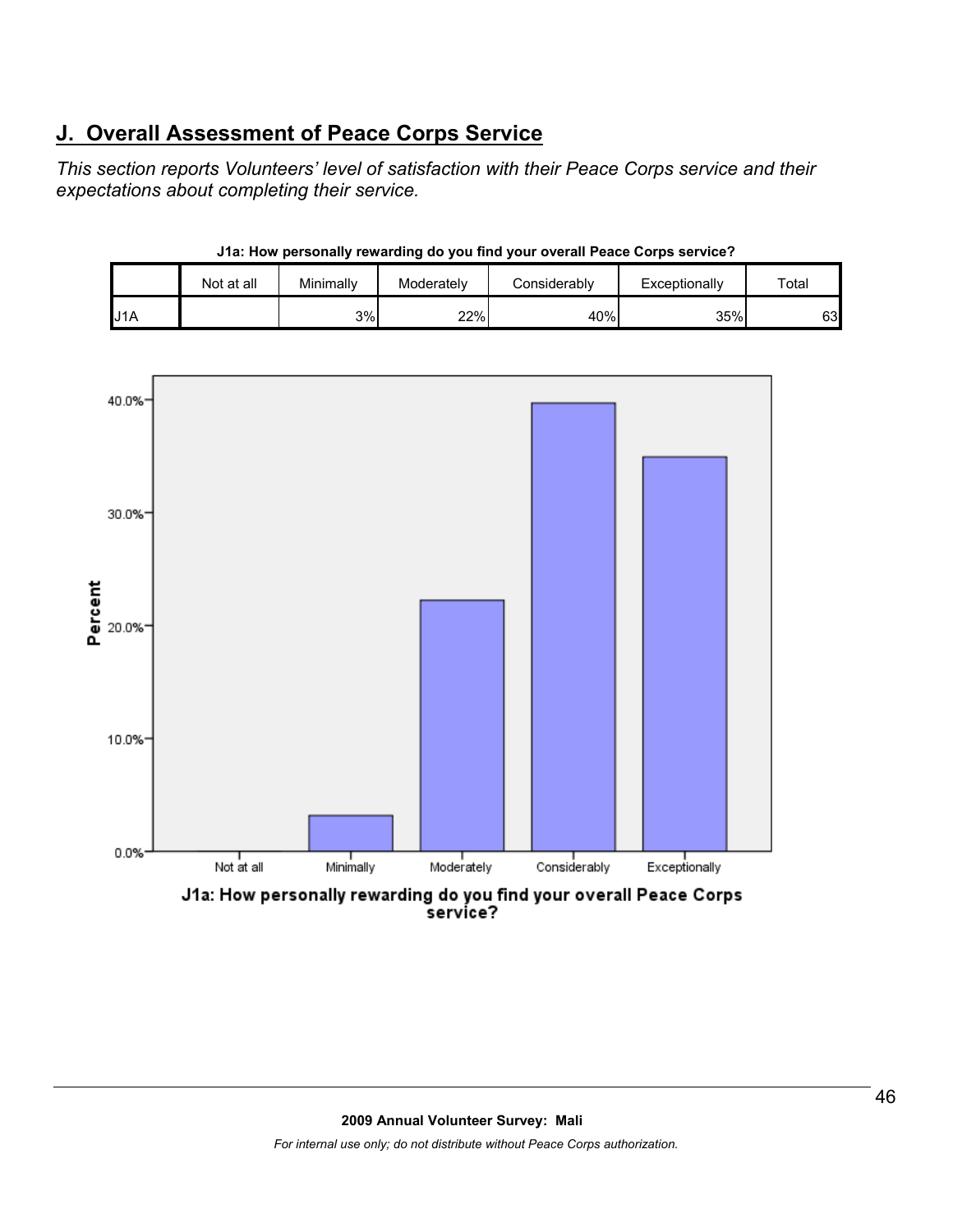



J1b: How personally rewarding do you find your community involvement?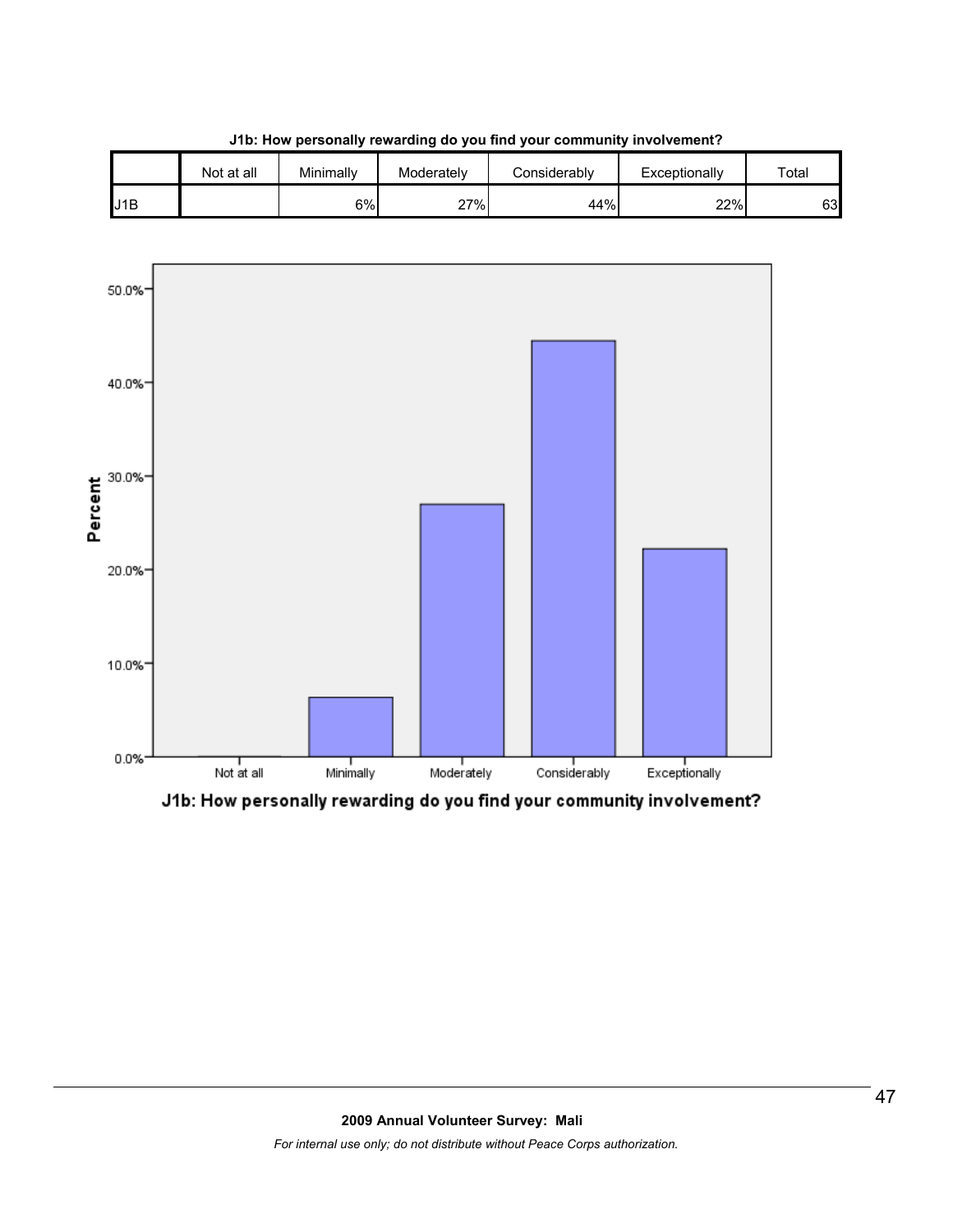





J1c: How personally rewarding do you find your experience with other<br>Volunteers?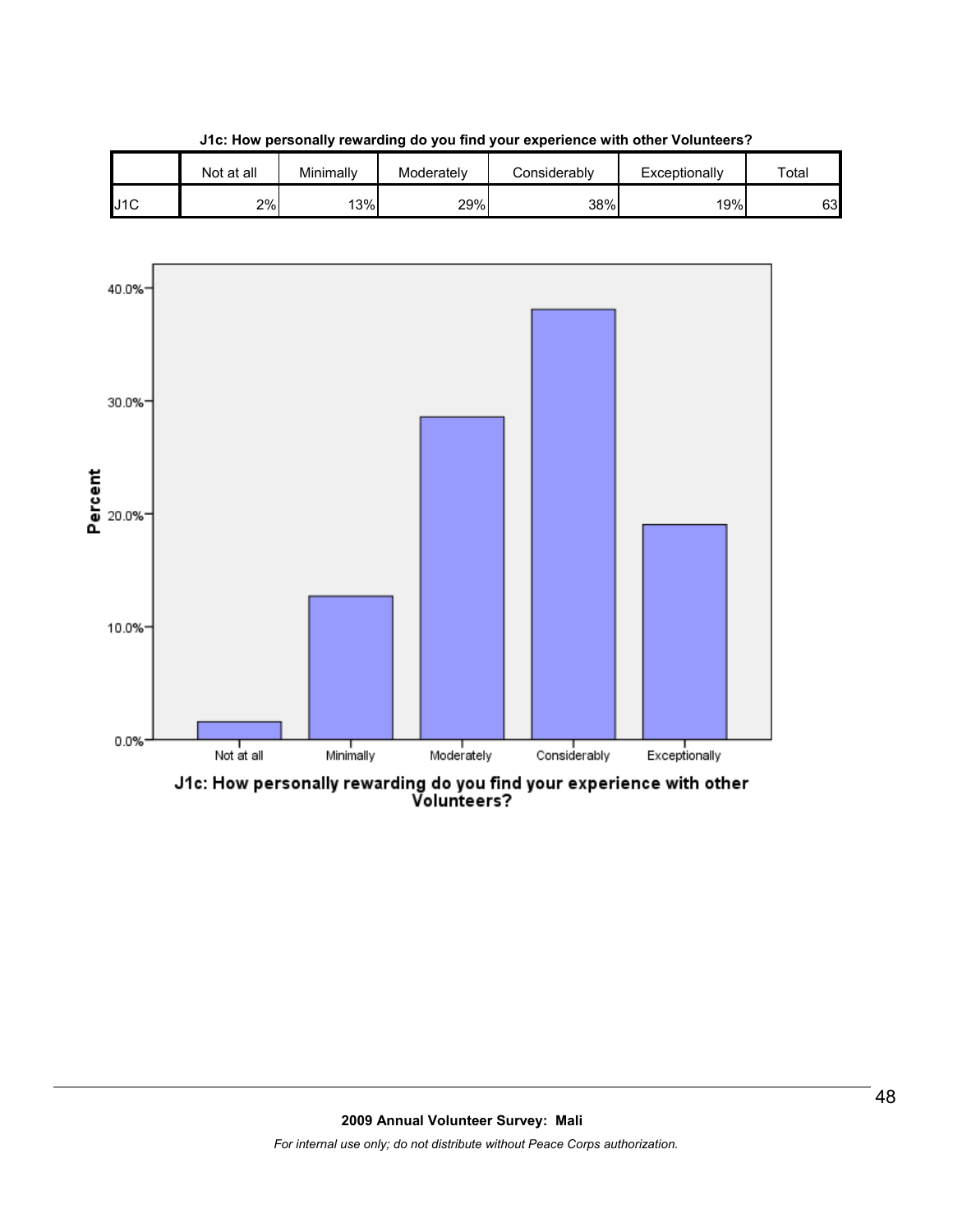



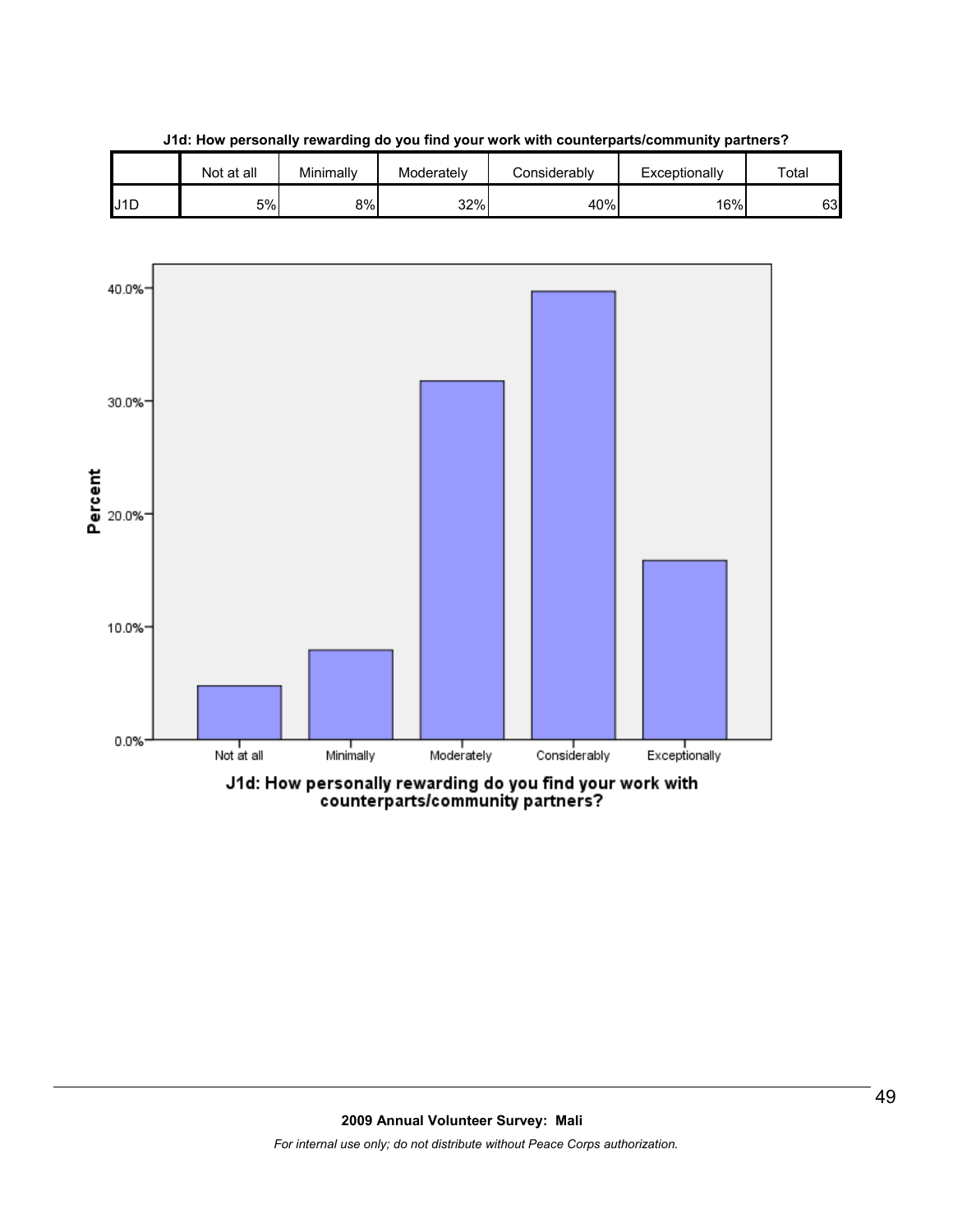





J1e: How personally rewarding do you find your experience with other<br>HCNs?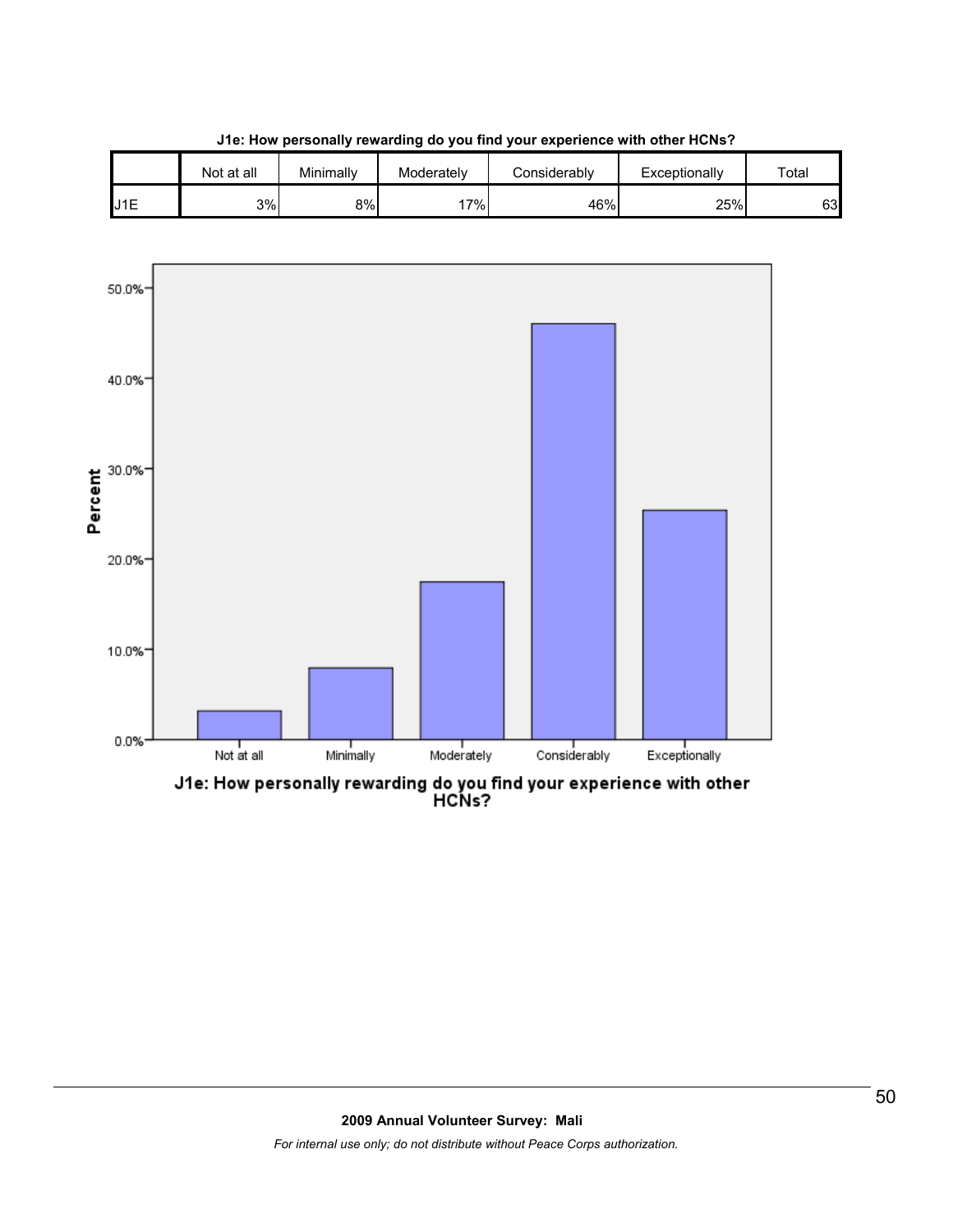

**J2a (PCVs at post 9 months+ months): Please rate how well you think you achieved Goal 1.**



J2a (PCVs at post 9 months+ months): Rate how well you think you<br>achieved Goal 1.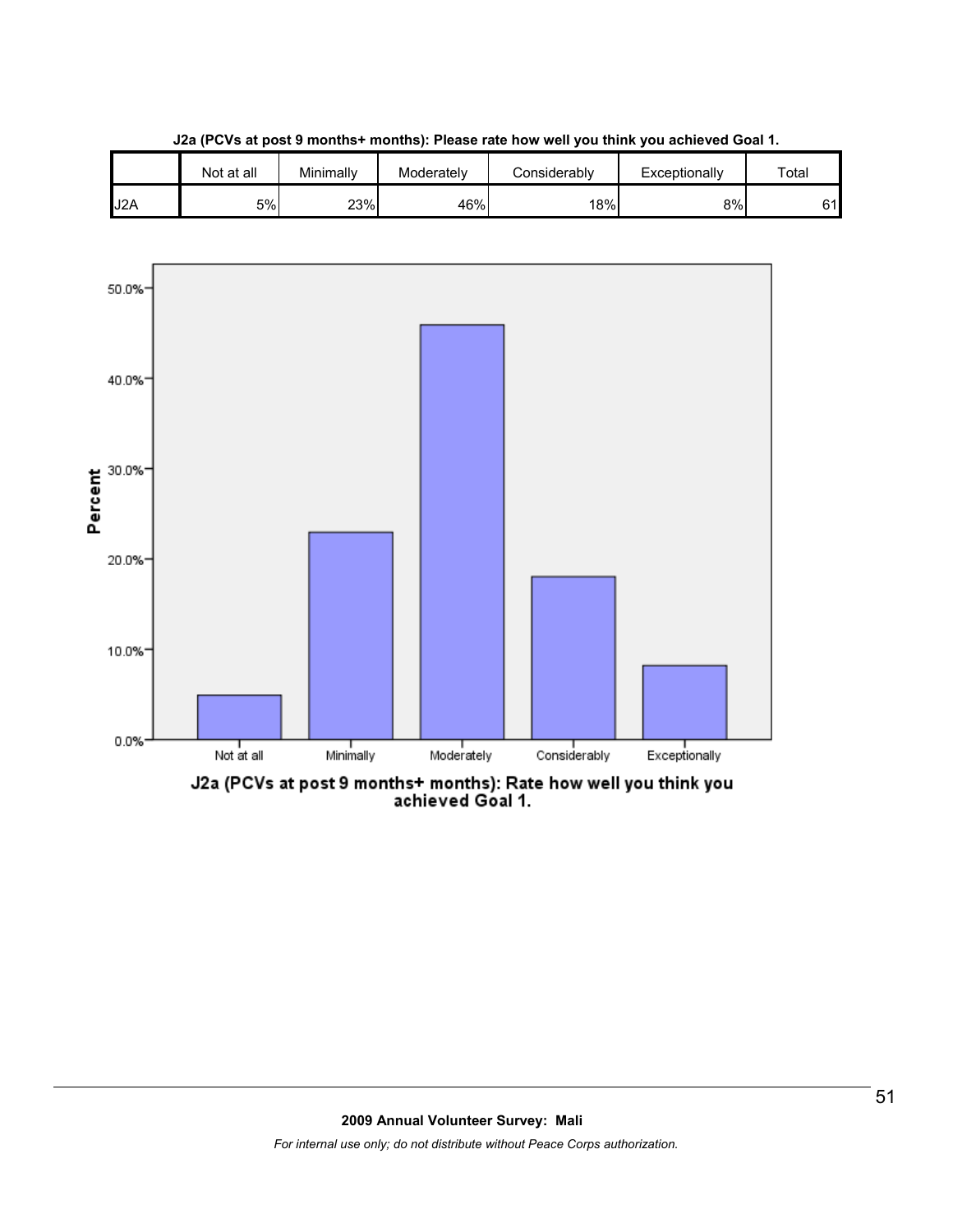

**J2b: (PCVs at post 9 months+ months): Please rate how well you think you achieved Goal 2.**

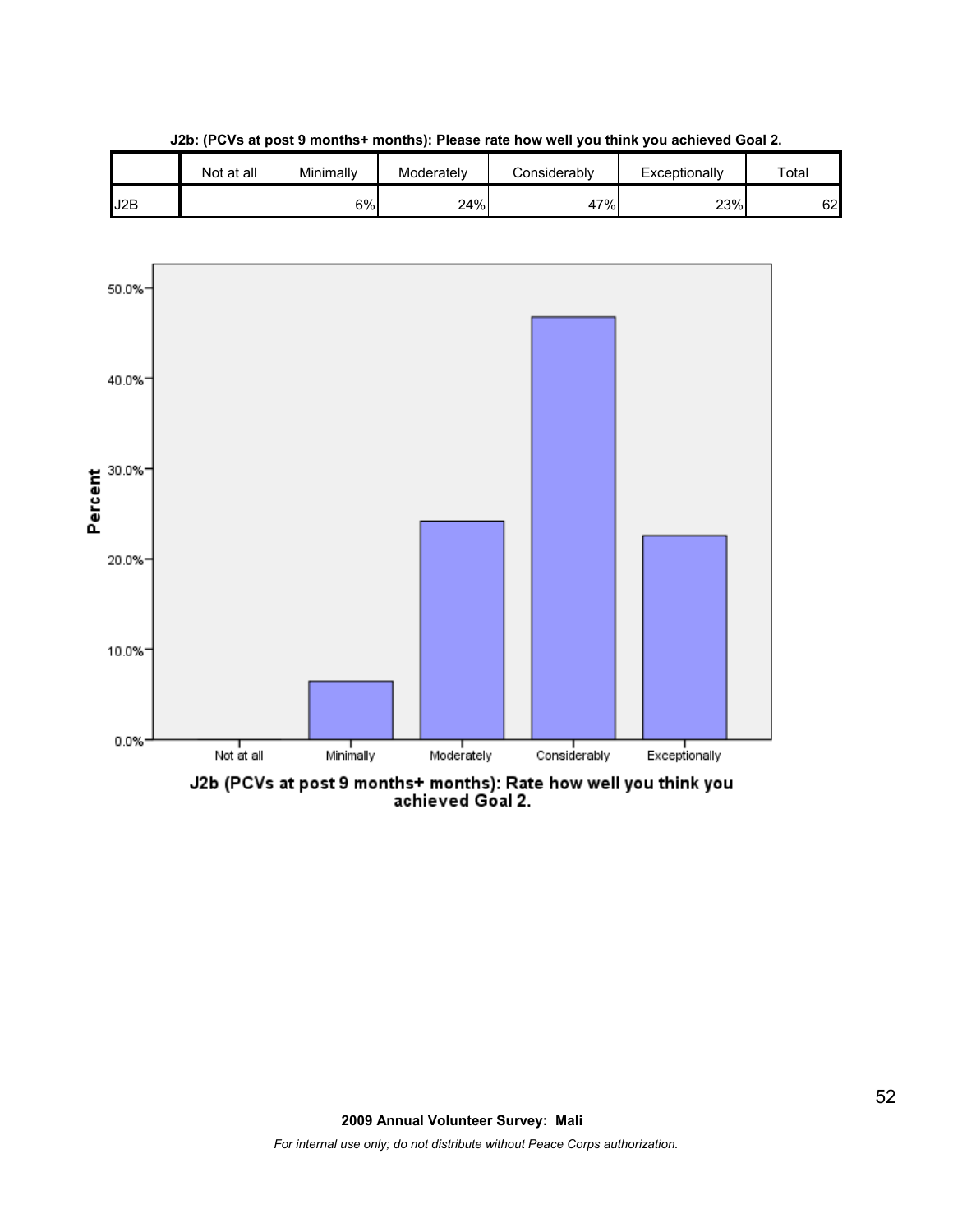

**J2c (PCVs at post 9 months+ months): Please rate how well you think you achieved Goal 3.**

J2c (PCVs at post 9 months+ months): Please rate how well you think you<br>achieved Goal 3.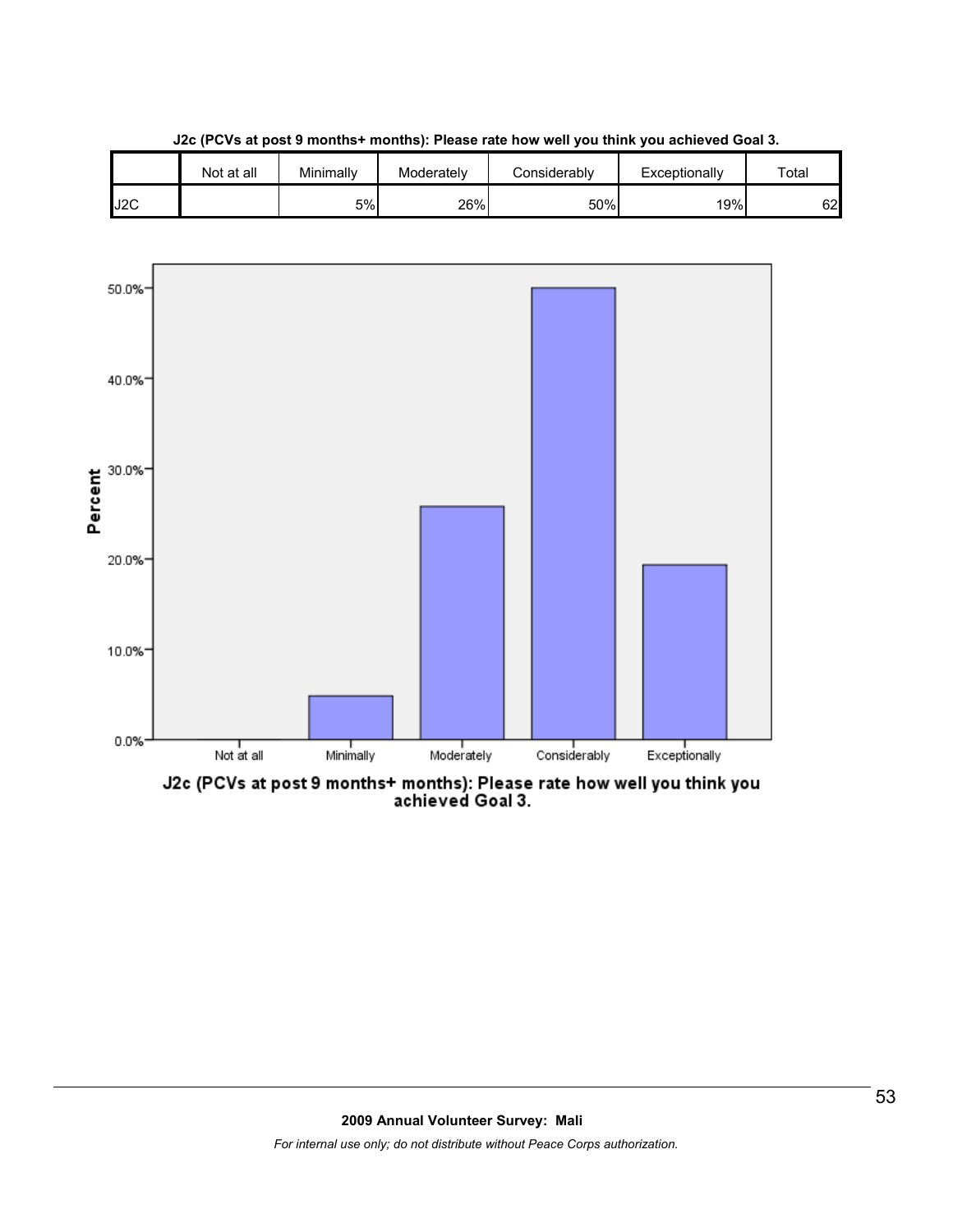**J3: Today, would you make the same decision to join the Peace Corps?**

|     | No | Not likelv | Possibly | Probably | Definitely | Total |
|-----|----|------------|----------|----------|------------|-------|
| IJ3 | 2% | 5%         | 10%      | 16%      | 68%        | 63    |

**J4: Would you recommend Peace Corps service to others you think are qualified?**

|     | No | Not likely | Possibly | Probably | Definitely | ™ota⊩ |
|-----|----|------------|----------|----------|------------|-------|
| .J4 | 2% | 5%         | 13%      | 7%       | 63%        | 63    |

**J5: Do you intend to complete your Peace Corps service?**

|     | Nο | Not sure | Yes | Might extend | Total |
|-----|----|----------|-----|--------------|-------|
| IJ5 |    | 3%       | 75% | 22%          | 631   |

**J6: Would your host country benefit most if the Peace Corps program was---?**

|               |              |         | Refocused/redesig |                  |          |       |
|---------------|--------------|---------|-------------------|------------------|----------|-------|
|               | Discontinued | Reduced | ned               | Maintained as is | Expanded | Total |
| $\mathsf{U}6$ | 2%           | 6%      | 39%               | 24%              | 29%      | 62    |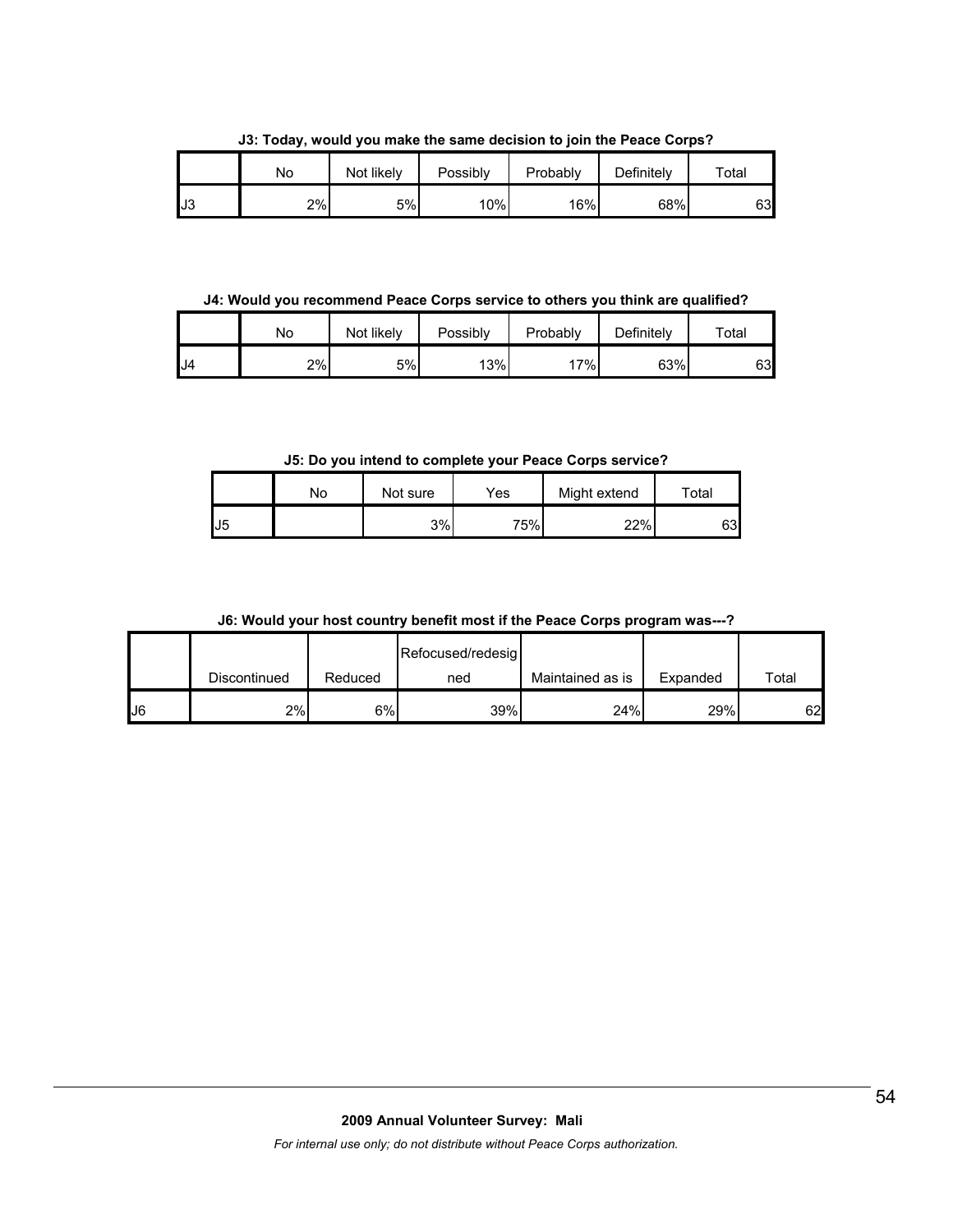# **K. Activities After Peace Corps Service**

*This section reports on Volunteers' plans for after they have completed their Peace Corps Service.* 

| K1a: What are your plans after your Peace Corps service? Work in government. |
|------------------------------------------------------------------------------|
|                                                                              |

| Government  |                      |                    |    |  |  |
|-------------|----------------------|--------------------|----|--|--|
| In the U.S. | In your host country | In another country |    |  |  |
| 91%         | 0%                   | 27%                | 11 |  |  |

\* Percent of cases was used. Percentages will be greater than 100 since Volunteers were asked to select all that applied.

#### **K1b: What are your plans after your Peace Corps service? Work in the private sector.**

| <b>Private Sector</b> |                      |                    |    |  |  |
|-----------------------|----------------------|--------------------|----|--|--|
| In the $U.S.$         | In your host country | In another country | N  |  |  |
| 73%                   | 7%                   | 53%                | 15 |  |  |

\* Percent of cases was used. Percentages will be greater than 100 since Volunteers were asked to select all that applied.

#### **K1c: What are your plans after your Peace Corps service? Work for an NGO.**

| <b>NGO</b>  |                      |                    |   |  |
|-------------|----------------------|--------------------|---|--|
| In the U.S. | In your host country | In another country | N |  |
| 50%         | 17%                  | 67%                | 6 |  |

\* Percent of cases was used. Percentages will be greater than 100 since Volunteers were asked to select all that applied.

#### **K1d: What are your plans after your Peace Corps service? Work for PC Response.**

| Peace Corps Response |                                            |     |   |  |
|----------------------|--------------------------------------------|-----|---|--|
| In the U.S.          | In your host country<br>In another country |     |   |  |
| 50%                  | 0%l                                        | 50% | റ |  |

\* Percent of cases was used. Percentages will be greater than 100 since Volunteers were asked to select all that applied.

#### **2009 Annual Volunteer Survey: Mali**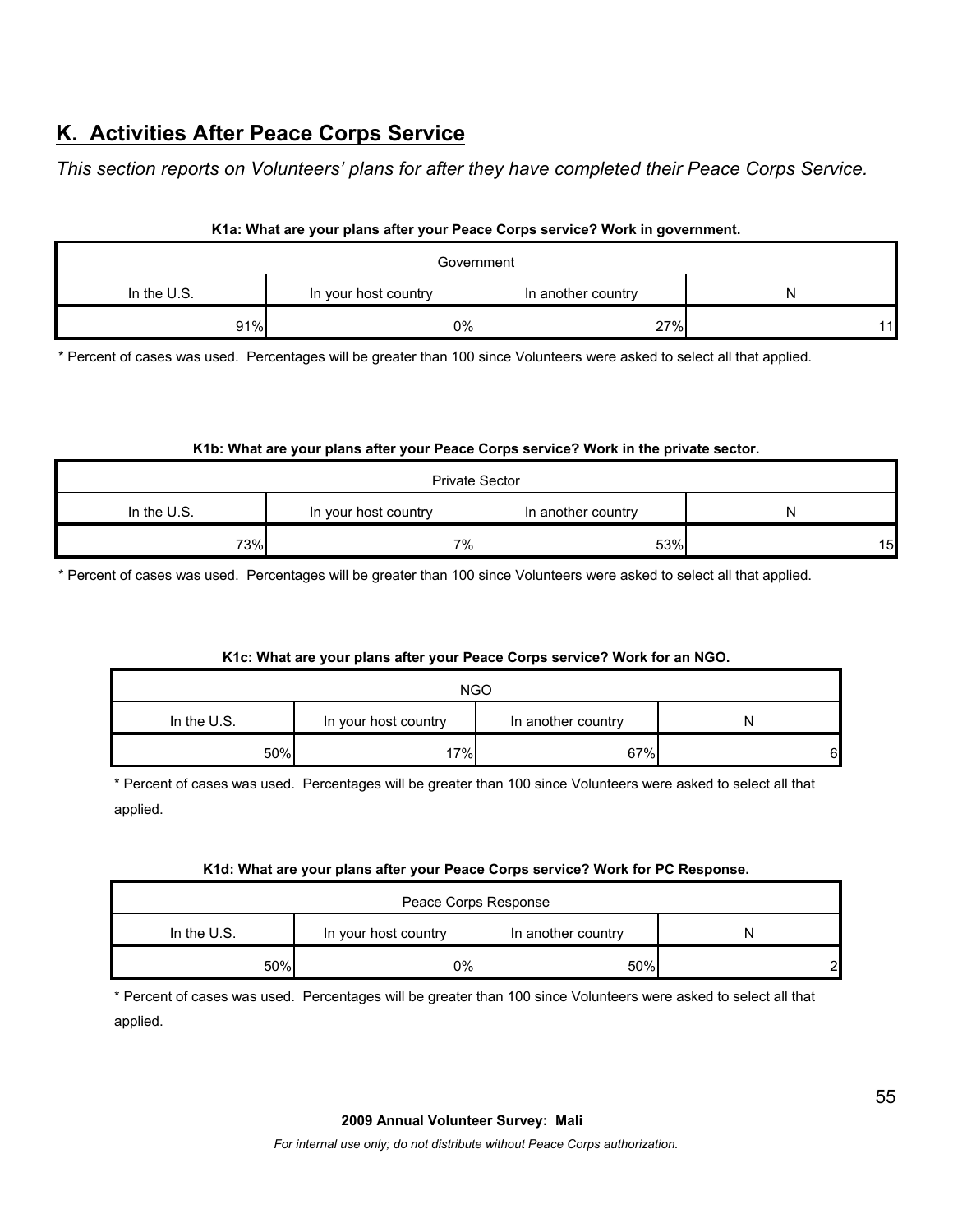#### **K1e: What are your plans after your Peace Corps service? Continue to participate in volunteer activities.**

| <b>Volunteer Activities</b>                                    |     |     |  |  |
|----------------------------------------------------------------|-----|-----|--|--|
| In the U.S.<br>In another country<br>In your host country<br>N |     |     |  |  |
| 82%                                                            | 0%l | 36% |  |  |

\* Percent of cases was used. Percentages will be greater than 100 since Volunteers were asked to select all that applied.

#### **K1f: What are your plans after your Peace Corps service? Graduate school/academic credentialing.**

| Graduate School |                                                 |     |    |  |
|-----------------|-------------------------------------------------|-----|----|--|
| In the $U.S.$   | In another country<br>In your host country<br>N |     |    |  |
| 100%            | 0%l                                             | 17% | 12 |  |

\* Percent of cases was used. Percentages will be greater than 100 since Volunteers were asked to select all that applied.

#### **K1g: What are your plans after your Peace Corps service? Travel.**

| Travel        |                                                 |     |    |  |
|---------------|-------------------------------------------------|-----|----|--|
| In the $U.S.$ | In another country<br>In your host country<br>N |     |    |  |
| 50%           | 14%                                             | 86% | 14 |  |

\* Percent of cases was used. Percentages will be greater than 100 since Volunteers were asked to select all that applied.

#### **K1h: What are your plans after your Peace Corps service? Other.**

| Other                                                            |     |     |    |  |
|------------------------------------------------------------------|-----|-----|----|--|
| In the $U.S.$<br>In your host country<br>In another country<br>N |     |     |    |  |
| 67%                                                              | 0%l | 33% | З. |  |

\* Percent of cases was used. Percentages will be greater than 100 since Volunteers were asked to select all that applied.

#### **2009 Annual Volunteer Survey: Mali**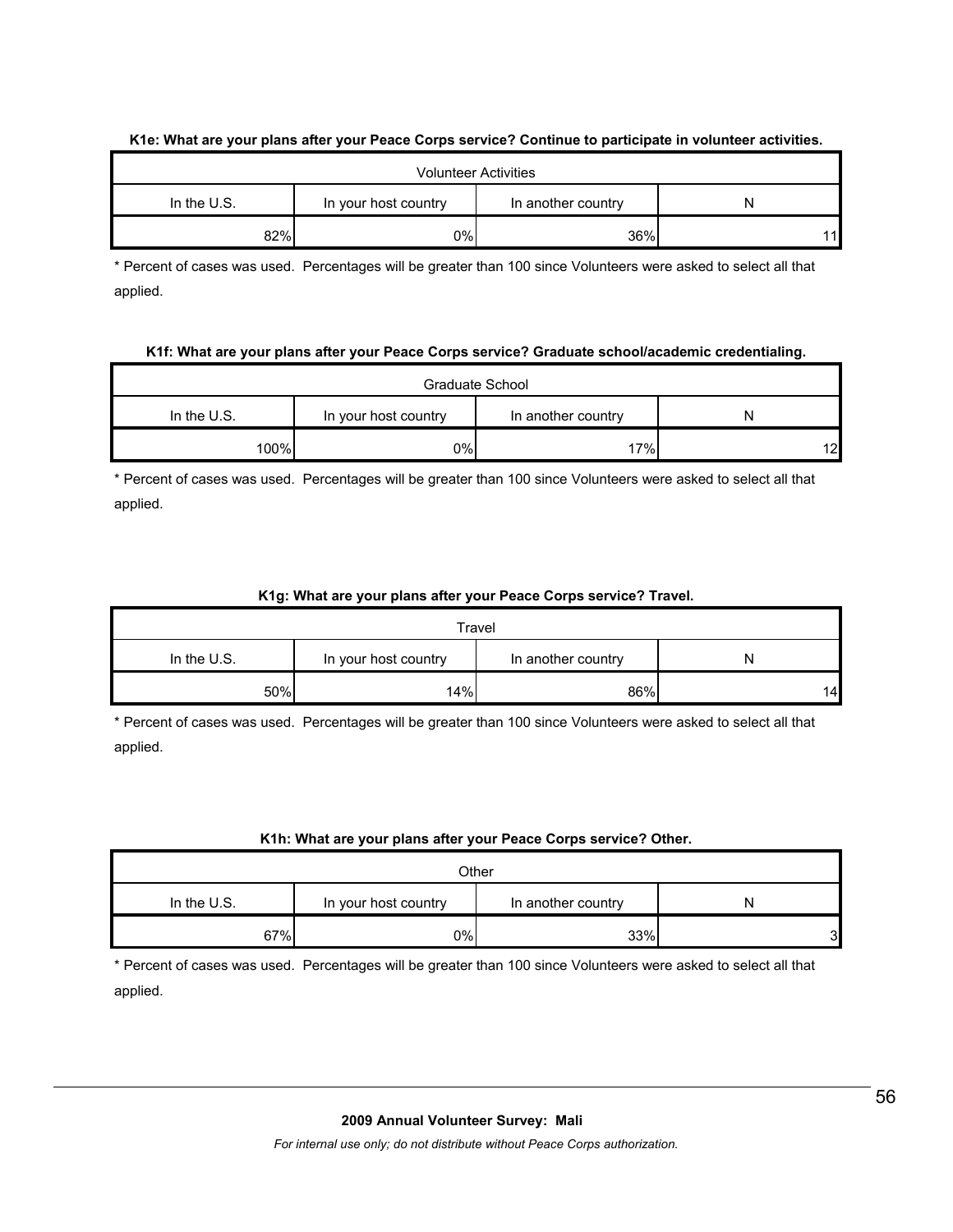# **K2:How prepared do you feel to share your Peace Corps experience and knowledge of your host country with others in the United States when you return?**

|                                  | Not at all | Minimally | Moderately | Considerably | Total |
|----------------------------------|------------|-----------|------------|--------------|-------|
| How prepared do you feel to      | $0\%$      | 6%        | 32%        | 62%          |       |
| share your Peace Corps           |            |           |            |              |       |
| experience and knowledge of your |            |           |            |              |       |
| host country with others in the  |            |           |            |              | 34    |
| United States when you return?   |            |           |            |              |       |

## **K3: How well do you feel Peace Corps has prepared you for life in the U. S. after you return?**

|                                    | Not at all | Minimally | Moderately | Considerably | Exceptionally | Total |
|------------------------------------|------------|-----------|------------|--------------|---------------|-------|
| How well do you feel Peace         | 6%         | 6%        | 41%        | 35%          | 12%           |       |
| Corps has prepared you for life in |            |           |            |              |               |       |
| the U. S. after your return?       |            |           |            |              |               | 34    |

## **K6: Have your life/career goals changed because of your Peace Corps service?**

|                                                     | No  | Yes | $\tau$ otal |
|-----------------------------------------------------|-----|-----|-------------|
| Have your life/career goals changed because of your | 41% | 59% |             |
| Peace Corps service?                                |     |     | 29          |

# **K7: How well informed are you about the following opportunities for returned Volunteers:**

|                                           | Not informed | Somewhat informed | Well informed | N  |
|-------------------------------------------|--------------|-------------------|---------------|----|
| Peace Corps Response                      | 12%          | 53%               | 35%           | 34 |
| Peace Corps' Fellows/USA program          | 9%           | 44%               | 47%           | 34 |
| Noncompetitive eligibility                | 6%           | 41%               | 53%           | 34 |
| RPCV Career Center in Washington,<br>D.C. | 35%          | 38%               | 26%           | 34 |
| <b>Returned Volunteer Services</b>        | 24%          | 50%               | 26%           | 34 |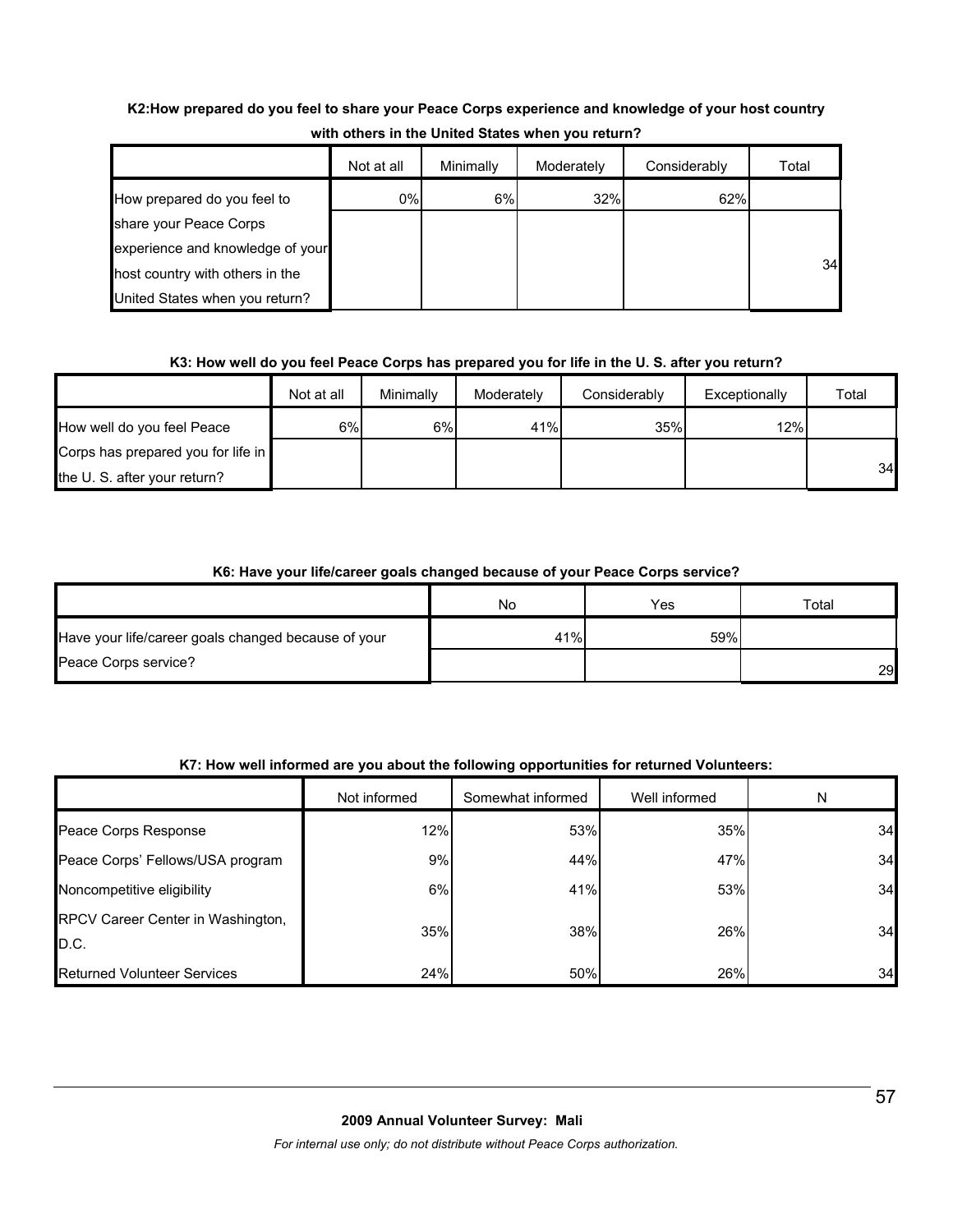| Learn about Fellows/USA program | From a recruiter                           | 32%   |    |
|---------------------------------|--------------------------------------------|-------|----|
|                                 | PC Website                                 | 32%   |    |
|                                 | At COS Conference                          | 29%   |    |
|                                 | Word of mouth                              | 16%   |    |
|                                 | Mid-service mailing from PC                | 13%   |    |
|                                 | Other                                      | 10%   |    |
|                                 | At IST                                     | 6%    |    |
|                                 | University website                         | 3%    |    |
|                                 | At post's information resource center      | 3%    |    |
|                                 | From staff in the host country's PC office | 3%    |    |
|                                 | Hotline                                    | $0\%$ |    |
|                                 | At PST                                     | $0\%$ |    |
|                                 | N                                          |       | 31 |

#### **K8: How did you first learn about the Fellows/USA program?**

\* Percent of cases was used. Percentages will be greater than 100 since Volunteers were asked to select all that applied.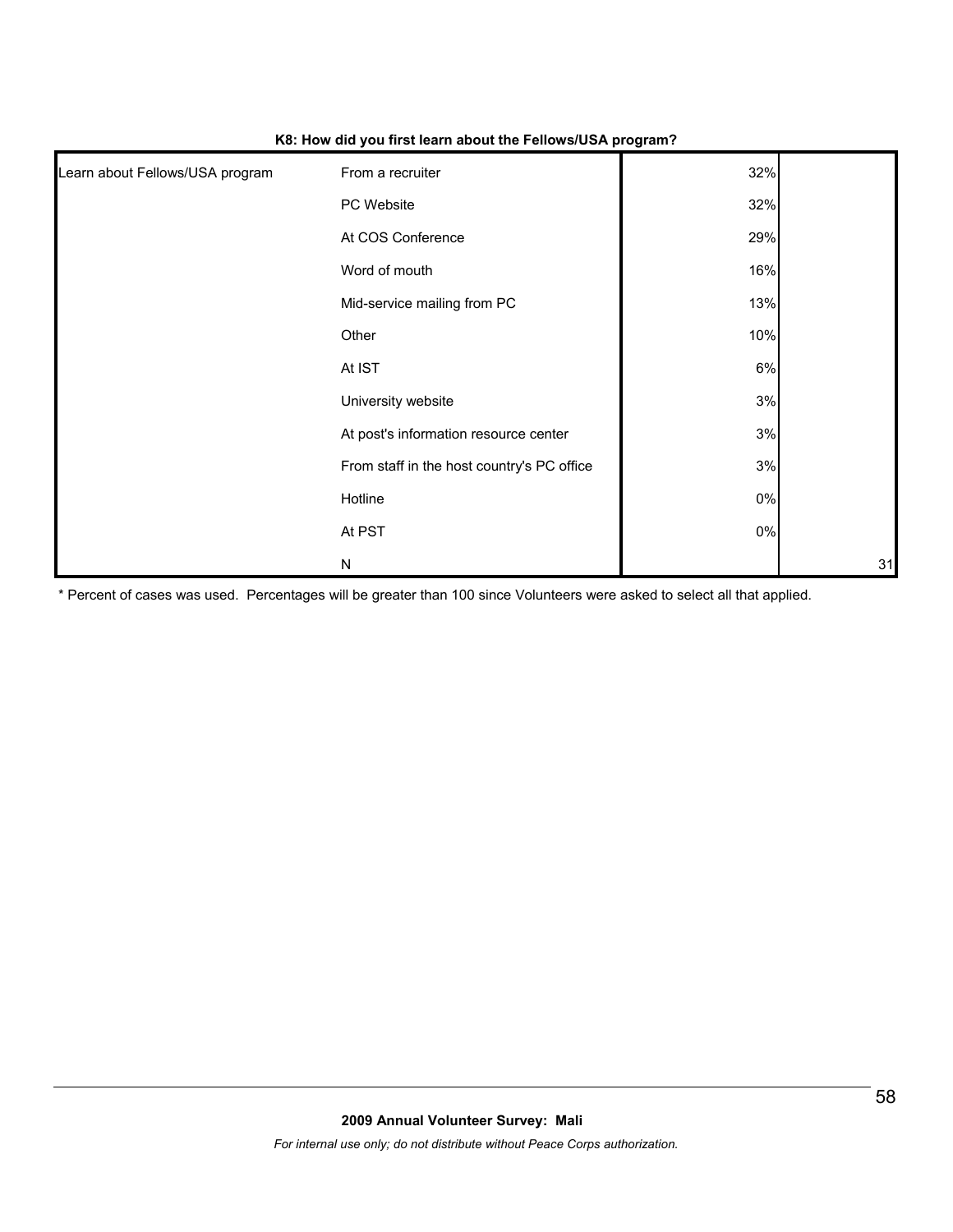| K9 Resources | Applying to federal government with RPCV<br>noncompetitive eligibility | 64%   |    |
|--------------|------------------------------------------------------------------------|-------|----|
|              | Career Resource Manual                                                 | 61%   |    |
|              | List of RPCVs willing to talk to me about their<br>careers             | 61%   |    |
|              | RPCV career conferences                                                | 48%   |    |
|              | Access to free job bulletins                                           | 48%   |    |
|              | <b>RPCV Handbook</b>                                                   | 45%   |    |
|              | Electronic newsletter with job postings and career<br>advice           | 45%   |    |
|              | RPCV job search webinars                                               | 42%   |    |
|              | Guide to speaking about my PC service to others<br>(third goal)        | 24%   |    |
|              | Connection with RPCVs through a mentoring<br>program                   | 18%   |    |
|              | Self-assessment software (SIGI 3)                                      | 18%   |    |
|              | <b>NOT SURE</b>                                                        | 12%   |    |
|              | Other                                                                  | $0\%$ |    |
|              | ${\sf N}$                                                              |       | 33 |

#### **K9: Which of the following resources do you think will be helpful as you exit Peace Corps service?**

\* Percent of cases was used. Percentages will be greater than 100 since Volunteers were asked to select all that applied.